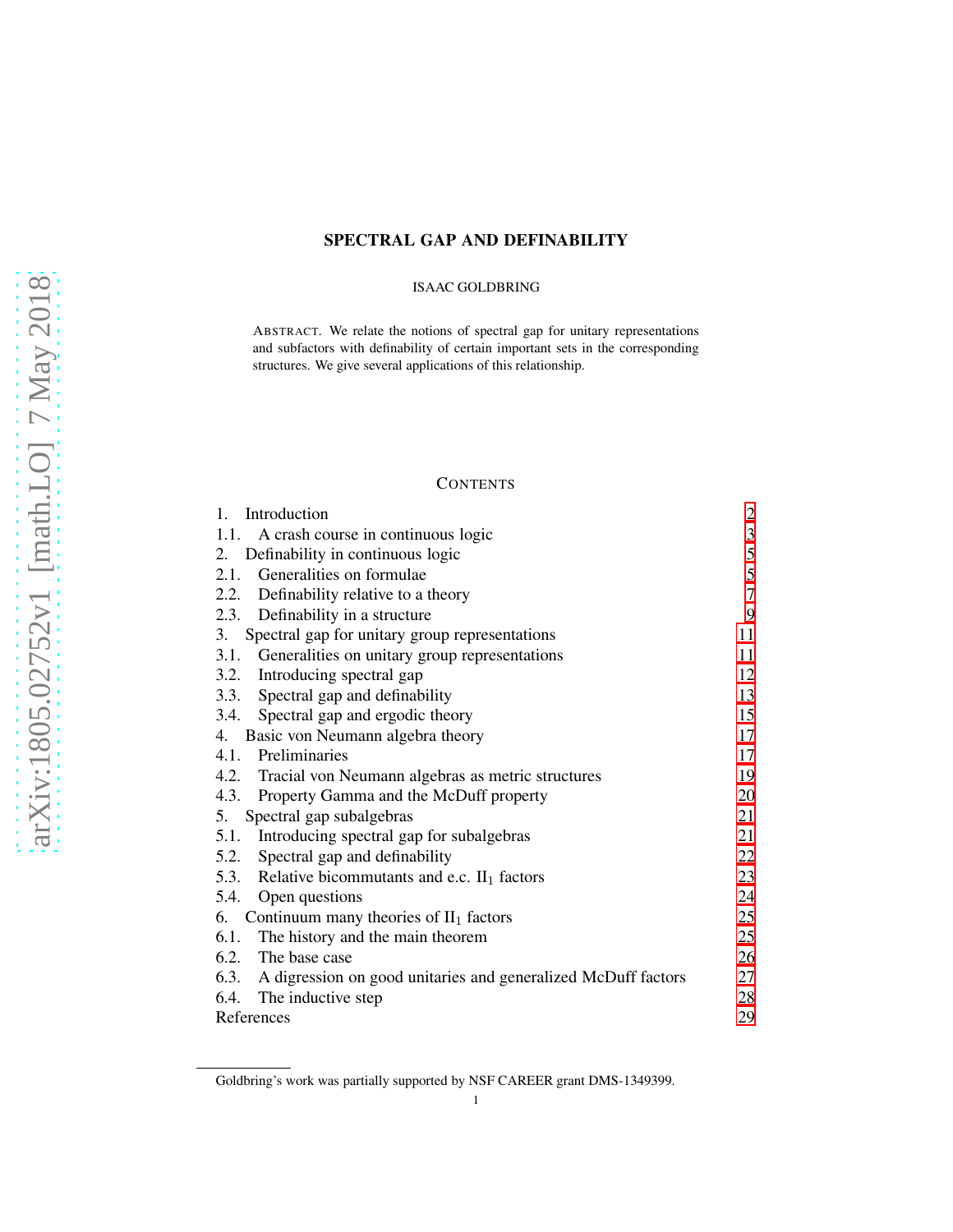## 1. INTRODUCTION

<span id="page-1-0"></span>The notion of definable set is one of (if not *the*) most important concepts in classical model theory. Indeed, if one wants to understand the model-theoretic properties of a given structure and/or make use of this understanding in applications, a thorough analysis of the definable sets in the structure is often indispensable.

While continuous model theory resembles classical model theory in many respects and a general pattern of formulating continuous analogues of classical definitions and results soon becomes apparent, the continuous logic notion of definable set sometimes can pose a problem for classical model theorists. Since continuous logic formulae are real-valued, a naïve first guess is that definable sets in continuous logic should just be level sets of formulae, that is, for a given structure M, formula  $\varphi(\vec{x})$  (perhaps with parameters in M), and  $r \in \mathbb{R}$ , one might guess that  ${\{\vec{a} \in \mathbf{M} : \varphi^{\mathbf{M}}(\vec{a}) = r\}}$  should be a definable set. While it is true that ultimately all definable sets are of this form, for various reasons one quickly realizes that this naïve notion of definable set is not robust enough to carry out many familiar arguments using definable sets. For instance, one would like to be able to take a formula and quantify some of the free variables over a definable set and be left with a formula again. In general, this property does not hold when quantifying over level sets.

Eventually, a notion of definable set in continuous logic was proposed that allowed for the remainder of the basic theory to go through as in the classical case. While the definition served the correct theoretical purpose, some practical criticisms remained, namely to give an analysis of the definable sets and functions in some basic metric structures. This proves to be a much more difficult endeavor than in classical logic. We made an attempt at such an analysis in the papers [\[14\]](#page-28-1), [\[15\]](#page-29-0), and [\[16\]](#page-29-1), but our efforts were far from yielding a complete classification.

In this paper, we switch our perspective and instead show how a particularly important notion in von Neumann algebras, namely that of spectral gap, is intimately related to the definability of certain naturally occurring sets. Spectral gap is an integral part of Popa's deep theory of **deformation rigidity** in the study of  $II_1$ factors; see, for example, his ICM survey [\[33\]](#page-29-2). Our analysis in this paper merely scratches the surface of the model-theoretic study of spectral gap and it is our hopes that a much finer analysis could shed some light on the underlying model theory behind Popa's extremely successful programme.

We would be remiss if we did not point out that the notion of definability has played an extremely important role in the model-theoretic study of C\*-algebras. An extensive treatment of this topic can be found in [\[11\]](#page-28-2).

We now sketch the contents of our paper. First, at the end of this introduction, we give an extremely rapid introduction to continuous logic; by no means is this introduction exhaustive but rather the reader should view it as our attempt to fix notation and presentation. In Section 2, we give a careful treatment of the notion of definable set. We take this opportunity to offer some alternative nomenclature and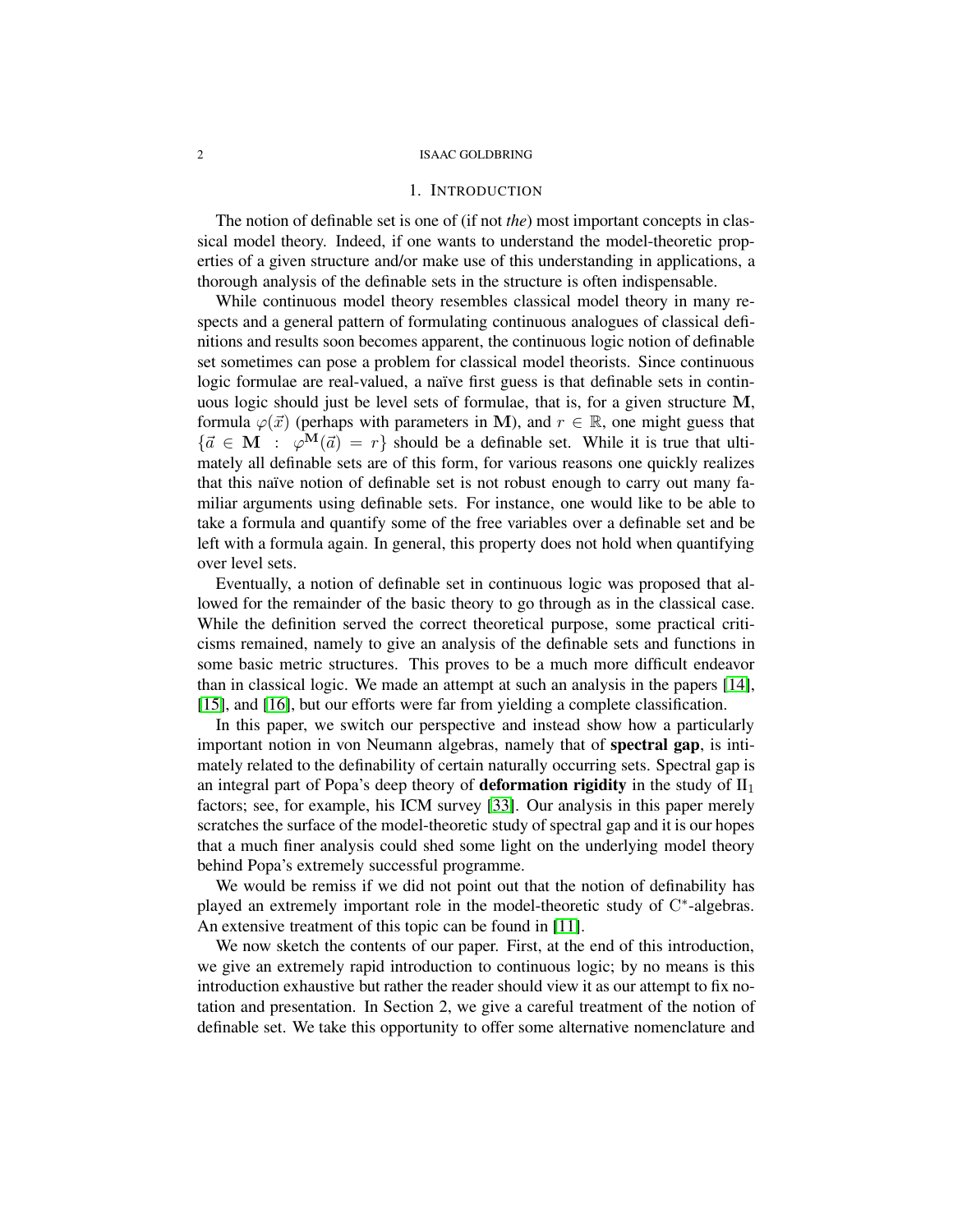motivation that might prove psychologically useful to classical model theorists trying to understand the rationale behind the continuous logic definition of definable set.

In Section 3, we begin the study of the connection between spectral gap and definability in the context of unitary group representations, in which this notion originally came to light. This allows us the opportunity to give a model-theoretic treatment of this notion in a context that is much more simple and involves far less prerequisites.

In Section 4, we introduce the basic facts that we need about von Neumann algebras for the rest of the paper. Once again, our treatment is quick and a more detailed presentation of the subject aimed at model theorists can be found in [\[17\]](#page-29-3).

In Section 5, we arrive at the main results in the paper. We give a model-theoretic treatment of spectral gap subalgebra and use it to give some applications, including a technologically more elementary proof of the fact that the theory of tracial von Neumann algebras does not have a model companion, which was originally proven in [\[19\]](#page-29-4) with Bradd Hart and Thomas Sinclair.

In the final section, we take the opportunity to discuss our paper [\[20\]](#page-29-5), joint with Bradd Hart and Henry Towsner. In that paper, we give a model-theoretic account of the striking paper [\[5\]](#page-28-3), where they show that the family of continuum many pairwise non-isomoprhic separable  $II_1$  factors constructed by McDuff are in fact pairwise non-elementarily equivalent. It turns out that in the background of both papers, heavy uses of spectral gap are employed and it is the aim of the final section to spell out these hidden uses in more detail.

We would like to thank Bradd Hart, Thomas Sinclair, and Todor Tsankov for many useful conversations regarding this work. We would also like to thank the Institut Henri Poincaré for their incredible hospitality during our stay there, where the majority of this paper was written.

<span id="page-2-0"></span>1.1. A crash course in continuous logic. In this subsection, we give a very short introduction to continuous logic. We make no attempt at being exhaustive, but rather use this as a chance to fix our terminology, notation and setup. We borrow heavily from [\[11\]](#page-28-2).

**Definition 1.1.** A metric structure is a triple  $M := (S(M), F(M), R(M))$ where:

- (1)  $S(M)$  is an indexed family of complete bounded metric spaces, called the sorts of M;
- (2)  $F(M)$ , the set of distinguished functions, is a set of uniformly continuous functions such that, for  $f \in \mathbf{F}(\mathbf{M})$ , the domain of f is a finite product of sorts and the codomain of  $f$  is another sort.
- (3)  $R(M)$ , the set of distinguished relations, is a set of uniformly continuous functions such that, for  $R \in \mathbf{R}(\mathbf{M})$ , the domain of R is a finite product of sorts and the codomain of R is a compact interval in  $\mathbb{R}$ .

As in classical model theory, one uses a **signature** to describe a metric structure. Formally, a signature is a triple  $L := (\mathfrak{S}, \mathfrak{F}, \mathfrak{R})$ , where: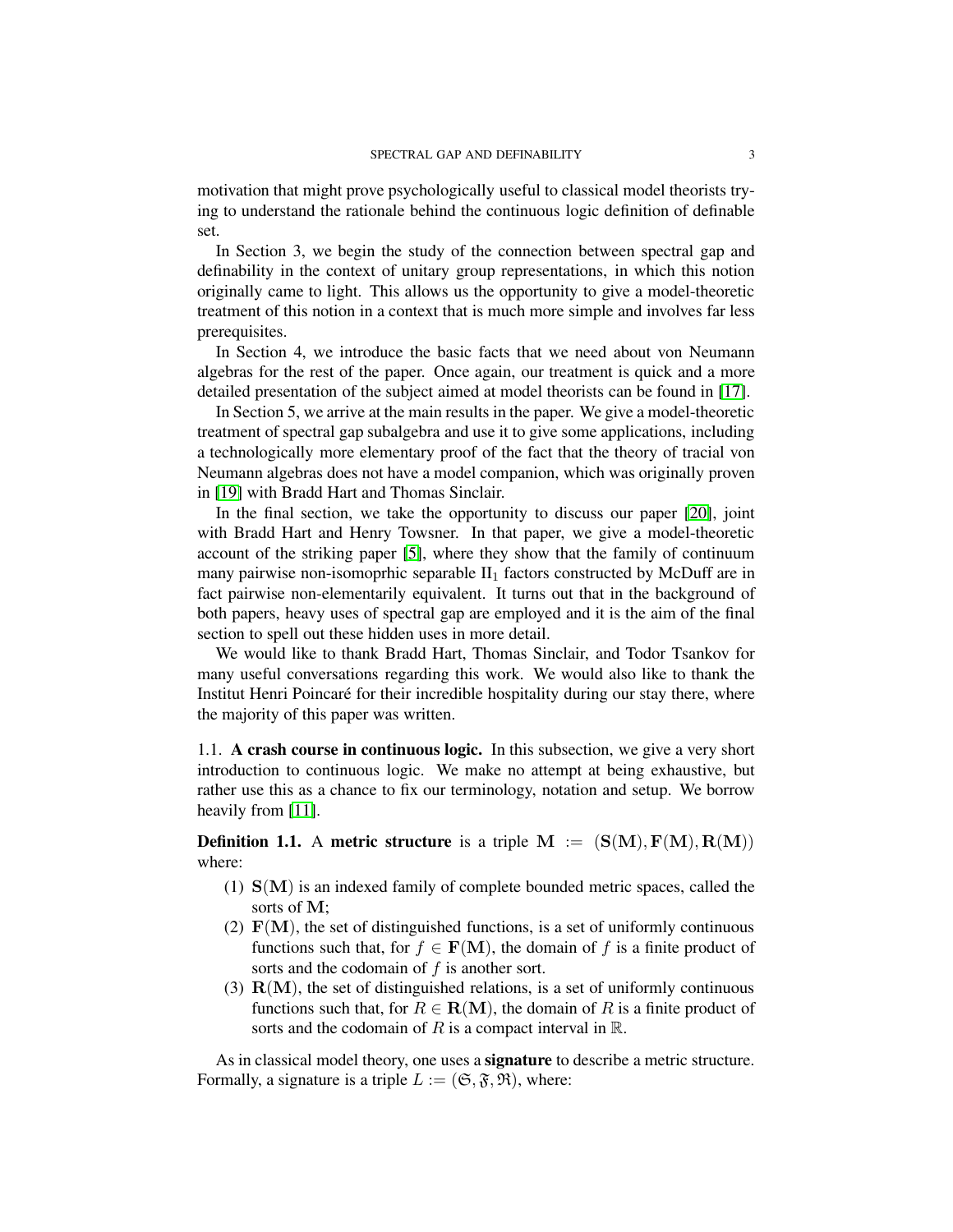- $\mathfrak{S}$  is a set of sorts. Moreover, for each sort  $S \in \mathfrak{S}$ , the signature must provide a real number  $K_S$ .
- For each function symbol  $F \in \mathfrak{F}$ , the signature must provide an arity, which is a finite sequence  $(S_1, \ldots, S_n)$  from  $\mathfrak S$  (the domain of F) together with another element S from  $\mathfrak S$  (the codomain of F). In addition, the signature must provide a **modulus of uniform continuity** for  $F$ .
- For each relation symbol  $R \in \mathfrak{R}$ , the signature must provide an arity, which is a finite sequence  $(S_1, \ldots, S_n)$  from  $\mathfrak S$  (the domain of R) together with a compact interval  $K_R$  in  $\mathbb R$  (the codomain of R). Once again, the signature must provide a modulus of uniform continuity.

Given a signature  $L$ , there is a natural notion of a metric structure M being an L-structure. The key points are as follows:

- $S(M)$  is indexed by  $S$ . Moreover, for each  $S \in S$ , letting  $(S(M), d_{S(M)})$ denote the metric space indexed by  $S$ ,  $K_S$  is a bound on the diameter of  $(S(M), d_{S(M)})$ .
- $\mathbf{F}(\mathbf{M})$  is indexed by  $\mathfrak{F}$ . Moreover, for each  $F \in \mathfrak{F}$ , letting  $F^{\mathbf{M}}$  denote the corresponding distinguished function, we have that the domain, codomain, and modulus of uniform continuity of  $F^{\mathbf{M}}$  are as prescribed by the signature.
- The analogous statement as in the previous item for R.

Given a metric signature  $L$ , one defines  $L$ -terms as in classical logic. Atomic L-formulae are given by:

- $Rt_1 \cdots t_n$ , where  $R \in \mathfrak{R}$ , the domain of R is  $(S_1, \ldots, S_n)$ , and each  $t_i$  is a term of sort  $S_i$ ;
- $d_S(t_1, t_2)$ , where  $t_1$  and  $t_2$  are terms of sort S.

One obtains arbitrary L-formulae by closing under all continuous functions  $\mathbb{R}^n \to$  $\mathbb R$  and the **quantifiers** sup and inf.

Given an L-formula  $\varphi(\vec{x})$ , an L-structure M, there is a natural notion of the **interpretation** of  $\varphi$  in M, which is a function  $\varphi^{\mathbf{M}} : \mathbf{M}^{\vec{x}} \to \mathbb{R}$ . Each  $\varphi^{\mathbf{M}}$  is a uniformly continuous function taking values in a compact interval  $K_{\varphi}$  in  $\mathbb R$  in a way that depends only on  $L$  (and not on the choice of M).

An  $L$ -sentence is an  $L$ -formula with no free variables. An  $L$ -theory is a set of L-sentences. Given an L-theory  $T$  and an L-structure M, we say that M is a **model of** T, denoted  $M \models T$ , if  $\sigma^M = 0$  for all  $\sigma \in T$ . We let  $Mod(T)$  denote the class of all models of  $T$ . A class  $C$  of  $L$ -structures is called an elementary class if there is an L-theory T such that  $C = Mod(T)$ .

As in classical logic, there are appropriate notions of **embedding**, **elementary** embedding, substructure, and elementary substructure.

Ultraproducts will play an important role in this paper, so let us recall the construction in continuous logic. Let  $(M_i)_{i\in I}$  denote a family of L-structures and let U be an ultrafilter on I. For each sort S, we let  $d_{S,U}$  denote the pseudometric on  $\prod_{i \in I} S(\mathbf{M}_i)$  given by  $d_{S,\mathcal{U}}(x_i, y_i) := \lim_{\mathcal{U}} d_{S(\mathbf{M}_i)}(x_i, y_i)$ . The **ultraproduct** of the family  $(M_i)$ , denoted  $\prod_{\mathcal{U}} M_i$  has as the underlying metric space of sort S the quotient of  $\prod_{i\in I} S(\mathbf{M}_i)$  by the pseudometric  $d_{S,\mathcal{U}}$  and with symbols interpreted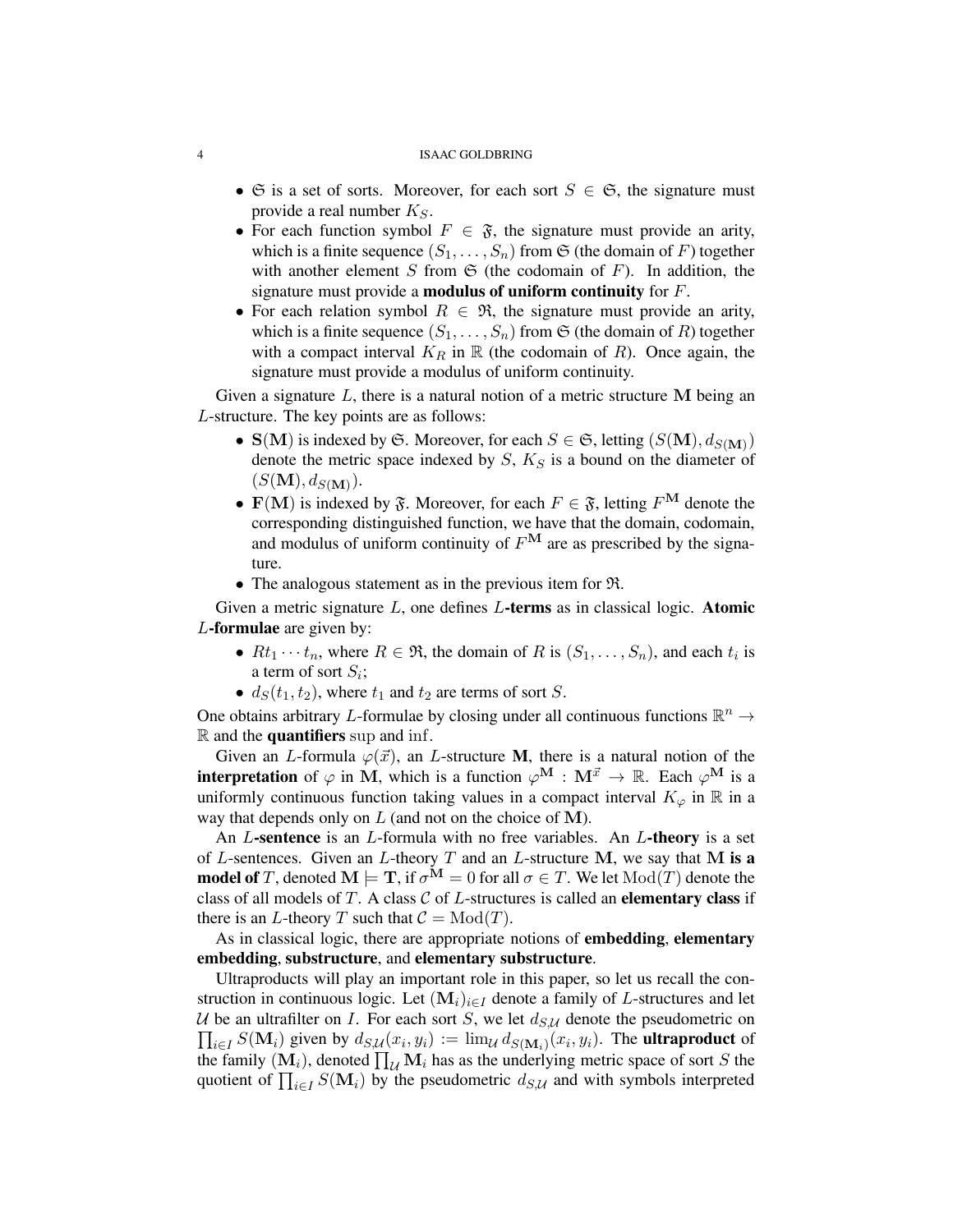coordinatewise as usual.<sup>[1](#page-4-2)</sup> When  $M_i = M$  for all i, we speak instead of the **ultrapower** of M, denoted  $M^{\mathcal{U}}$ . For  $(x_i) \in \prod_{i \in I} S(M_i)$ , we let  $(x_i)$ <sup>•</sup> denote its equivalence class in the ultraproduct. The diagonal embedding of M in  $M^{\mathcal{U}}$  is the embedding given by mapping  $a \in M$  to  $(a, a, a, \ldots)$ <sup>o</sup>. The Łos theorem for continuous logic states that, for an arbitrary formula  $\varphi(\vec{x})$  and  $\vec{a} = (\vec{a}_i)^{\bullet} \in (\prod_{\mathcal{U}} \mathbf{M}_i)^{\vec{x}}$ , we have that

$$
\varphi^{\prod_{\mathcal{U}} \mathbf{M}_i}(\vec{a}) := \lim_{\mathcal{U}} \varphi^{\mathbf{M}_i}(\vec{a}_i).
$$

It follows that a diagonal embedding is always an elementary map.

In Section 5, existentially closed structures will be a point of discussion. For the sake of brevity, we give the semantic definition. If  $M$  and  $N$  are  $L$ -structures with  $N \subseteq M$ , we say that N is **existentially closed** (or e.c.) in M if there is an embedding  $M \hookrightarrow N^{\mathcal{U}}$  such that the restriction to N is the diagonal embedding. If T is an L-theory, we call a model  $N \models T$  an existentially closed model of T if it is existentially closed in all extensions that are also models of T.

## 2. DEFINABILITY IN CONTINUOUS LOGIC

<span id="page-4-1"></span><span id="page-4-0"></span>2.1. Generalities on formulae. Until further notice, we fix a base theory  $T$ . The goal of this subsection is to extend the notion of formula in models of T. Towards this end, we let  $\mathcal{F}_{\vec{x}}^0$  denote the set of *L*-formulae with free variables  $\vec{x}$ . Observe that  $\mathcal{F}_{\vec{x}}^0$  is naturally a pseudometric space when equipped with the pseudometric

$$
d(\varphi,\psi):=d_{\mathcal{F}_{\vec{x}}^0}(\varphi,\psi):=\sup\{|\varphi^{\mathbf{M}}(\vec{a})-\psi^{\mathbf{M}}(\vec{a})|\;:\;\mathbf{M}\models T,\;\vec{a}\in\mathbf{M}^{\vec{x}}\}.
$$

d is indeed a pseuodmetric rather than a metric as two formulae  $\varphi$  and  $\psi$  are T-equivalent precisely when  $d(\varphi, \psi) = 0$ .

When given a pseudometric space  $(X, d)$ , one is naturally inclined to form its completion  $(\overline{X}, \overline{d})$ . Here, by the completion of a pseudometric space, we mean the completion of its separation. Concretely, we view  $\overline{X}$  as the space of equivalence classes of Cauchy sequences  $(x_n)$  from X modulo the pseudometric  $d((x_n),(y_n)) := \lim_{n} d(x_n, y_n)$ ; this pseudometric naturally induces a metric  $\overline{d}$ on  $\overline{X}$ .

For each of notation, we set  $\mathcal{F}_{\vec{x}} := \mathcal{F}_{\vec{x}}^0$ .

**Definition [2](#page-4-3).1.** A T-formula<sup>2</sup> (over  $\vec{x}$ ) is simply an element of  $\mathcal{F}_{\vec{x}}$ .

**Remark 2.2.** With this terminology, a formula from  $\mathcal{F}_{\vec{x}}^0$  is not technically a Tformula, but rather its  $T$ -equivalence class is a  $T$ -formula. Since  $T$ -equivalent formulae might as well be treated as equal, this abuse of terminology is not troublesome. An element of  $\mathcal{F}_{\vec{x}}^0$  (viewed as a T-formula) will be referred to as a **simple** T-formula.

<span id="page-4-2"></span><sup>&</sup>lt;sup>1</sup>Taken literally, it seems that a relation symbol R with values in the interval  $K_R$  now take values in an ultrapower  $K_R^{\mathcal{U}}$  of  $K_R$ . However,  $K_R^{\mathcal{U}}$  is naturally isomorphic to  $K_R$  via the ultralimit map.

<span id="page-4-3"></span><sup>&</sup>lt;sup>2</sup>In the literature, this is called a **definable predicate in** T but we find the term T-formula much more suggestive.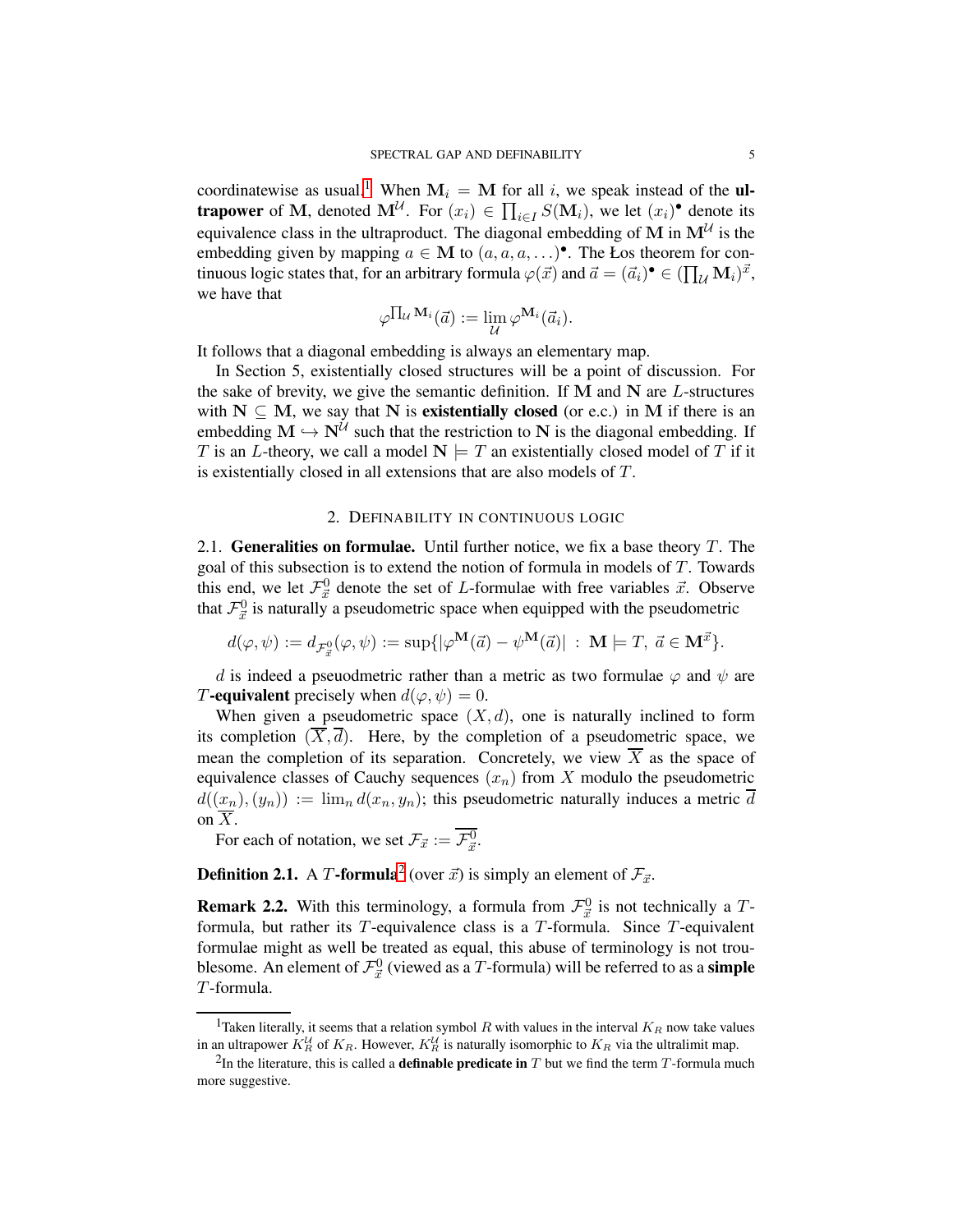Consider  $\varphi \in \mathcal{F}_{\vec{x}}$  and take a Cauchy sequence  $(\varphi_n(\vec{x}))$  from  $\mathcal{F}_{\vec{x}}^0$  that represents  $\varphi$ . Then, for every  $\epsilon > 0$ , there is N such that, for all  $m \ge n \ge N$ , we have  $d(\varphi_m, \varphi_n) \leq \epsilon$ , or, in other words:

$$
T \models \sup_{\vec{x}} |\varphi_m(\vec{x}) - \varphi_n(\vec{x})| \le \epsilon.
$$

Note also that if  $(\psi_n(x))$  is another Cauchy sequence from  $\mathcal{F}^0_{\vec{x}}$  representing  $\varphi$ , then, there is N' such that, for all  $m \geq N'$ , we have  $d(\varphi_m, \psi_m) \leq \epsilon$ , or, in other words:

$$
T \models \sup_{\vec{x}} |\varphi_m(\vec{x}) - \psi_m(\vec{x})| \le \epsilon.
$$

Consequently, in all M  $\models T$ , we have a well-defined **interpretation**  $\varphi^{\mathbf{M}}$  of  $\varphi$ given by  $\varphi^{\mathbf{M}}(\vec{a}) := \lim_{n} \varphi^{\mathbf{M}}_n(\vec{a})^3$  $\varphi^{\mathbf{M}}(\vec{a}) := \lim_{n} \varphi^{\mathbf{M}}_n(\vec{a})^3$ . Note also that  $\varphi^{\mathbf{M}}$  is a uniformly continuous function which takes values in a compact interval  $K_{\varphi}$  in  $\mathbb R$  in a way that does not depend on M.

**Example 2.3.** Suppose that  $(\psi_m(\vec{x}))$  is any sequence from  $\mathcal{F}_{\vec{x}}^0$ . For  $n \in \mathbb{N}$ , set  $\varphi_n(\vec{x}) := \sum_{m \leq n} 2^{-m} \psi_m(\vec{x})$ . It is clear that  $(\varphi_n)$  is a Cauchy sequence from  $\mathcal{F}_{\vec{x}}^0$ , whence represents a T-formula. For psychological reasons, we denote this T-formula by  $\sum_m 2^{-m} \psi_m$ .

In connection with the main result of the next section, it will prove useful to end this subsection with a brief discussion on type-spaces.

# Definition 2.4.

- (1) Given  $\mathbf{M} \models T$  and  $\vec{a} \in \mathbf{M}^{\vec{x}}$ , we define the type of  $\vec{a}$  in M to be the function  $tp^{\mathbf{M}}(\vec{a}) : \mathcal{F}_{\vec{x}} \to \mathbb{R}$  given by  $tp^{\mathbf{M}}(\vec{a})(\varphi) := \varphi^{\mathbf{M}}(\vec{a})$ .
- (2) A function  $p : \mathcal{F}_{\vec{x}} \to \mathbb{R}$  is called a **type in**  $\vec{x}$  **over** T if  $p = tp^{\mathbf{M}}(\vec{a})$  for some  $M \models T$  and some  $\vec{a} \in M^{\vec{x}}$ ; in this case, we say that  $\vec{a}$  realizes p.
- (3) The set of types in T over  $\vec{x}$  will be denoted by  $S_{\vec{x}}(T)$ .
- (4) Given  $\varphi \in \mathcal{F}_{\vec{x}}$ , we define  $f_{\varphi}: S_{\vec{x}}(T) \to \mathbb{R}$  by  $f_{\varphi}(p) := p(\varphi)$ . The logic topology on  $S_{\vec{x}}(T)$  is the weakest topology making all maps  $f_{\varphi}$  continuous. The Compactness Theorem yields that  $S_{\vec{x}}(T)$  is compact with respect to the logic topology. $4$

It is straightforward to verify that the set of functions  $f_{\varphi}$  separate points in  $S_{\vec{x}}(T)$ , the Stone-Weierstrass theorem yields:

<span id="page-5-2"></span>**Theorem 2.5.** A function  $f : S_{\vec{x}}(T) \to \mathbb{R}$  is continuous if and only if there is a *T*-formula  $\varphi(\vec{x})$  for which  $f = f_{\varphi}$ .

<span id="page-5-0"></span> $3$ The fact that we have such an interpretation yields credence to the use of the term  $T$ -formula.

<span id="page-5-1"></span><sup>&</sup>lt;sup>4</sup>A remark for the analysts:  $\overline{\mathcal{F}_{\vec{x}}}$  is naturally a Banach over R. Note then that a type is a continuous functional on  $\overline{\mathcal{F}_{\vec{x}}}$  and an easy ultraproduct argument shows that  $S_{\vec{x}}(T)$  is a closed subset of  $(\overline{\mathcal{F}_{\vec{x}}})^*$ in the weak\*-topology; the logic topology on  $S_{\vec{x}}(T)$  is merely the restriction of the weak\*-topology. The compactness of  $S_{\vec{x}}(T)$  follows from this observation.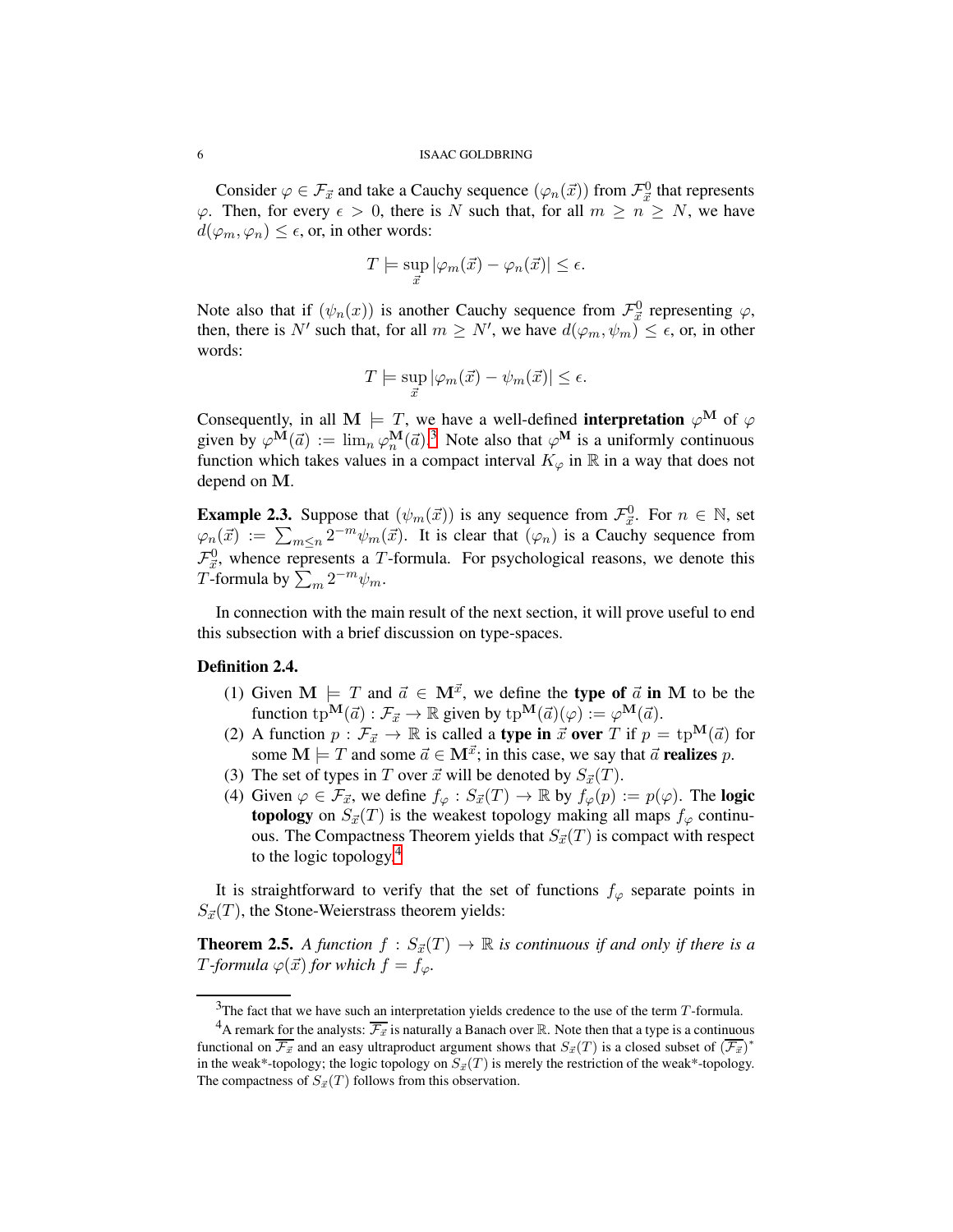<span id="page-6-0"></span>2.2. Definability relative to a theory. In order to smoothly state the main theorem of this section, we need to collect a few elementary (if not slightly cumbersome) definitions and examples.

In the following definition, we view  $Mod(T)$  as a category whose objects are models of T and whose morphism are elementary embeddings. We also let Met be the category whose objects are bounded metric spaces and whose morphisms are isometric embeddings.

**Definition 2.6.** A functor  $X : Mod(T) \to Met$  is called a T-functor over  $\vec{x}$  if:

- For every  $M \models T$ ,  $X(M)$  is a closed subset of  $M^{\vec{x}}$ , and
- $X$  is restriction on morphisms.

A natural source of  $T$ -functors:

**Definition 2.7.** Given a T-formula  $\varphi(\vec{x})$ , its **zeroset** is the T-functor  $Z(\varphi)$  given by

$$
Z(\varphi)(\mathbf{M}):=Z(\varphi^{\mathbf{M}}):=\{\vec{a}\in\mathbf{M}^{\vec{x}}\;:\;\varphi^{\mathbf{M}}(\vec{a})=0\}.
$$

We will also need the following notion:

**Definition 2.8.** A T-function over  $\vec{x}$  is simply a function whose domain is the set of pairs  $(M, \vec{a})$ , with  $M \models T$  and  $\vec{a} \in M^{\vec{x}}$ , and whose codomain is a bounded subset of  $\mathbb{R}$ . A T-function is **nonnegative** if its co-domain is contained in the set of nonnegative reals.

A natural source of  $T$ -functions:

**Example 2.9.** The interpretation of a  $T$ -formula is a  $T$ -function. If the  $T$ -function  $\Phi$  is the interpretation of a T-formula  $\varphi$ , we will say that  $\Phi$  is **realized** by  $\varphi$ . If  $\Phi$ is nonnegative, then we also say that  $\varphi$  is nonnegative.

**Example 2.10.** Suppose that X is a T-functor over  $\vec{x}$ .

• For any T-function  $\Phi$  over  $(\vec{x}, \vec{y})$ , we have the T-functions

$$
\sup_{\vec{x}} \Phi(\vec{x}, \vec{y}) \quad \text{and} \quad \inf_{\vec{x}} \Phi(\vec{x}, \vec{y})
$$

over  $\vec{y}$  defined by mapping the pair  $({\bf M}, \vec{b})$  to

$$
\sup_{\vec{a}\in X(\mathbf{M})} \Phi(\mathbf{M}, \vec{a}, \vec{b}) \quad \text{ and } \quad \inf_{\vec{a}\in X(\mathbf{M})} \Phi(\mathbf{M}, \vec{a}, \vec{b})
$$

respectively.

• A particular instance of the previous item is the case that  $\Phi$  is simply the interpretation of the T-formula  $d(\vec{x}, \vec{y})$  (where  $\vec{x}$  and  $\vec{y}$  range over the same product of sorts). In this case, we see that the  $T$ -function which maps  $(M, \vec{b})$  to  $d(\vec{b}, X(M))$  is a nonnegative T-function, which we write suggestively as  $d(\vec{x}, X)$ .

**Definition 2.11.** We say that a nonnegative T-function  $\Phi$  over  $\vec{x}$  is **almost-near** if, for every  $\epsilon > 0$ , there is  $\delta > 0$  such that, for all  $(M, \vec{a})$ , if  $\Phi(M, \vec{a}) < \delta$ , then there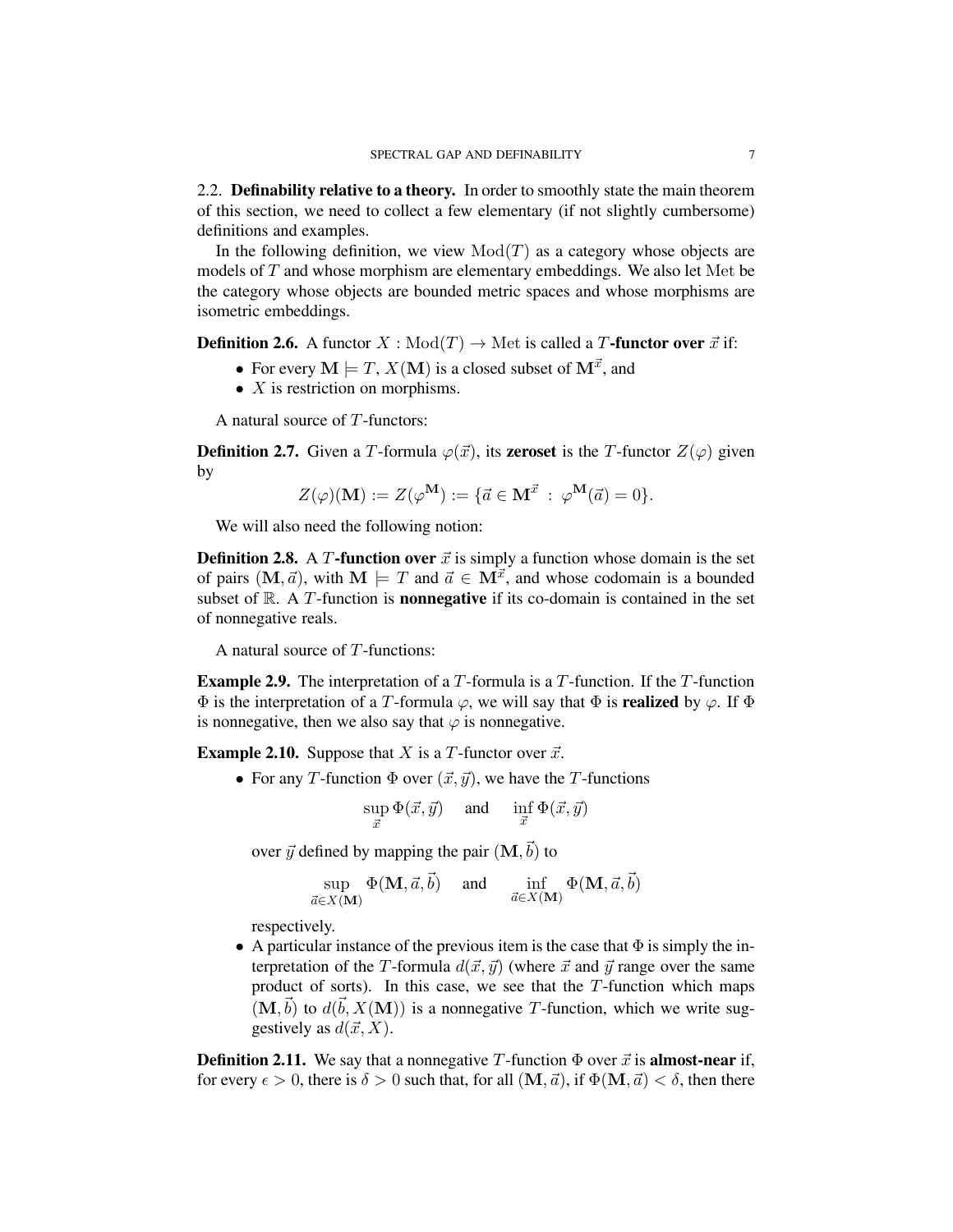is  $\vec{b} \in \mathbf{M}^{\vec{x}}$  such that  $d(\vec{a}, \vec{b}) \le \epsilon$  and with  $\Phi(\mathbf{M}, \vec{b}) = 0$ . We say that a T-formula is almost-near if its interpretation is almost-near.<sup>[5](#page-7-0)</sup>

<span id="page-7-1"></span>**Example 2.12.** Given a T-functor X over  $\vec{x}$ , the T-function  $d(\vec{x}, X)$  is an almostnear T-function (simply take  $\delta = \epsilon$ ).

With all of the terminology established, we can now neatly state the main theorem of this section:

<span id="page-7-2"></span>**Theorem 2.13.** Suppose that  $X$  is a  $T$ -functor over  $\vec{x}$ . Then the following are *equivalent:*

- (1) *For all* T*-formulae*  $\psi(\vec{x}, \vec{y})$ *, the* T*-functions*  $\sup_{\vec{x}\in X} \psi(\vec{x}, \vec{y})$  *and*  $\inf_{\vec{x}\in X} \psi(\vec{x}, \vec{y})$ *are realized by* T*-formulae.*
- (2) *The*  $T$ *-function*  $d(\vec{x}, X)$  *is realized by a*  $T$ *-formula.*
- (3) *There is an almost-near T*-formula  $\varphi(\vec{x})$  *such that*  $X = Z(\varphi)$ *.*
- (4) *For all sets I*, *all families of models*  $(M_i)_{i \in I}$  *of T*, *and all ultrafilters U on* I*, we have*

$$
X(\prod_{\mathcal{U}} \mathbf{M}_i) = \prod_{\mathcal{U}} X(\mathbf{M}_i).
$$

- (5) (a) X *is a zeroset, and*
	- (b) *for any nonnegative* T-formula  $\varphi(\vec{x})$  *such that*  $X = Z(\varphi)$ *, we have that*  $\varphi$  *is almost-near.*

*Proof.* (1) implies (2) is immediate and (2) implies (3) follows from Example [2.12.](#page-7-1)

(3) implies (4): Suppose that  $X = Z(\varphi)$  for an almost-near T-formula  $\varphi(\vec{x})$  and fix a family  $(M_i)_{i\in I}$  of models of T and an ultrafilter U on I. Set  $M := \prod_{\mathcal{U}} M_i$ . Notice that  $\prod_{\mathcal{U}} X(\mathbf{M}_i) \subseteq X(\mathbf{M})$  always holds by the Łos theorem, and, in fact,  $\prod_{\mathcal{U}} X(\mathbf{M}_i)$  is a closed subset of  $X(\mathbf{M})$ . Now consider  $\vec{a} = (\vec{a}_i)^{\bullet} \in X(\mathbf{M})$  and fix  $\epsilon > 0$ . Take  $\delta > 0$  witnessing that  $\varphi$  is an almost-near formula for  $\epsilon$ . Since  $\varphi^{\mathbf{M}}(\vec{a}) = 0$ , there is  $I \in \mathcal{U}$  such that  $\varphi^{\mathbf{M}}(\vec{a}_i) < \delta$  for  $i \in I$ . By choice of  $\delta$ , for  $i \in I$ *I* we may find  $\vec{b}_i \in X(\mathbf{M}_i)$  such that  $d(\vec{a}_i, \vec{b}_i) \leq \frac{1}{n}$ . Set  $\vec{b} := (\vec{b}_i)^{\bullet} \in \prod_{\mathcal{U}} X(\mathbf{M}_i)$ (with  $\vec{b}_i \in \mathbf{M}_i$  chosen arbitrarily for  $i \notin I$ ). It follows that  $d(\vec{a}, \vec{b}) \le \epsilon$ . Since  $\prod_i X(\mathbf{M}_i)$  is closed, it follows that  $\vec{a} \in \prod_i X(\mathbf{M}_i)$ .  $\mathcal{U} X(\mathbf{M}_i)$  is closed, it follows that  $\vec{a} \in \prod_{\mathcal{U}} X(\mathbf{M}_i)$ .

(4) implies (5): We assume that (4) holds and first prove (a). Note that it suffices to show that the T-function  $d(\vec{x}, X)$  is realized by a T-formula. Towards this end, by Theorem [2.5,](#page-5-2) it suffices to show that there is a continuous function  $f : S_{\vec{x}}(T) \to$ R given by  $f(p) := d(\vec{a}, X(\mathbf{M}))$  for any  $\mathbf{M} \models T$  and  $\vec{a} \in \mathbf{M}^{\vec{x}}$  realizing p.

In order to show that the function  $f$  from the previous paragraph is well-defined, suppose, towards a contradiction, that there are  $\mathbf{M}, \mathbf{N} \models T, \vec{a} \in \mathbf{M}^{\vec{x}}$  and  $\vec{b} \in \mathbf{N}^{\vec{x}}$ such that  $\vec{a}$  and  $\vec{b}$  both realize p yet  $d(\vec{a}, X(\mathbf{M})) < d(\vec{b}, X(\mathbf{N}))$ . Fix a nonprincipal ultrafilter U on N and take an elementary embedding  $i : M \rightarrow N^{\mathcal{U}}$  with

<span id="page-7-0"></span><sup>5</sup> In [\[7\]](#page-28-4), almost-near formulae are called *stable* and in [\[11\]](#page-28-2) they are called *weakly stable*. While these terminologies arise from corresponding terminology in the operator algebra literature, they are infinitely confusing to model-theorists (as they have nothing to do with the model-theoretic notion of stable formula) and thus we prefer the more suggestive term almost-near.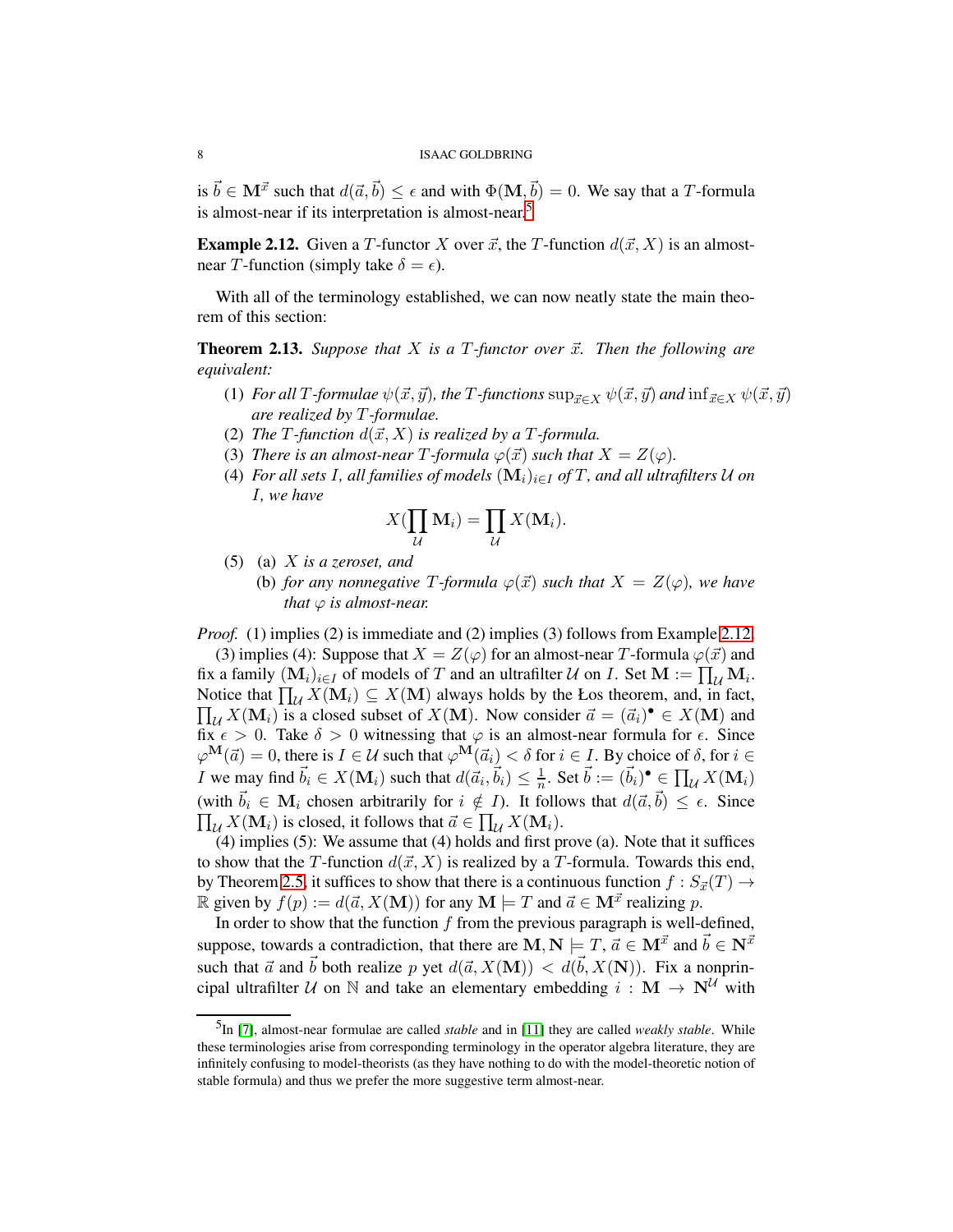$i(\vec{a}) = \vec{b}$ . Take  $\vec{c} \in X(\bf{M})$  such that  $d(\vec{a}, \vec{c}) < d(\vec{b}, X(\bf{N}))$ . We then arrive at the contradiction

$$
d(\vec{a}, \vec{c}) = d(\vec{b}, i(\vec{c})) \ge d(\vec{b}, X(\mathbf{N}^{\mathcal{U}})) = d(\vec{b}, X(\mathbf{N})^{\mathcal{U}}) \ge d(\vec{b}, X(\mathbf{N})).
$$

It remains to prove that f is continuous. We thus suppose that  $(p_i)_{i \in I}$  is a net from  $S_{\vec{x}}(T)$  and U is an ultrafilter on I such that  $\lim_{U} p_i = p$ ; we must show that  $\lim_{U} f(p_i) = f(p)$ . For each  $i \in I$ , take  $\mathbf{M}_i \models T$  and  $\vec{a}_i \in \mathbf{M}_i$  realizing  $p_i$ . Set  $\mathbf{M} := \prod_{\mathcal{U}} \mathbf{M}_i$  and set  $\vec{a} := (\vec{a}_i)^{\bullet}$ . Notice that  $\vec{a}$  realizes p. We thus have

$$
f(p) = d(\vec{a}, X(\mathbf{M})) = d(\vec{a}, \prod_{\mathcal{U}} X(\mathbf{M}_i)) = \lim_{\mathcal{U}} d(\vec{a}_i, X(\mathbf{M}_i)) = \lim_{\mathcal{U}} f(p_i).
$$

This finishes the proof of (a).

We now prove (b). Suppose that  $\varphi$  is nonnegative,  $X = Z(\varphi)$ , and yet  $\varphi$  is not almost-near. There is thus some  $\epsilon > 0$  such that, for all  $n \in \mathbb{N}$ , there are  $\mathbf{M}_n \models T$ and  $\vec{a}_n \in \mathbf{M}_n$  such that  $\varphi^{\mathbf{M}_n}(\vec{a}_n) < \frac{1}{n}$  and yet  $d(\vec{a}_n, X(\mathbf{M}_n)) \geq \epsilon$ . It follows that  $\vec{a} \in X(\prod_{\mathcal{U}} \mathbf{M}_n)$ , whence, by (4), we have that, for U-almost all n, there are  $\vec{b}_n \in X(\mathbf{M}_n)$  such that  $d(\vec{a}_n, \vec{b}_n) < \epsilon$ , a contradiction.

(5) implies (1): We only prove the inf case, the sup case being similar. We first need an elementary fact from analysis [\[4,](#page-28-5) Lemma 2.10/Remark 2.12]: given any function  $\Delta : (0,1] \rightarrow (0,1]$ , there is an increasing, continuous function  $\alpha$ :  $[0, 1] \rightarrow [0, 1]$  such that: for any set Y and functions  $F, G: Y \rightarrow [0, 1]$  satisfying

$$
(\forall \epsilon > 0)(\forall x \in Y)(F(x) \le \Delta(\epsilon) \Rightarrow G(x) \le \epsilon), \quad (\dagger)
$$

we have  $G(x) \leq \alpha(F(x))$  for all  $x \in Y$ .

Next fix a nonnegative T-formula  $\varphi(\vec{x})$  such that  $X = Z(\varphi)$ . By (5),  $\varphi$  is an almost-near formula, whence there is a function  $\Delta : (0,1] \rightarrow (0,1]$  for which (†) holds whenever  $Y := \mathbf{M}^{\vec{x}}$ ,  $F(\vec{x}) := \varphi^{\mathbf{M}}(\vec{x})$ , and  $G(\vec{x}) := d(\vec{x}, X(\mathbf{M}))$  (for  $\mathbf{M} \models T$ ). Consequently, there is an  $\alpha$  as in the previous paragraph such that for all  $\mathbf{M} \models T$  and all  $\vec{a} \in \mathbf{M}^{\vec{x}}$ , we have  $d(\vec{a}, X(\mathbf{M})) \leq \alpha(\varphi^{\mathbf{M}}(\vec{a})).$ 

Now fix an arbitrary T-formula  $\psi(\vec{x}, \vec{y})$ . By quoting the first paragraph again, there is a function  $\beta$  such that, for all  $\mathbf{M} \models T$  and all  $\vec{a} \in \mathbf{M}^{\vec{x}}$  and  $\vec{b}, \vec{c} \in \mathbf{M}^{\vec{y}}$ , we have  $|\psi^{\mathbf{M}}(\vec{a}, \vec{b}) - \psi^{\mathbf{M}}(\vec{a}, \vec{c})| \leq \beta(d(\vec{b}, \vec{c}))$ . It is now straightforward to check that inf<sub>*u*∈X</sub>  $\psi(\vec{x}, \vec{y})$  is realized by the T-formula inf<sub>z</sub>[ $\psi(\vec{x}, \vec{z}) + \beta(\alpha(\varphi(z)))$ ].  $\Box$ 

Definition 2.14. A T-functor satisfying any of the equivalent conditions in the previous theorem is called a  $T$ -definable set.

Remark 2.15. In the literature, item (2) in the previous definition is often given as the definition of definable set. It is our opinion that this choice of definition may seem a bit obscure at first. However, we hope that it is clear that items (1) and (4) are desirable properties of a T-functor.

<span id="page-8-0"></span>2.3. Definability in a structure. For our purposes, it will also be convenient to have a notion of a definable subset of a particular structure. For the rest of this section, we abandon our fixed theory  $T$  from above and instead fix a structure M and a subset  $A \subseteq M$ . Suppose that  $(\varphi_n(\vec{x}))$  is a sequence of  $L(A)$ -formulae that are uniformly Cauchy in M, that is, for all  $\epsilon > 0$ , there is  $N \in \mathbb{N}$  such that for all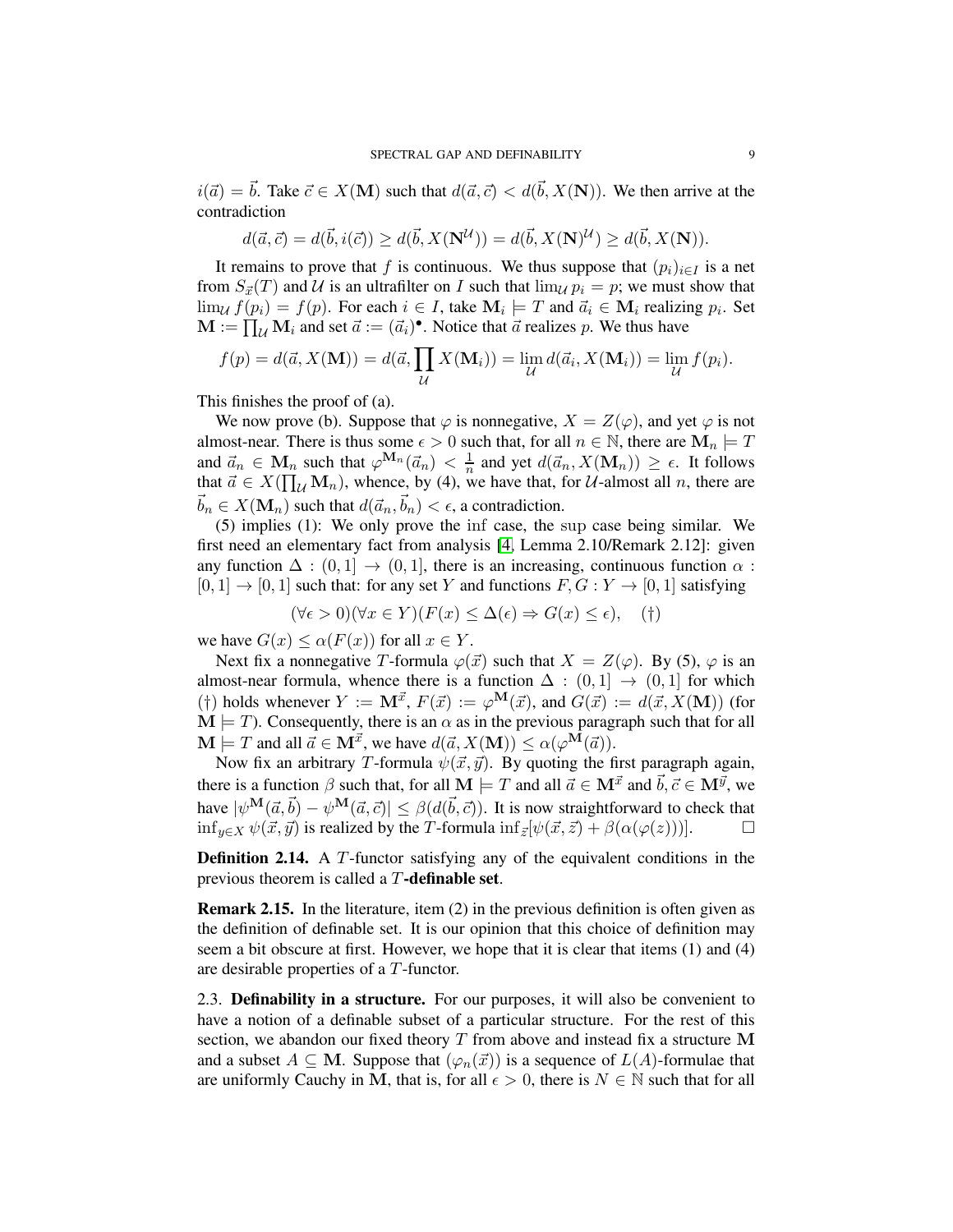$m, n \ge N$  and all  $\vec{a} \in M^{\vec{x}}$ , we have that  $|\varphi_m^{\mathbf{M}}(\vec{a}) - \varphi_n^{\mathbf{M}}(\vec{a})| \le \epsilon$ . Then the same fact remains true in any model of Th( $\mathcal{M}_A$ ), whence we have that  $\varphi := (\varphi_n(x))$  is a Th( $M_A$ )-formula. We will also say that  $\varphi$  is a **formula in M over** A. It is clear that in any model N of Th(M<sub>A</sub>), one has a natural interpretation  $\varphi^N$  of  $\varphi$  in N.

**Definition 2.16.** A closed subset  $X \subseteq \mathbf{M}^{\vec{x}}$  is called **definable in** M over A if the function  $\vec{x} \mapsto d(\vec{x}, X) : \mathbf{M}^{\vec{x}} \to \mathbb{R}$  is the interpretation of a formula in M over A.

Some of the equivalences in Theorem [2.13](#page-7-2) remain true in this local context:

<span id="page-9-0"></span>**Theorem 2.17.** *Suppose that*  $X \subseteq \mathbb{M}^{\vec{x}}$  *is a closed subset and*  $A \subseteq \mathbb{M}$ *. The following are equivalent:*

- (1) X *is definable in* M *over* A*.*
- (2) *For all formulae*  $\psi(\vec{x}, \vec{y})$  *in* **M** *over* A, there are formulae in **M** *over* A *whose interpretations in* M *coincide with the functions*

$$
\sup_{\vec{x}\in X}\psi^{\mathbf{M}}(\vec{x},\vec{y}) \quad \text{and} \quad \inf_{\vec{x}\in X}\psi^{\mathbf{M}}(\vec{x},\vec{y}).
$$

(3) *There is a formula*  $\varphi(\vec{x})$  *in* **M** *over* A *with*  $X = Z(\varphi^{\mathbf{M}})$  *and such that: for all*  $\epsilon > 0$ , there is a  $\delta > 0$  such that, for all  $\vec{a} \in M^{\vec{x}}$ ,

$$
\varphi^{\bf M}(\vec{a}) < \delta \Rightarrow d(\vec{a},X) \leq \epsilon.
$$

We leave the proof of the previous theorem to the reader as it follows many of the ideas in the proof of Theorem [2.13.](#page-7-2) A key distinction in the local theory of definability is that the local analog of item (5) in Theorem [2.13](#page-7-2) is no longer true. First, a definition:

**Definition 2.18.** Suppose that  $\varphi$  is a formula in M over A. We will say that  $Z(\varphi^{\mathbf{M}})$ is  $\varphi$ -definable if for every  $\epsilon > 0$ , there is  $\delta > 0$  such that, for all  $a \in M^{\vec{x}}$ , if  $\varphi(\vec{a})^{\mathbf{M}} < \delta$ , then  $d(\vec{a}, Z(\varphi^{\mathbf{M}})) \leq \epsilon$ .

Item (3) of Theorem [2.17](#page-9-0) can be recast in this new terminology:

**Corollary 2.19.** *Suppose that*  $X \subseteq \mathbf{M}^{\vec{x}}$  *is a closed subset and*  $A \subseteq \mathbf{M}$ *. Then* X *is definable if and only if it is*  $\varphi$ -*definable for some formula*  $\varphi(\vec{x})$  *in* **M** *over* A.

Unfortunately, it is not true that if  $\varphi$  is a formula in M over A and  $Z(\varphi^{\bf M})$  is definable, then it is  $\varphi$ -definable.<sup>[6](#page-9-1)</sup> In fact, we will see concrete instances of this distinction in Remarks [3.10](#page-12-1) and [5.10](#page-21-1) below. However, the following characterization of  $\varphi$ -definability shows that it is a natural notion:

<span id="page-9-2"></span>**Theorem 2.20.** Suppose that  $\varphi$  is a formula in M over A. Then  $Z(\varphi)$  is  $\varphi$ *definable if and only if*  $Z(\varphi^{\mathbf{M}})^{\mathcal{U}} = Z(\varphi^{\mathbf{M}^{\mathcal{U}}})$  for every ultrafilter U.

We leave the proof of the previous theorem to the reader as it is extremely similar to the earlier proofs in this section. We end this section by observing that, in *saturated* structures, there is no distinction between definable and  $\varphi$ -definable:

<span id="page-9-1"></span> $<sup>6</sup>$ It is a good exercise for the reader to see where the proof of the corresponding part of Theorem</sup> [2.13](#page-7-2) breaks down in the local situation.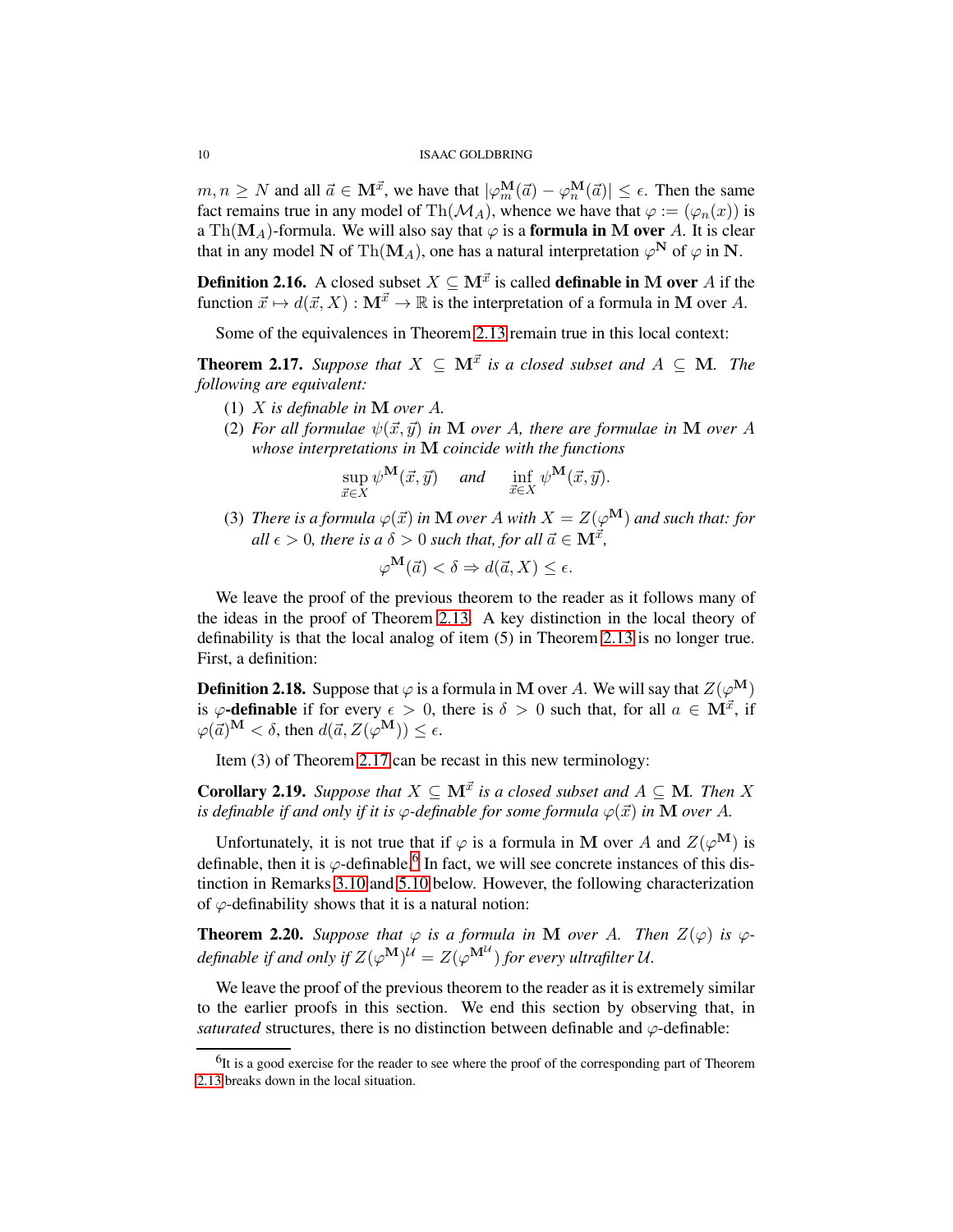<span id="page-10-2"></span>**Proposition 2.21.** *Suppose that* **M** *is*  $\aleph_1$ *-saturated and*  $\varphi$  *is a formula in* **M** *over* A. Then  $Z(\varphi)$  *is definable if and only if it is*  $\varphi$ -definable.

<span id="page-10-0"></span>Once again, given the earlier proofs in this section, the proof of the previous proposition is rather routine. One can also consult [\[4,](#page-28-5) Remark 9.20].

### 3. SPECTRAL GAP FOR UNITARY GROUP REPRESENTATIONS

<span id="page-10-1"></span>3.1. Generalities on unitary group representations. We begin by fixing some terminology concerning Hilbert spaces. Throughout, we suppose that  $H$  is a complex Hilbert space. We let  $\mathcal{B}(\mathcal{H})$  denote the set of bounded operators on  $\mathcal{H}$ , that is, the set of linear operators  $T : \mathcal{H} \to \mathcal{H}$  for which the quantity

$$
||T|| := \sup{||Tx|| : ||x|| \le 1}
$$

is finite. We refer to  $||T||$  as the **operator norm** of T. Recall that for  $T \in \mathcal{B}(\mathcal{H})$ , the **adjoint** of T is the unique operator  $T^* : \mathcal{H} \to \mathcal{H}$  satisfying  $\langle Tx, y \rangle = \langle x, T^*y \rangle$ for all  $x, y \in \mathcal{H}$ . It is straightforward to check that  $T^*$  is also an element of  $\mathcal{B}(\mathcal{H})$ .  $\mathcal{B}(\mathcal{H})$ , equipped with addition, composition, scalar multiplication, and adjoint has the structure of a ∗-algebra. Finally, we let  $U(H)$  denote the subset of  $\mathcal{B}(\mathcal{H})$ consisting of **unitary operators** on H, that is, those  $T \in \mathcal{B}(\mathcal{H})$  for which  $T^* =$  $T^{-1}$ . Note that  $U(\mathcal{H})$  is a subgroup of  $\mathcal{B}(\mathcal{H})$  under composition.

*Throughout this section, we fix a* countable *group* Γ. A unitary representation of Γ is simply a group homomorphism  $\pi : \Gamma \to U(\mathcal{H}_{\pi})$  for some Hilbert space  $\mathcal{H}_{\pi}$ .

**Example 3.1.** Given  $\Gamma$ , we set

$$
\ell^2 \Gamma := \{ f : \Gamma \to \mathbb{C} \, : \, \sum_{\gamma \in \Gamma} |f(\gamma)|^2 < \infty \}.
$$

 $\ell^2 \Gamma$  is naturally a Hilbert space under the inner product  $\langle f, g \rangle := \sum_{\gamma \in \Gamma} f(\gamma) \overline{g(\gamma)}$ . The left-regular representation of Γ is the unitary representation  $\lambda_{\Gamma} : \Gamma \rightarrow$ U( $\ell^2 \Gamma$ ) given by  $(\lambda_{\Gamma}(\gamma)(f))(\eta) := f(\gamma^{-1}\eta)$ .

Suppose that  $\pi$  is a unitary representation of Γ. A closed subspace  $\mathcal{K} \subseteq \mathcal{H}_{\pi}$  is called **invariant under**  $\pi$  if  $\pi(\gamma)(\mathcal{K}) \subseteq \mathcal{K}$  for all  $\gamma \in \Gamma$ . In this case, we may consider the **restriction** of  $\pi$  to K, denoted  $\pi | K : \Gamma \to U(K)$ .

Recall that, given a subspace  $K$  of  $H$ , the **orthogonal complement** of  $K$  is the set

$$
\mathcal{K}^{\perp} := \{ \zeta \in \mathcal{H} \; : \; \langle \zeta, \eta \rangle = 0 \text{ for all } \eta \in \mathcal{K} \}.
$$

Note that  $K^{\perp}$  is a closed subspace of H, whence a Hilbert space in its own right. If  $\mathcal{H} = \mathcal{H}_{\pi}$  for some unitary representation  $\pi$  of  $\Gamma$  and  $\mathcal{K}$  happens to be invariant under  $\pi$ , then it is readily verified that  $\mathcal{K}^{\perp}$  is also invariant under  $\pi$ .

Given a unitary representation  $\pi$  of  $\Gamma$ , we set

$$
\text{Fix}(\pi) := \{ \zeta \in \mathcal{H}_{\pi} \; : \; \pi(\gamma)(\zeta) = \zeta \text{ for all } \gamma \in \Gamma \}.
$$

Note that Fix( $\pi$ ) is an invariant subspace of  $\mathcal{H}_{\pi}$ . We say that  $\pi$  is **ergodic** if  $Fix(\pi) = \{0\}$ . We set  $Erg(\pi) := Fix(\pi)^{\perp}$  and refer to it as the **ergodic part** of  $\pi$ . Of course,  $\pi$ | Erg( $\pi$ ) is ergodic.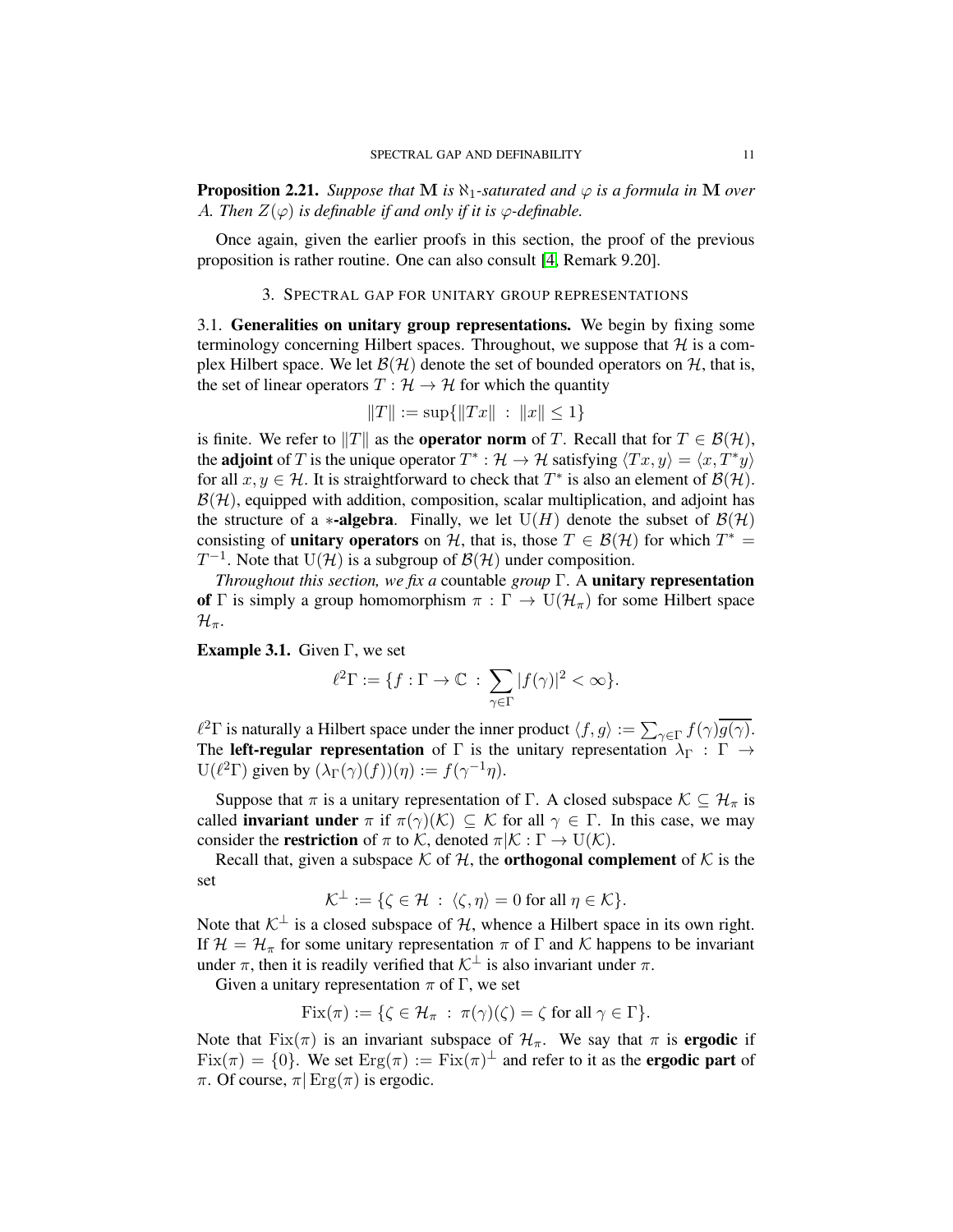<span id="page-11-2"></span>**Example 3.2.**  $\lambda_{\Gamma}$  is ergodic if and only if  $\Gamma$  is infinite.

Finally, given a family  $(\pi_i)_{i\in I}$  of unitary representations of  $\Gamma$  and an ultrafilter U on I, one can consider the unitary representation  $\prod_{\mathcal{U}} \pi_i : \Gamma \to \mathrm{U}(\prod_{\mathcal{U}} \mathcal{H}_i)$  given by  $(\prod_{\mathcal{U}} \pi_i(\gamma))(\xi_i)$ <sup>o</sup> :=  $(\pi_i(\gamma)(\xi_i))^{\bullet}$ . We refer to  $\prod_{\mathcal{U}} \pi_i$  as the **ultraproduct** of the representations  $\pi_i$ . If  $\pi_i = \pi$  for all i, we write  $\pi^{\mathcal{U}}$  for the **ultrapower** of  $\pi$ .

<span id="page-11-0"></span>3.2. Introducing spectral gap. We leave the proof of the following proposition to the reader:

<span id="page-11-1"></span>**Proposition 3.3.** *Let*  $\pi : \Gamma \to \mathrm{U}(\mathcal{H}_\pi)$  *be a unitary representation. The following are equivalent:*

- (1) *There exists finite*  $F \subseteq \Gamma$  *and*  $c > 0$  *such that, for all*  $\zeta \in \mathcal{H}_{\pi}$ *, we have*  $\max_{\gamma \in F} \|\pi(\gamma)\zeta - \zeta\| \geq c \|\zeta\|.$
- (2) For any nonprincipal ultrafilter  $U$ ,  $\pi^{U}$  is ergodic.
- (3) *For all*  $\epsilon > 0$ *, there is a finite*  $F \subseteq \Gamma$  *and*  $\delta > 0$  *such that, for all*  $\zeta \in H_\pi$ *, we have*

$$
\max_{\gamma \in F} \|\pi(\gamma)\zeta - \zeta\| \le \delta \Rightarrow \|\zeta\| \le \epsilon.
$$

Notice that an action satisfying the equivalent properties enumerated in Proposition [3.3](#page-11-1) is necessarily ergodic. Here is arguably the most important definition in this entire paper.

**Definition 3.4.** A unitary representation  $\pi$  has **spectral gap** if  $\pi$  Erg( $\pi$ ) satisfies the equivalent properties enumerated in Proposition [3.3.](#page-11-1)

<span id="page-11-4"></span>**Example 3.5.** If  $\Gamma$  is finite, then every representation of  $\Gamma$  has spectral gap. To see this, fix an ergodic representation  $\pi$  of  $\Gamma$  and  $\xi \in \mathcal{H}_{\pi}$ . Note then that  $\frac{1}{|\Gamma|} \sum_{\gamma \in \Gamma} \pi(\gamma) \xi$ belongs to  $Fix(\pi)$  and is thus equal to 0. It follows that

$$
\|\xi\| = \left\|\frac{1}{|\Gamma|}\sum_{\gamma \in \Gamma} \pi(\gamma)\xi - \xi\right\| = \left\|\frac{1}{|\Gamma|}\sum_{\gamma \in \Gamma} (\pi(\gamma)\xi - \xi)\right\| \le \frac{1}{|\Gamma|}\sum_{\gamma \in \Gamma} \|\pi(\gamma)\xi - \xi\|.
$$

Thus, if  $\max_{\gamma \in \Gamma} ||\pi(\gamma)\xi - \xi|| \leq \epsilon$  for all  $\gamma \in \Gamma$ , we have that  $||\xi|| \leq \epsilon$ .

<span id="page-11-3"></span>Example 3.6. By a theorem of Hulanicki and Reiter (see [\[3,](#page-28-6) Theorem G.3.2]), if Γ is infinite, then  $\lambda_{\Gamma}$  has spectral gap if and only if Γ is non-amenable.

Before we move on any further, let us briefly explain the terminology. Suppose that  $\pi$  is an ergodic unitary representation of Γ. Suppose that  $F \subseteq \Gamma$  is finite and closed under inverse. Define  $h_F := \frac{1}{|F|} \sum_{\gamma \in F} \pi(\gamma)$ , a self-adjoint contraction, that is,  $h_F^* = h_F$  and  $||h_F|| \leq 1$ . Consequently,  $\sigma(h_F) \subseteq [-1, 1]$ , where  $\sigma(h_F)$ denotes the **spectrum** of  $h_F$ , namely

$$
\sigma(h_F):=\{\lambda\in\mathbb{C}\ :\ h_F-\lambda\cdot I\ \text{is not invertible}\}.
$$

The following fact explains the terminology spectral gap; see, for example, [\[1,](#page-28-7) Corollary 15.1.4].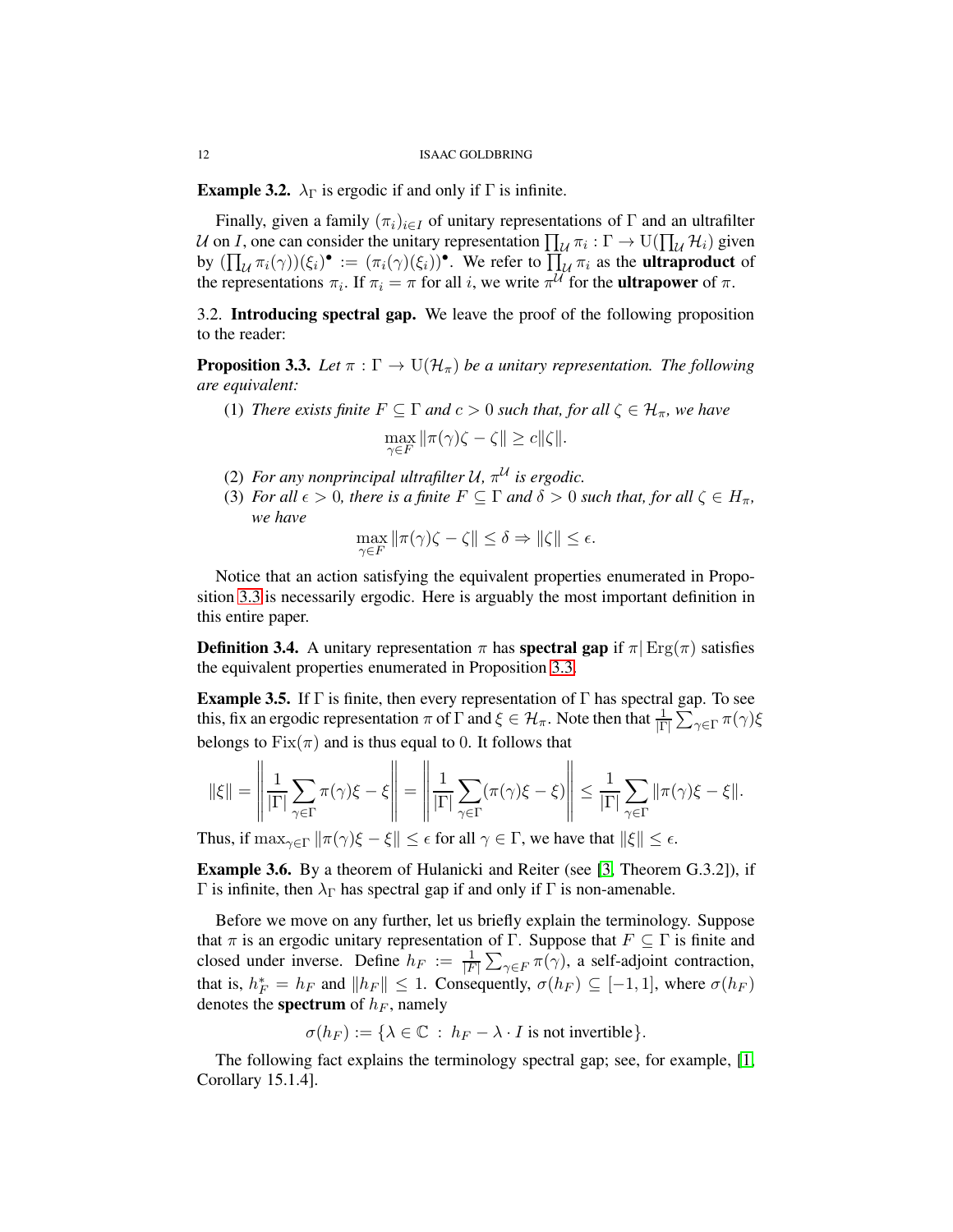**Fact 3.7.**  $\pi$  has spectral gap if and only if there is a symmetric finite F and  $\delta$  < 1 *such that*  $\sigma(h_F) \subseteq [-1, 1-\delta]$ *.* 

In the next section, the following theorem will immediately yield the connection between spectral gap and definability.

<span id="page-12-3"></span>**Theorem 3.8.** A unitary representation  $\pi$  has spectral gap if and only if, for any *nonprincipal ultrafilter* U, we have  $Fix(\pi^{U}) = Fix(\pi)^{U}$ .

*Proof.* Note that  $Fix(\pi^{U}) = Fix(\pi)^{U} \oplus Fix((\pi|Erg(\pi))^{U})$ . By part (2) of Propo-sition [3.3,](#page-11-1)  $\pi$  has spectral gap if and only if  $Fix((\pi|\text{Erg}(\pi))^{\mathcal{U}}) = \{0\}$ , whence the result follows.

<span id="page-12-0"></span>3.3. Spectral gap and definability. For the rest of this section, we fix an enumeration of Γ, say  $\Gamma = \{ \gamma_0, \gamma_1, \gamma_2, \ldots \}.$  We view a unitary representation  $\pi$  as a structure in the language of Hilbert spaces<sup>[7](#page-12-2)</sup> augmented by function symbols for elements of  $\Gamma$  in the natural way. It follows easily that the class of unitary representations of Γ is in fact an axiomatizable class in this language, say  $Mod(T_{\Gamma})$ . Note that  $\pi \mapsto \text{Fix}(\pi)$  is a  $T_{\Gamma}$ -functor and, in fact,  $\text{Fix}(\pi)$  is the zeroset of the  $T_{\Gamma}$ -formula

$$
\varphi_{\Gamma}(x) := \sum_{m} 2^{-m} \|\gamma_m \cdot x - x\|.
$$

By Theorems [2.20](#page-9-2) and [3.8,](#page-12-3) we immediately have:

<span id="page-12-4"></span>Corollary 3.9. *Fix a unitary representation* π *of* Γ*. Then* π *has spectral gap if and only if*  $Fix(\pi)$  *is a*  $\varphi_{\Gamma}$ *-definable subset of*  $\mathcal{H}_{\pi}$ *.* 

<span id="page-12-1"></span>**Remark 3.10.** Unfortunately, in general, one cannot replace " $\varphi_{\Gamma}$ -definable" in the previous theorem with "definable." For example, suppose that  $\Gamma$  is an infinite amenable group. Then by Examples [3.2](#page-11-2) and [3.6,](#page-11-3)  $Fix(\lambda_{\Gamma}) = \{0\}$  (which is clearly a definable subset of  $\ell^2\Gamma$ ) but  $\lambda_{\Gamma}$  does not have spectral gap. However, as shown in Proposition [2.21,](#page-10-2) if  $\mathcal{H}_{\pi}$  is  $\aleph_1$ -saturated, then it is in fact true that  $\pi$  has spectral gap if and only if  $Fix(\pi)$  is definable.

We now address the global question. First, we need a definition:

**Definition 3.11.** We say that  $\Gamma$  has **property** (T) if every unitary representation of Γ has spectral gap.

## Example 3.12.

- (1) Finite groups have property (T). This follows from the calculation done in Example [3.5.](#page-11-4)
- (2) If  $n \geq 3$ , then  $SL_n(\mathbb{Z})$  has property (T). This is a theorem due to Kazhdan; see [\[3,](#page-28-6) Section 1.4].
- (3) It has recently been shown in [\[24\]](#page-29-6) (using a computer-assisted proof) that  $Aut(\mathbb{F}_5)$  has property (T).
- (4) *Random groups* (in the sense of Gromov) have property (T); see the introduction to [\[3\]](#page-28-6) for references.

<span id="page-12-2"></span> $7$ Say, for simplicity, the one-sorted language for the unit ball of Hilbert spaces.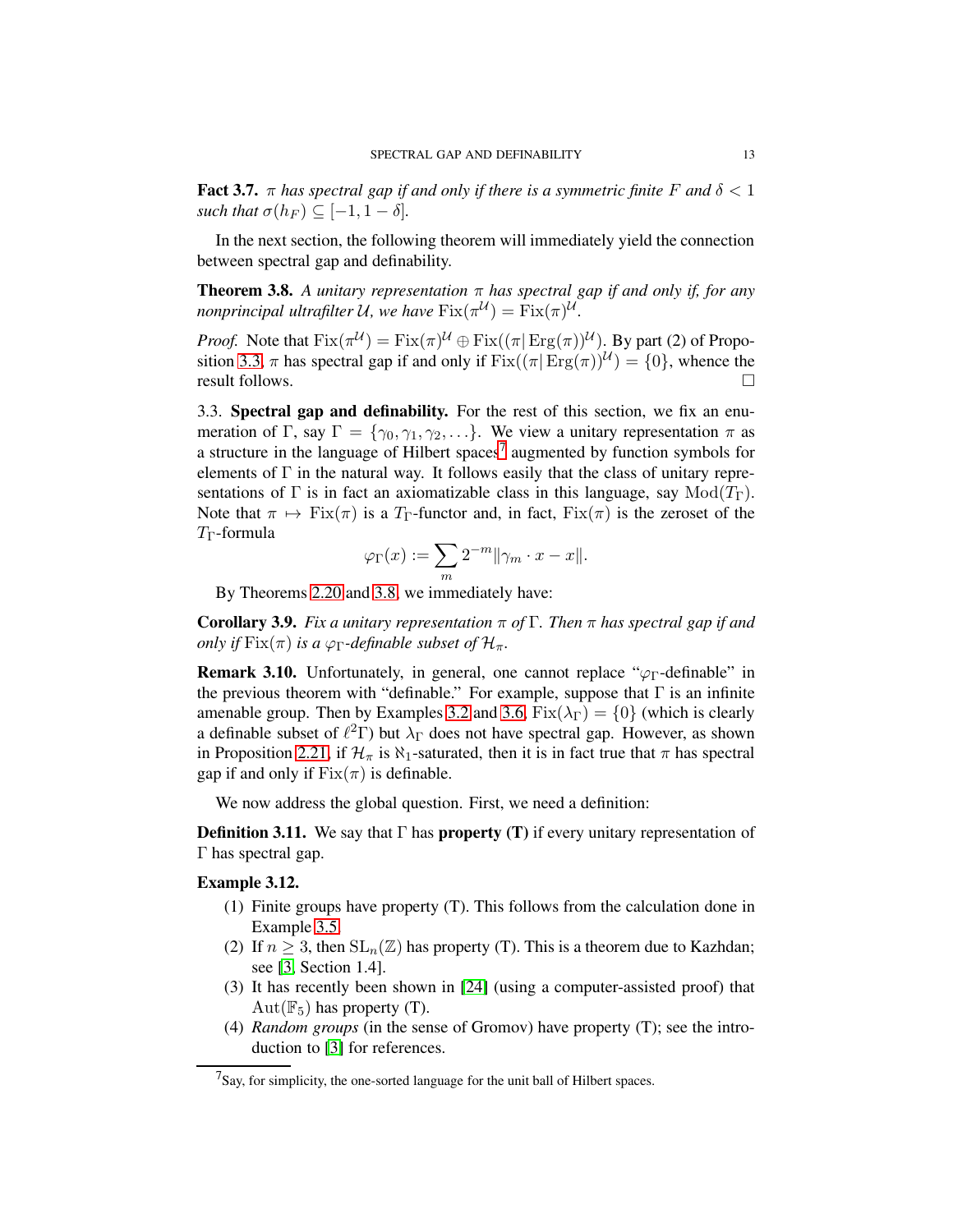(5) By Examples [3.2](#page-11-2) and [3.6,](#page-11-3) infinite amenable groups never have property (T). A finitely generated free group also does not have property (T); see [\[3,](#page-28-6) Example 1.3.7].

While the above definition of property (T) is probably not the standard one, we find it be the most natural given the context of this article. We now describe the usual definition. First, given a unitary representation  $\pi$  of  $\Gamma$ , a finite subset F of  $\Gamma$ , and  $\delta > 0$ , we say that  $\xi \in \mathcal{H}_{\pi}$  is  $(F, \delta)$ -almost invariant if  $\max_{\gamma \in F} ||\pi(\gamma)(\xi) \|\xi\| < \delta \|\xi\|$ . We say that  $\pi$  has **almost invariant vectors** if, for every finite subset F of Γ and every  $\delta > 0$ , π has a  $(F, \delta)$ -almost invariant vector. Note that π has almost invariant vectors if and only if there is a nonprincipal ultrafilter  $U$  such that  $\pi^{\mathcal{U}}$  is not ergodic. The following lemma is now immediate:

**Lemma 3.13.** Γ *has property (T) if and only if: for every unitary representation*  $\pi$ *of* Γ*, if* π *has almost invariant vectors, then* π *is not ergodic.*

It turns out that one can improve the definition of property (T) using a notion that is a priori weaker:

<span id="page-13-0"></span>**Lemma 3.14.** Γ *has property (T) if and only if there is a finite*  $F \subseteq \Gamma$  *and*  $\delta > 0$ *such that: for every unitary representation*  $\pi$ , *if*  $\pi$  *has a*  $(F, \delta)$ *-almost invariant vector, then*  $\pi$  *is not ergodic.* 

*Proof Sketch.* Suppose that no such pair  $(F, \delta)$  exists. Then, for each such pair, there is an ergodic representation  $\pi_{(F,\delta)}$  of  $\Gamma$  with an  $(F,\delta)$ -almost invariant vector. It is easy to verify that  $\bigoplus_{(F,\delta)} \pi_{(F,\delta)}$  is an ergodic representation of  $\Gamma$  with almost invariant vectors, whence  $\Gamma$  does not have property (T).

A pair  $(F, \delta)$  as in Lemma [3.14](#page-13-0) is called a **Kazhdan pair** for  $\Gamma$  and F is called a Kazhdan set for Γ. The following proposition gets us closer to the connection with definability:

<span id="page-13-1"></span>Proposition 3.15. *Suppose that* (F, δ) *is a Kazhdan pair for* Γ*. Then for any unitary representation*  $\pi$  *of*  $\Gamma$  *and any*  $\epsilon > 0$ *, if*  $\xi \in \mathcal{H}_{\pi}$  *is*  $(F, \delta \epsilon)$ *-invariant, then there is*  $\eta \in \text{Fix}(\pi)$  *such that*  $\|\xi - \eta\| < \epsilon \|\xi\|$ *.* 

*Proof.* Write  $\xi = \xi_1 + \xi_2$  with  $\xi_1 \in \text{Fix}(\pi)$  and  $\xi_2 \in \text{Erg}(\pi)$ ; it suffices to show that  $\|\xi_2\| < \epsilon \|\xi\|$ . By the definition of Kazhdan pair, there is  $\gamma \in F$  such that  $\|\pi(\gamma)(\xi_2) - \xi_2\| \ge \delta \|\xi_2\|$ . On the other hand, we have

$$
\|\pi(\gamma)(\xi_2) - \xi_2\| = \|\pi(\gamma)(\xi) - \xi\| < \delta\epsilon \|\xi\|.
$$

The desired result now follows.

Theorem 3.16. *The following are equivalent:*

- (1)  $\Gamma$  *has property (T).*
- (2) *The*  $T_{\Gamma}$ *-functor* Fix *is a*  $T_{\Gamma}$ *-definable set.*

*In this case, a simple*  $T_{\Gamma}$ *-formula witnesses that* Fix *is a definable set.* 

*Proof.* The direction that (1) implies (2) follows immediately from Proposition [3.15.](#page-13-1) The other direction follows immediately from the definition of property (T)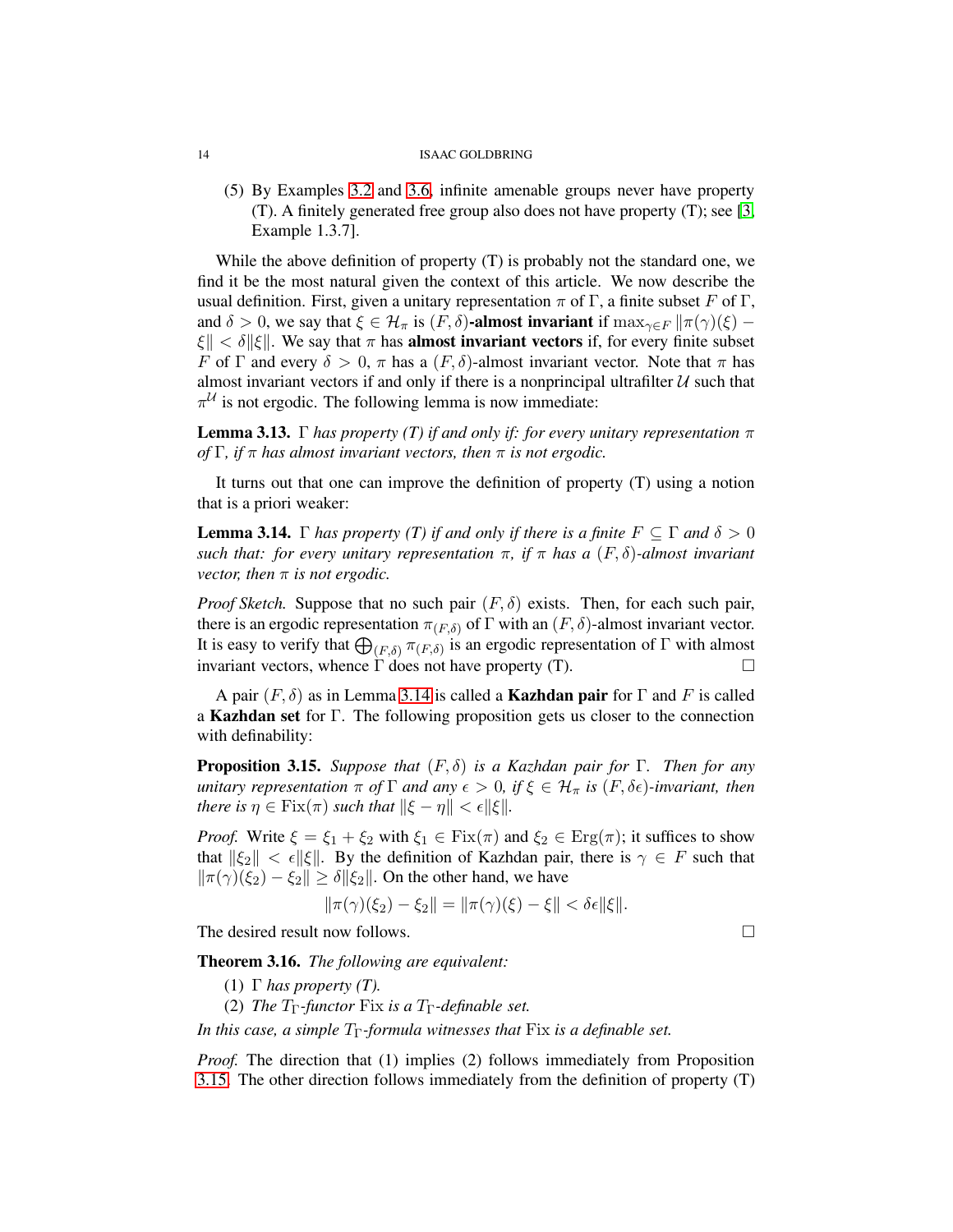and Corollary [3.9.](#page-12-4) The moreover part follows from the existence of Kazhdan sets. П

**Remark 3.17.** Note that, at first glance, property (T) merely states that  $Fix(\pi)$ is a  $\varphi_{\Gamma}$ -definable subset of  $\mathcal{H}_{\pi}$  for each  $\mathcal{H}_{\pi} \models T_{\Gamma}$ . However, after some simple Hilbert space manipulations, one concludes the stronger statement that  $Fix(\pi)$  is a  $T_{\Gamma}$ -definable set.

The phenomenon described in the previous remark is atypical; here is an example to show that it need not hold in general:

**Example 3.18.** Let L consist of a single unary relation symbol R taking values in  $[0, 1]$  and let T be the L-theory that states that R is constant in every model, that is,

$$
T = \left\{ \sup_{x,y} |R(x) - R(y)| = 0 \right\}.
$$

Then in any  $M \models T$ ,  $Z(R^M)$  is either empty or all of M; in either case, it is R-definable. (If  $R^{\mathbf{M}}$  is constantly  $\delta$ , then  $\frac{\delta}{2}$  works for any  $\epsilon$  vacuously.) But if  $\mathbf{M}_n \models T$  is such that  $R^{\mathbf{M}_n}$  is constantly  $\frac{1}{n}$  and  $\mathbf{M} = \prod_{\mathcal{U}} \mathbf{M}_n$  for some nonprin- $\prod_{\mathcal{U}} Z(R^{\mathbf{M}_n}) = \emptyset$ , whence  $Z(R)$  is not a T-definable set. cipal ultrafilter U on N, then  $R^{\mathbf{M}}$  is identically 0, whence  $Z(R^{\mathbf{M}}) = \mathbf{M}$  while

<span id="page-14-0"></span>3.4. Spectral gap and ergodic theory. If  $\Gamma$  has property (T), then there are strong implications for the ergodic theory of actions of Γ. In this subsection, we point out the model-theoretic versions of these implications.

We first recall that an action  $\sigma$  of  $\Gamma$  on a probability space  $(X,\mathcal{B},\mu)$  is said to be **probability measure preserving** (or pmp) if each  $\gamma \in \Gamma$  acts as an automorphism of the probability space. In this case, we simply write  $\Gamma \curvearrowright^{\sigma} (X, \mathcal{B}, \mu)$  or even  $\Gamma \curvearrowright^{\sigma} (X, \mu)$  if  $\beta$  is clear from context.

**Definition 3.19.** Given an action  $\Gamma \curvearrowright^{\sigma} (X, \mu)$ , we set

 $Fix(\sigma) := \{A \in \mathcal{B} : gA = A \text{ for all } g \in G\}.$ 

We say that  $\sigma$  is **ergodic** if every element of  $Fix(\sigma)$  is  $\mu$ -null or  $\mu$ -conull.

The connection between pmp actions and unitary representations is via the following definition:

**Definition 3.20.** Given an action  $\Gamma \curvearrowright^{\sigma} (X, \mu)$ , the **Koopman representation** of σ is the unitary group representation  $\pi_{\sigma} : \Gamma \to L^2(X, \mu)$  given by

$$
(\pi_{\sigma}(\gamma)(f))(x) := f(\sigma(\gamma^{-1})(x)).
$$

Note that  $\pi_{\sigma}$  is never ergodic since it always contains the constant functions. We let  $\pi_{\sigma,0}$  denote the restriction of  $\pi_{\sigma}$  to the orthogonal complement of the constant functions. The following lemma is standard and straightforward.

**Lemma 3.21.**  $\sigma$  is ergodic if and only if  $\pi_{\sigma,0}$  is ergodic.

**Definition 3.22.** Given an action  $\Gamma \curvearrowright^{\sigma} (X, \mu)$ , we say that  $\sigma$  has **spectral gap** if the Koopman representation  $\pi_{\sigma} : \Gamma \to L^2(X, \mu)$  has spectral gap.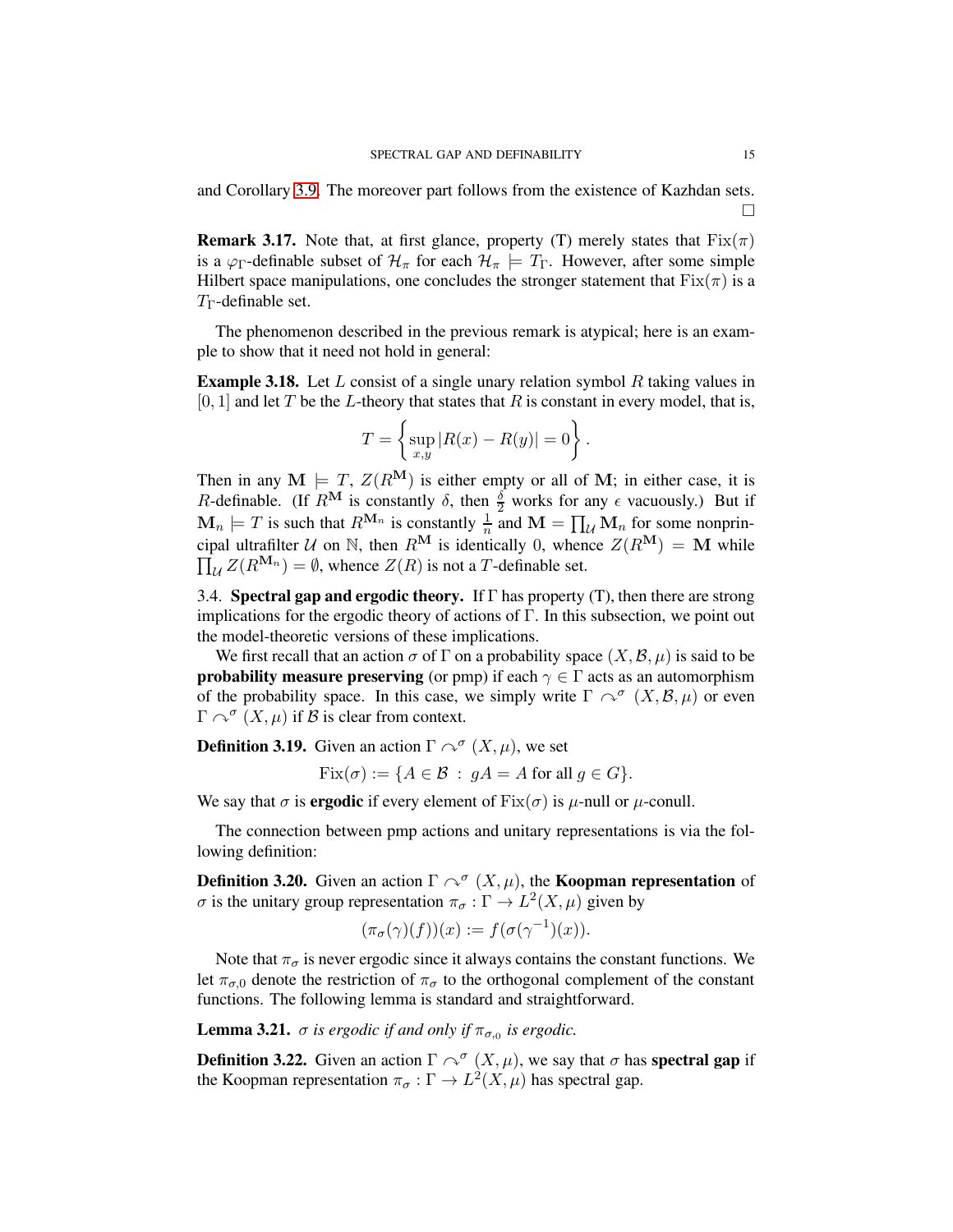As described in [\[4,](#page-28-5) Section 16], probability spaces are studied model-theoretically via the corresponding probability algebras, which are simply the metric structures obtained from identifying measurable sets whose symmetric difference has measure 0. Probability algebras form an elementary class in a natural language. A pmp action of Γ on a probability space induces an action of Γ on the corresponding probability algebra and it is straightforward to verify that the class of actions of  $\Gamma$ on probability algebras forms an elementary class, say  $Mod(T_{\Gamma \cap})$ . We let  $\varphi_{\Gamma \cap}$ denote the  $T_{\Gamma \curvearrowright}$ -formula  $\sum_m 2^{-m} d(\gamma_m \cdot x, x)$ . Given an action  $\Gamma \curvearrowright^{\sigma} (X, \mu)$ , we abuse notation and let  $Fix(\sigma)$  also denote the set of elements of the probability algebra corresponding to  $(X, \mu)$  fixed by every element of Γ, which clearly coincides with the zeroset of  $\varphi_{\Gamma}$ .

In the next proposition, we adopt the convention that if  $A$  and  $B$  are measurable sets in some probability space, then  $\alpha$  and  $\beta$  denote the corresponding element of the associated probability algebra.

<span id="page-15-0"></span>**Proposition 3.23.** *Suppose that*  $\sigma$  *has spectral gap. Then*  $\text{Fix}(\sigma)$  *is a*  $\varphi_{\Gamma} \sim$ *-definable set.*

*Proof.* Fix  $\epsilon > 0$  and choose a finite subset F of  $\Gamma$  and  $\delta > 0$  witnessing that  $\pi_{\sigma}$ has spectral gap. Fix  $\eta > 0$  sufficiently small and suppose that A is a measurable set such  $\varphi_{\Gamma \cap \Lambda}(a) < \eta$ . Then, for  $\eta$  chosen appropriately, it follows that  $1_A$  is  $(F, \delta)$ invariant, so there is  $f \in \text{Fix}(\pi_{\sigma})$  such that  $||1_A - f||_2 < \epsilon$ . Let  $B := \{x \in X :$  $|f(x)| \ge \frac{1}{2}$ ; since  $f \in \text{Fix}(\pi_{\sigma})$ , we have that  $b \in \text{Fix}(\sigma)$ . Now notice that

$$
\frac{1}{4}\mu(A\triangle B) \le \int_{A\triangle B} |1_A(x) - f(x)|^2 d\mu(x) \le ||1_A - f||^2 < \epsilon^2.
$$
\nis that  $d(a, b) < 4\epsilon^2$ .

\n
$$
\Box
$$

It follows that  $d(a, b) < 4\epsilon^2$ 

Remark 3.24. Unfortunately, the converse of the previous proposition is false. Indeed, suppose that  $\sigma$  is a **strongly ergodic** action, meaning that every ultrapower of  $\sigma$  is ergodic. Then by Theorem [2.20,](#page-9-2) we have that  $Fix(\sigma) = \{0, 1\}$  is a  $\varphi_{\Gamma \curvearrowright}$ definable set. However, there are examples of strongly ergodic actions that do not have spectral gap; see [\[34\]](#page-29-7).

The previous remark notwithstanding, the global picture is still clear:

### **Theorem 3.25.** Γ *has property (T) if and only if* Fix *is a*  $T_{\Gamma}$ <sup>2</sup>-definable set.

*Proof.* Suppose Γ has property (T). Then the proof of Proposition [3.23](#page-15-0) shows that  $Fix(\sigma)$  has spectral gap uniformly over all actions (depending on how the representations of  $T$  have spectral gap uniformly).

The converse follows from a theorem of Connes-Schmidt-Weiss (see [\[3,](#page-28-6) Section 6.3], who show that  $\Gamma$  has property (T) if and only if every ergodic action of Γ is strongly ergodic; this latter condition follows from the fact that  $Fix(σ)$  is a  $\varphi_{\Gamma}$ -definable set for each  $\sigma$  (which is a priori weaker than Fix( $\sigma$ ) being a  $T_{\Gamma}$ definable set).  $\Box$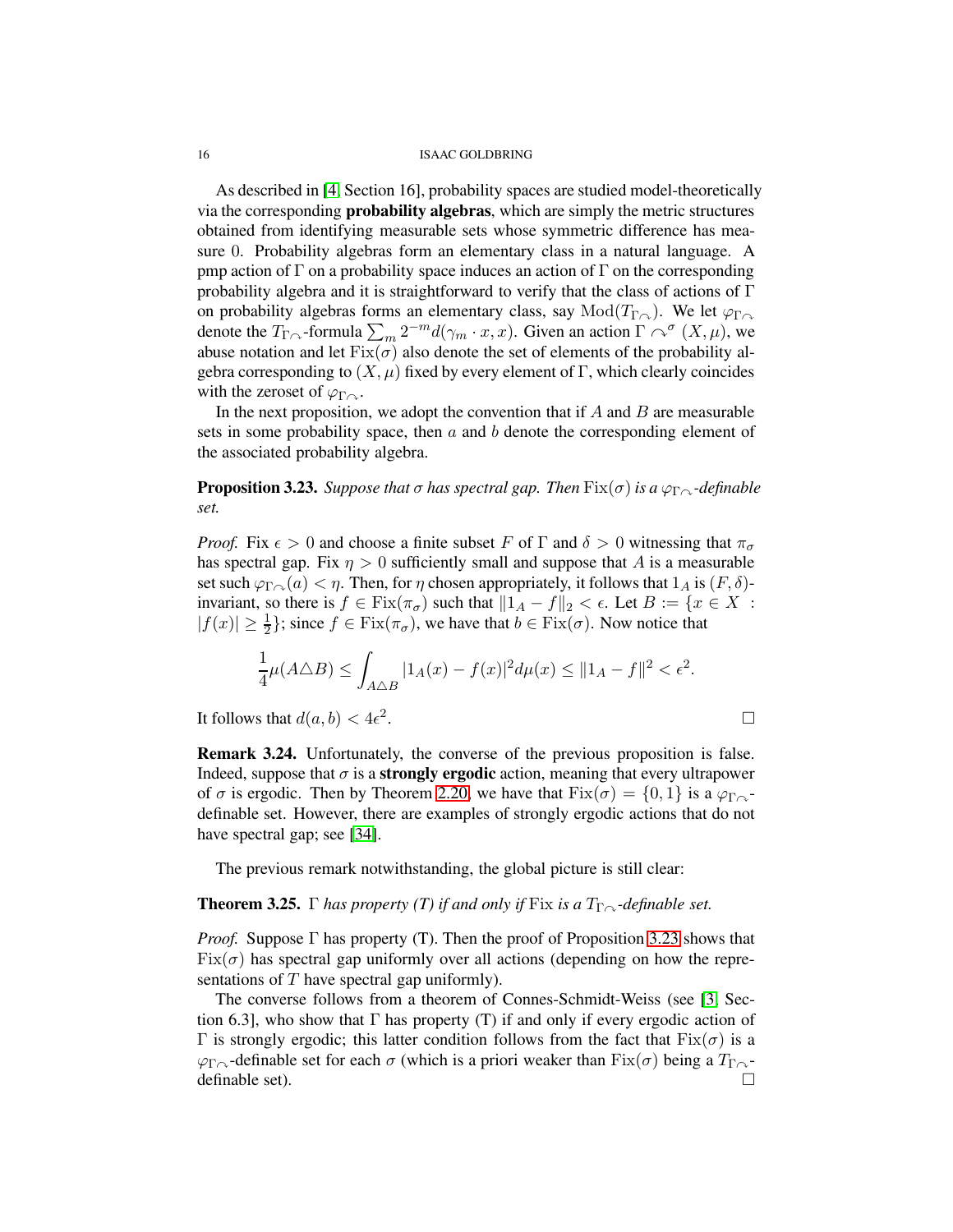<span id="page-16-0"></span>The remainder of this paper concerns von Neumann algebras. In this section, we review the necessary background material.

# <span id="page-16-1"></span>4.1. **Preliminaries.** For any  $X \subseteq \mathcal{B}(\mathcal{H})$ , set

 $X' := \{ T \in \mathcal{B}(\mathcal{H}) \; : \; TS = ST \text{ for all } S \in X \}.$ 

Note that X' is a unital subalgebra of  $\mathcal{B}(\mathcal{H})$  for any  $X \subseteq \mathcal{B}(\mathcal{H})$  which is moreover closed under  $*$  if X is closed under  $*$ .

**Definition 4.1.** A von Neumann algebra is a unital  $*$ -subalgebra M of  $\mathcal{B}(\mathcal{H})$  such that  $M'' = M$ .

**Example 4.2.** Note that  $\mathcal{B}(\mathcal{H})' = \mathbb{C} \cdot 1$ , so  $\mathcal{B}(\mathcal{H})'' = \mathcal{B}(\mathcal{H})$ , whence  $\mathcal{B}(\mathcal{H})$  is a von Neumann algebra. In particular, when  $\dim(\mathcal{H}) = n$ , we see that  $M_n(\mathbb{C})$  is a von Neumann algebra.

Here is a much more interesting source of examples:

**Example 4.3.** We let  $L(\Gamma) := \lambda_{\Gamma}(\Gamma)^{\prime\prime} \subseteq \mathcal{B}(\ell^2 \Gamma)$  denote the von Neumann algebra generated by  $\lambda_{\Gamma}(\Gamma)$ .

When studying von Neumann algebras, two other topologies on  $\mathcal{B}(\mathcal{H})$  prove very useful:

**Definition 4.4.** Suppose that  $H$  is a Hilbert space.

- (1) The strong operator topology (SOT) on  $\mathcal{B}(\mathcal{H})$  is the weakest topology making the maps  $T \mapsto Tx : \mathcal{B}(\mathcal{H}) \to \mathcal{H}$  (for  $x \in \mathcal{H}$ ) continuous.
- (2) The weak operator topology (WOT) on  $\mathcal{B}(\mathcal{H})$  is the weakest topology making the maps  $T \mapsto \langle Tx, y \rangle : \mathcal{B}(\mathcal{H}) \to \mathcal{H}$  (for  $x, y \in \mathcal{H}$ ) continuous.

It is readily verified that the weak operator topology refines the strong operator topology, which in turn refines the operator norm topology. The remarkable bicommutant theorem of von Neumann states that, for a unital ∗-subalgebra M of  $\mathcal{B}(H)$ , one has that M is a von Neumann algebra (in the above sense, that is,  $M = M''$ ) if and only if M is WOT-closed if and only if M is SOT-closed.

**Notation 4.5.** For a von Neumann algebra  $M$ , we let  $M_1$  denote its operator norm unit ball.

**Definition 4.6.** Suppose that  $M$  is a von Neumann algebra. A linear functional tr :  $M \to \mathbb{C}$  is called a **trace** on M if it satisfies the following properties:

- (normalization)  $tr(1) = 1$ ;
- (positivity)  $tr(x^*x) \ge 0$  for all  $x \in M$ ;
- (faithful)  $tr(x^*x) = 0$  if and only if  $x = 0$ ;
- (normality)  $tr|M_1$  is WOT-continuous;
- (traciality)  $tr(xy) = tr(yx)$  for all  $x, y \in M$ .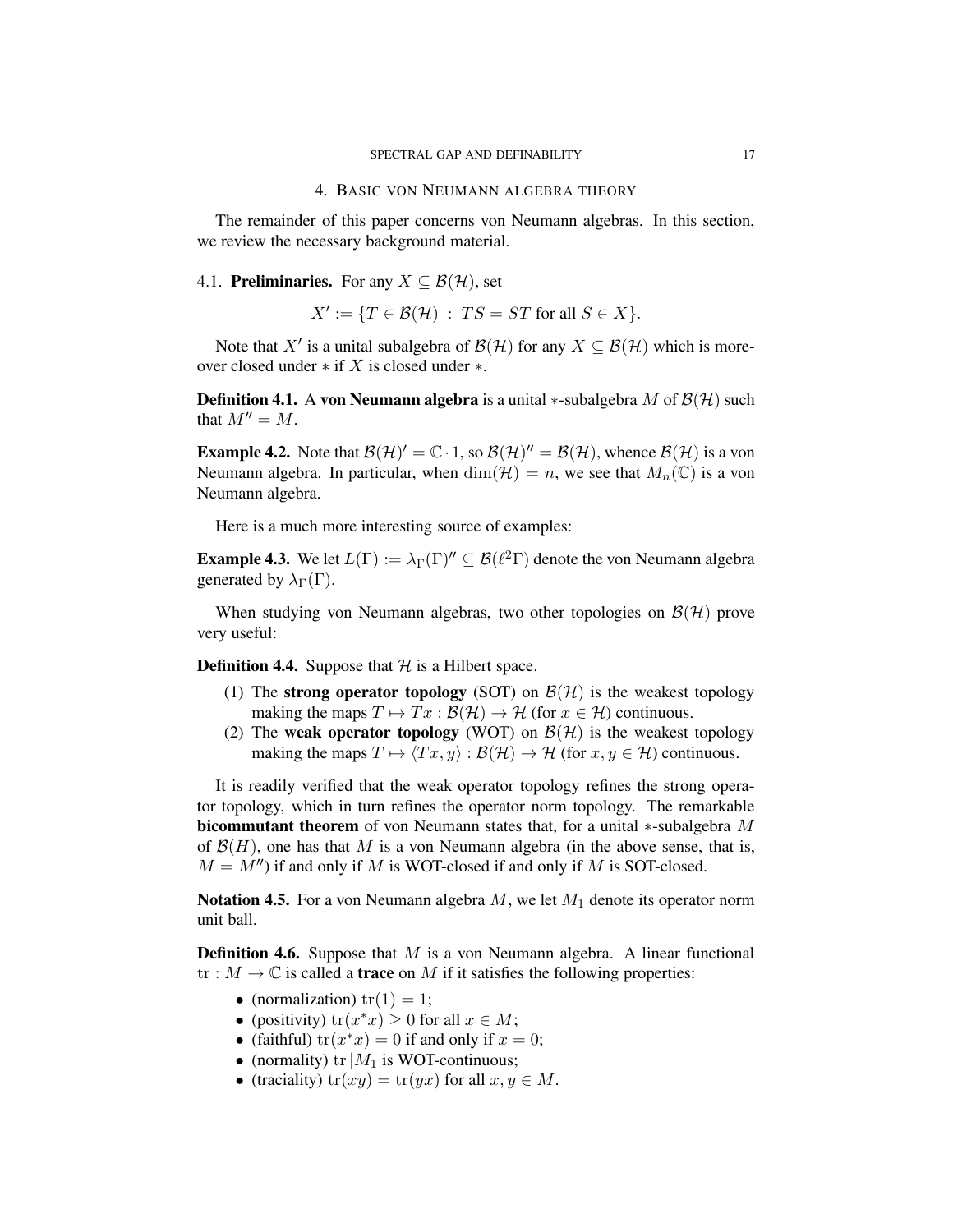A tracial von Neumann algebra is a pair  $(M, \text{tr})$ , where M is a von Neumann algebra and tr is a trace on  $M$ .<sup>[8](#page-17-0)</sup>

## Example 4.7.

- (1)  $M_n(\mathbb{C})$  has a trace given by  $\text{tr}_n(x) := \frac{1}{n} \sum_{i=1}^n x_{ii}$ . However, if H is infinite-dimensional, then  $\mathcal{B}(\mathcal{H})$  does not have a trace.
- (2) For any group  $\Gamma$ ,  $L(\Gamma)$  admits a trace tr given by  $tr(x) := \langle x \delta_e, \delta_e \rangle$ .

Until further notice, fix a tracial von Neumann algebra  $(M, \text{tr})$ . We can define an inner-product  $\langle \cdot, \cdot \rangle_{tr}$  on M given by  $\langle x, y \rangle_{tr} := \text{tr}(y^*x)$  whose corresponding norm will be denoted  $||x||_2 := ||x||_{tr,2} := \sqrt{\langle x, x \rangle_{tr}}$ . We will say that M is **separable** if the metric on M induced by the norm  $\|\cdot\|_2$  is separable.

We let  $L^2(M)$  be the Hilbert space obtained by completing the inner product space  $(M, \langle \cdot, \cdot \rangle_{tr})$ . Using the fact that  $||ab||_2 \le ||a|| \cdot ||b||_2$ , one can readily verify that every  $a \in M$  can be viewed as an element  $\hat{a}$  of  $\mathcal{B}(L^2(M))$  defined by  $\hat{a}(b) :=$ ab for  $b \in M$  (and then extended to the completion by the above observation). Moreover, the embedding  $a \hookrightarrow \hat{a}: M \to B(L^2(M))$  is SOT-continuous. This representation of  $M$  is referred to as the **standard representation**.

Continuing the discussion from the previous paragraph, suppose that  $N$  is a von Neumann subalgebra of M. It is straightforward to see that  $L^2(N)$  is then a closed subspace of  $L^2(M)$  and we let  $\mathbb{E}_N$  denote the orthogonal projection of  $L^2(M)$ onto  $L^2(N)$ . It is routine to verify that  $\mathbb{E}_N(M) = N$ .

**Definition 4.8.** Given a von Neumann algebra  $M$ , we define its **center** to be  $Z(M) := M' \cap M := \{x \in M : xy = yx$  for all  $y \in M\}$ . A von Neumann algebra with trivial center (that is,  $Z(M) = \mathbb{C} \cdot 1$ ) is called a **factor**.

## Example 4.9.

- (1)  $\mathcal{B}(\mathcal{H})$  is a factor.
- (2)  $L(\Gamma)$  is a factor if and only if every nontrivial conjugacy class of  $\Gamma$  is infinite. (Such groups are called ICC groups.)

**Definition 4.10.** A  $\mathbf{II}_1$  factor is an infinite-dimensional factor that admits a trace.

Consequently,  $\mathcal{B}(\mathcal{H})$  is never a  $II_1$  factor. On the other hand, when  $\Gamma$  is a countably infinite ICC group, then  $L(\Gamma)$  is a II<sub>1</sub> factor. It is a theorem of Connes [\[8\]](#page-28-8) that all countably infinite ICC *amenable* groups (e.g.  $S_{\infty} := \bigcup_{n} S_n$ ) yield the same II<sub>1</sub> factor, called the **hyperfinite II**<sub>1</sub> factor, denoted  $\mathcal{R}$ . We should also note that a II<sub>1</sub> factor admits a unique trace.

**Definition 4.11.** Suppose that  $M \subseteq \mathcal{B}(\mathcal{H}_1)$  and  $N \subseteq \mathcal{B}(\mathcal{H}_2)$  are von Neumann algebras. We define the **tensor product** of  $M$  and  $N$  to be the von Neumann algebra

$$
M \overline{\otimes} N := \overline{M \odot N}^{\text{WOT}} \subseteq \mathcal{B}(\mathcal{H}_1 \otimes \mathcal{H}_2),
$$

<span id="page-17-0"></span><sup>&</sup>lt;sup>8</sup>One often abuses notation and simply writes M for a tracial von Neumann algebra (suppressing mention of the particular trace on  $M$  that is under consideration).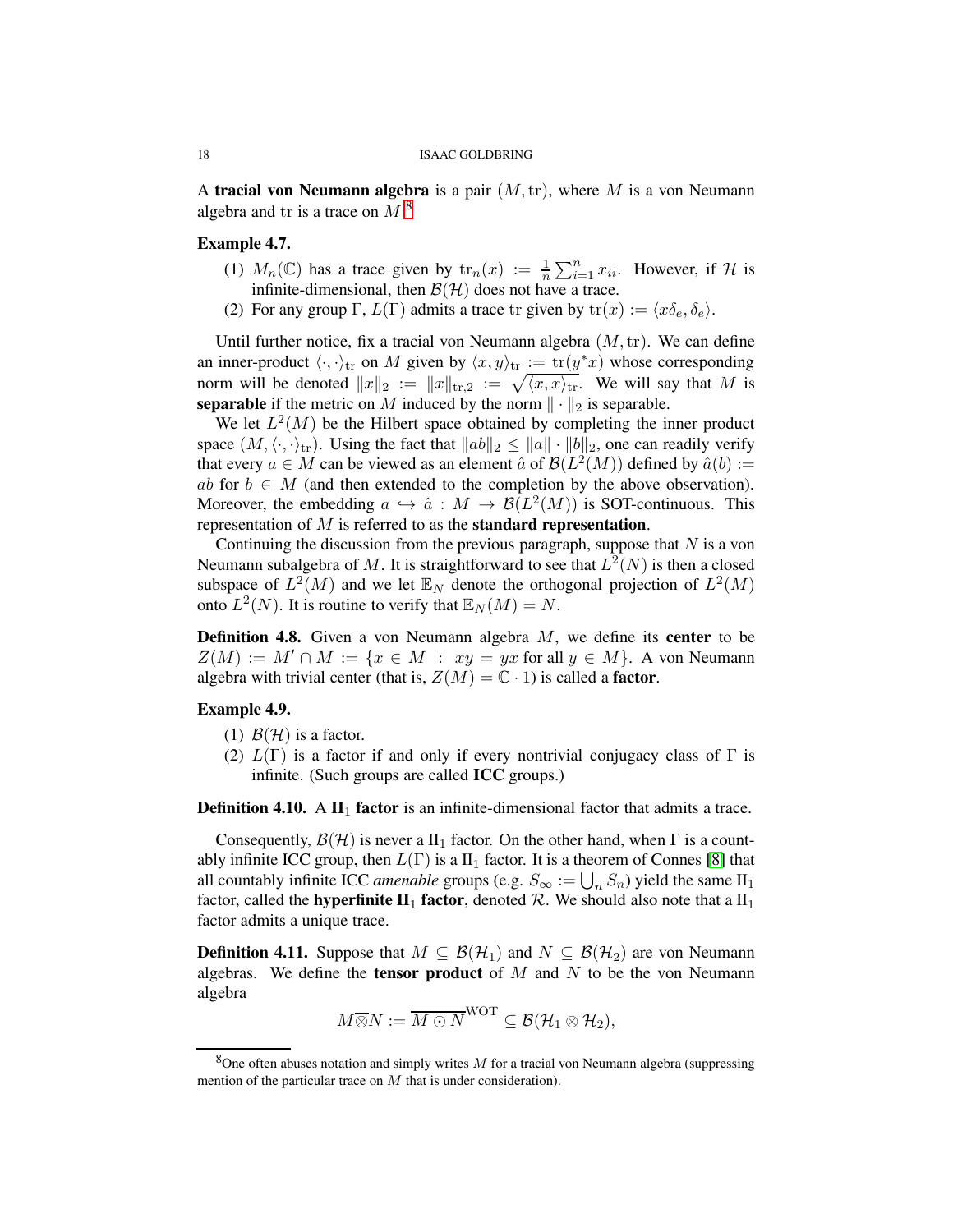where ⊙ denotes the usual vector space tensor product and ⊗ denotes the usual Hilbert space tensor product.<sup>[9](#page-18-1)</sup>

It is straightforward to verify that if M and N are tracial, then so is  $M\overline{\otimes}N$ .

**Example 4.12.** If  $\Gamma_1$  and  $\Gamma_2$  are two groups, then  $L(\Gamma_1)\overline{\otimes}L(\Gamma_2) \cong L(\Gamma_1 \oplus \Gamma_2)$ .

We will also need the notion of amalgamated free product of tracial von Neumann algebras as introduced in [\[30\]](#page-29-8). The context is that of two tracial von Neumann algebras  $M_1$  and  $M_2$  with a common subalgebra N. One then constructs a tracial von Neumann algebra  $M_1 *_N M_2$  that is generated by  $M_1$  and  $M_2$ , which have their common copies of N identified, and which are positioned as "freely" as possible relative to N. We will only need to know one particular instance of this freeness, namely that if  $b \in M_1 \setminus N$  and  $c \in M_2 \setminus N$ , then  $[b, c] \neq 0$ .

<span id="page-18-0"></span>4.2. Tracial von Neumann algebras as metric structures. We now briefly describe how to view tracial von Neumann algebras as metric structures; see [\[12\]](#page-28-9) for the complete details. The model-theoretic presentation can be motivated by the tracial ultraproduct construction, which we first describe.

Let  $((M_i, \text{tr}_i))_{i \in I}$  be a family of tracial von Neumann algebras and let  $\mathcal U$  be an ultrafilter on I. We let

$$
\ell^{\infty}(M_i) := \left\{ (x_i) \in \prod_{i \in I} M_i \; : \; \sup_{i \in I} ||x_i|| < \infty \right\}
$$

and

$$
c_{\mathcal{U}}(M_i) := \left\{ (x_i) \in \ell^{\infty}(M_i) \; : \; \lim_{\mathcal{U}} \|x_i\|_2 = 0 \right\}.
$$

The **tracial ultraproduct** of the family  $(M_i)$  is the quotient algebra  $\prod_{\mathcal{U}} M_i :=$  $\ell^{\infty}(M_i)/c_{\mathcal{U}}(M_i)$ , which can be shown to be a tracial von Neumann algebra with trace  $\text{tr}_{\mathcal{U}}((x_i)^{\bullet}) := \lim_{\mathcal{U}} \text{tr}_i(x_i).$ 

It is important to note that use of  $\|\cdot\|$  in the definition of  $\ell^{\infty}$  versus the use of  $\|\cdot\|_2$  in  $c_\mathcal{U}$  is not a typo but rather a crucial asymmetry that ensures that the quotient algebra is once again a von Neumann algebra.

Motivated by this asymmetry, one views a tracial von Neumann algebra  $M$  as a many-sorted metric structure whose sorts are the operator norm balls of  $M$  (say of natural number radii), equipped with all of its ∗-algebra structure and with its trace being viewed as a distinguished predicate. The metric on each sort is the restriction of the metric induced by the  $\|\cdot\|_2$ -norm. We let  $L_{vNa}$  be the metric signature naturally associated to such a structure. Let us temporarily call the metric structure associated to  $M$  the **dissection** of  $M$ .

With this set-up in place, one can show that the metric ultraproduct of a family of dissections of tracial von Neumann algebras is naturally isomorphic to the dissection of the tracial ultraproduct of the family of algebras (and really one has an equivalence of categories). With a slight abuse of terminology, we can thus say

<span id="page-18-1"></span><sup>&</sup>lt;sup>9</sup>It can be shown that this tensor product does not depend on the representations of M and N.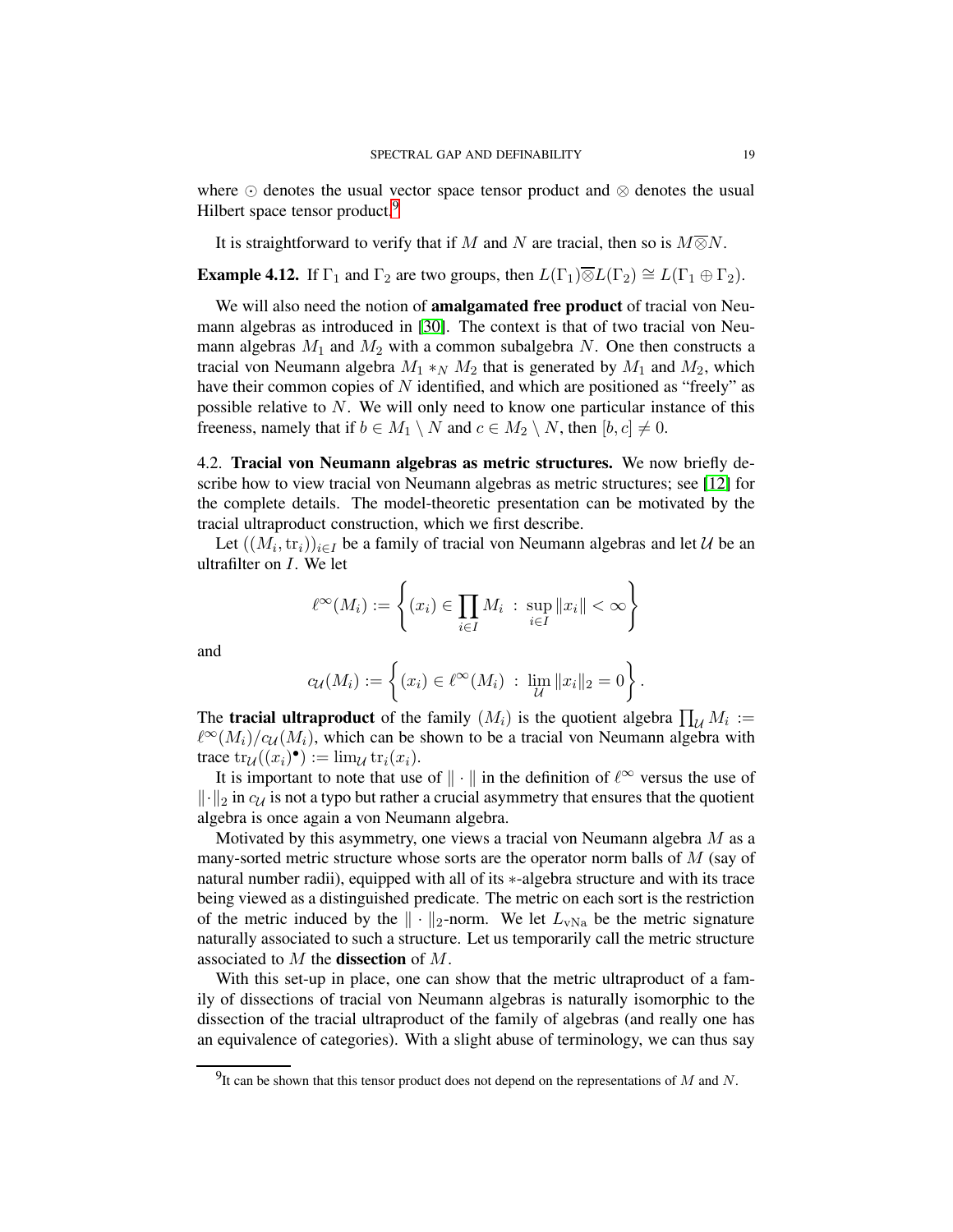that the class of tracial von Neumann algebras is an elementary class (where formally we mean that the class of  $L_{\text{vNa}}$ -structures obtained from taking dissections of tracial von Neumann algebras is an elementary class), say  $Mod(T_{vNa})$ , and in fact  $T_{\rm vNa}$  is a universal theory. Concrete axioms for  $T_{\rm vNa}$  are given in [\[12\]](#page-28-9). We will abuse notation and use  $M$  both for the tracial von Neumann algebra  $M$  and its dissection.

It is well-known that the tracial ultraproduct of a family of  $II_1$  factors is once again a  $II_1$  factor and it is also fairly easy to check that an ultraroot of a  $II_1$  factor is once again a  $II_1$  factor. It follows that the subclass of  $II_1$  factors is also an elementary class, in fact an ∀∃-axiomatizable class. Once again, concrete axioms for this class are given in [\[12\]](#page-28-9). It is this latter fact that allows one to show that an existentially closed tracial von Neumann algebra is necessarily a  $II_1$  factor.

<span id="page-19-0"></span>4.3. Property Gamma and the McDuff property. There are a couple of properties that a  $II_1$  factor may or may not have that will become relevant later in this paper. The first was introduced by Murray and von Neumann in [\[28\]](#page-29-9). We will need the notations  $[x, y] := xy - yx$  and  $U(M) := \{x \in M : uu^* = u^*u = 1\}.$ 

**Definition 4.13.** We say that a  $II_1$  factor M has **property Gamma** if, for any finite  $F \subseteq M$  and any  $\epsilon > 0$ , there is  $u \in U(M)$  with  $tr(u) = 0$  and such that  $\max_{x \in F} ||[x, u]||_2 < \epsilon.$ 

The point of introducing property Gamma was that it allowed Murray and von Neumann to distinguish between  $\mathcal R$  and  $L(\mathbb F_2)$ . Indeed, they proved that any unitary  $u \in U(L(\mathbb{F}_2))$  that almost commutes with the unitaries associated with the generators of  $\mathbb{F}_2$  is very close to the center of  $L(\mathbb{F}_2)$ , that is, is close to  $\mathbb{C}$ ; since the unitaries in  $\mathbb C$  cannot have trace close to 0, this shows that  $L(\mathbb F_2)$  does not have property Gamma. Combined with the easy observation that  $R$  does have property Gamma, they were able to conclude that  $\mathcal{R} \not\cong L(\mathbb{F}_2)$ . In [\[13,](#page-28-10) 3.2.2], the authors showed that property Gamma is in fact an axiomatizable property of separable  $II<sub>1</sub>$ factors, whence one can conclude that  $\mathcal{R} \not\equiv L(\mathbb{F}_2)$ .

The other property that will become relevant is the following:

**Definition 4.14** (McDuff [\[27\]](#page-29-10)). A separable  $II_1$  factor M is said to be **McDuff** if  $M\overline{\otimes }\mathcal{R}\cong M.$ 

From the presentation  $\mathcal{R} = \overline{\bigotimes M_{2^n}}(\mathbb{C})$ , it is relatively straightforward to see that R is McDuff. Consequently,  $M \overline{\otimes} \mathcal{R}$  is McDuff for any separable  $II_1$  factor M. Following Popa [\[32\]](#page-29-11), when M is non-Gamma, we call  $M\overline{\otimes}\mathcal{R}$  strongly McDuff.

In Remark [5.8,](#page-21-2) we will mention that McDuff implies property Gamma. Dixmier and Lance [\[9\]](#page-28-11) gave an example of a separable  $II_1$  factor M that has property Gamma but is not McDuff. This  $M$  provided the third isomorphism class of separable  $II_1$  factors.

In [\[13,](#page-28-10) Proposition 3.9], the authors show that McDuffness is also axiomatizable for separable  $II_1$  factors. Consequently, the  $M$  from the previous paragraph also represents a third elementary equivalence class.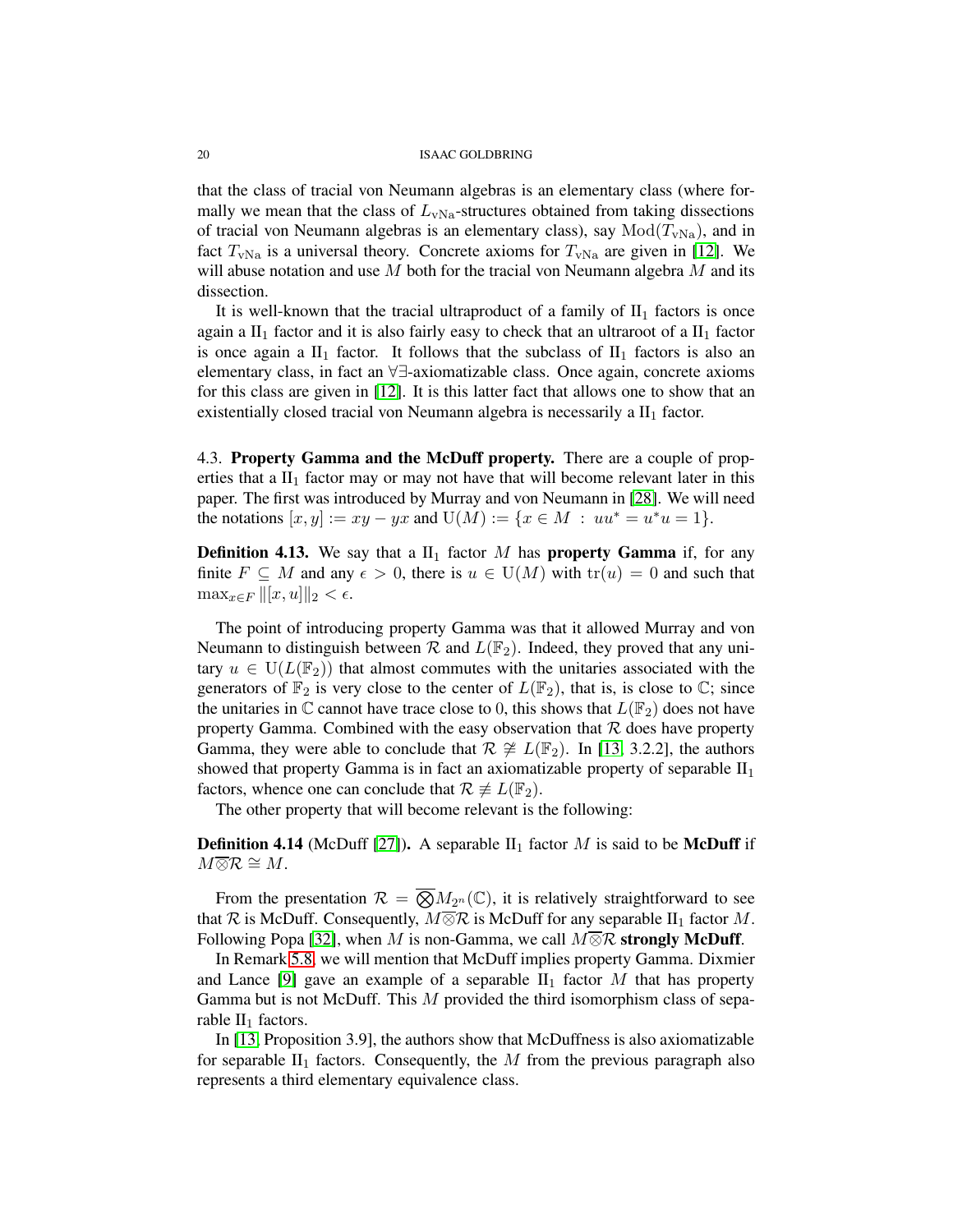#### 5. SPECTRAL GAP SUBALGEBRAS

<span id="page-20-1"></span><span id="page-20-0"></span>5.1. Introducing spectral gap for subalgebras. Until further notice, suppose that M is a separable II<sub>1</sub> factor and  $N \subset M$  is a subalgebra. For the sake of readability, all  $L_{vNa}$ -formulae appearing below will be assumed to have their free variable ranging over the sort for the operator norm unit ball.

Although the presentation in Section 3 was in terms of countable groups, one can also define what it means for a unitary representation of an arbitrary (not necessarily countable) group to have spectral gap (as is done in [\[1\]](#page-28-7)). In particular, it makes sense to speak of a unitary representation of  $U(N)$  having spectral gap.

**Definition 5.1.** We say that N has spectral gap in  $M$  if the unitary representation  $u \mapsto uxu^* : U(N) \to U(L^2(M))$  of  $U(N)$  has spectral gap.

**Example 5.2.** Suppose that  $\Gamma$  has property (T). Then  $L(\Gamma)$  has spectral gap in M for any M containing  $L(\Gamma)$ . Indeed, fix  $\epsilon > 0$  and take  $F \subseteq \Gamma$  finite and  $\delta > 0$ witnessing that Γ has property (T). For  $\gamma \in \Gamma$ , set  $u_{\gamma} := \lambda_{\Gamma}(\gamma)$ . It follows that, for any  $a \in L^2(M)$ , if  $\max_{\gamma \in F} ||u_\gamma a u_\gamma^* - a|| < \delta$ , then there is  $b \in L^2(M)$  with  $u_{\gamma}bu_{\gamma}^* = b$  for all  $\gamma \in \Gamma$  and with  $||a - b||_2 \leq \epsilon$ . It just remains to observe that such b then commutes with all of  $L(\Gamma)$  and thus with all of  $U(L(\Gamma))$ .

<span id="page-20-2"></span>Remark 5.3. The preceding example can be generalized. Indeed, there is a notion of a II<sub>1</sub> factor having property (T) (examples of which include  $L(\Gamma)$  for  $\Gamma$  an ICC property (T) group) and such  $II_1$  factors will have spectral gap in any extension. In a project in progress with Bradd Hart and Thomas Sinclair, we generalize the results in Section 3 by showing that a  $II_1$  factor M has property (T) if and only if the set of central vectors is a definable set relative to theory of  $M-M$  bimodules.

Let us recast the notion of spectral gap subalgebra in more concrete terms. Indeed, we have that N has spectral gap in M if, for all  $\epsilon > 0$ , there are  $u_1, \ldots, u_n \in$  $U(M)$  and  $\delta > 0$  such that, for all  $x \in M$ ,

 $\|[x, u_i]\|_2 \le \delta \|x\|_2 \Rightarrow \|x - \mathbb{E}_{N' \cap M}(x)\|_2 \le \epsilon \|x\|_2.$ 

By weakening the previous statement by asking that  $x$  above only range over  $M_1$ , one obtains a useful weakening of the notion of spectral gap subalgebra:

**Definition 5.4.** N has weak spectral gap (or w-spectral gap) in M if for all  $\epsilon > 0$ , there are  $u_1, \ldots, u_n \in U(M)$  and  $\delta > 0$  such that, for all  $x \in M_1$ ,

$$
\|[x, u_i]\|_2 \le \delta \|x\|_2 \Rightarrow \|x - \mathbb{E}_{N' \cap M}(x)\|_2 \le \epsilon \|x\|_2.
$$

We leave the following lemma as an exercise to the reader:

## Lemma 5.5.

(1) *N* has spectral gap in *M* if and only if  $N' \cap L^2(M)^{\mathcal{U}} = L^2(N' \cap M)^{\mathcal{U}}$ . (2) *N* has w-spectral gap in *M* if and only if  $N' \cap M^{\mathcal{U}} = (N' \cap M)^{\mathcal{U}}$ .

In general, spectral gap and weak spectral gap are different notions (see, for example, [\[31,](#page-29-12) Remark 2.2]). There is an important case in which they coincide: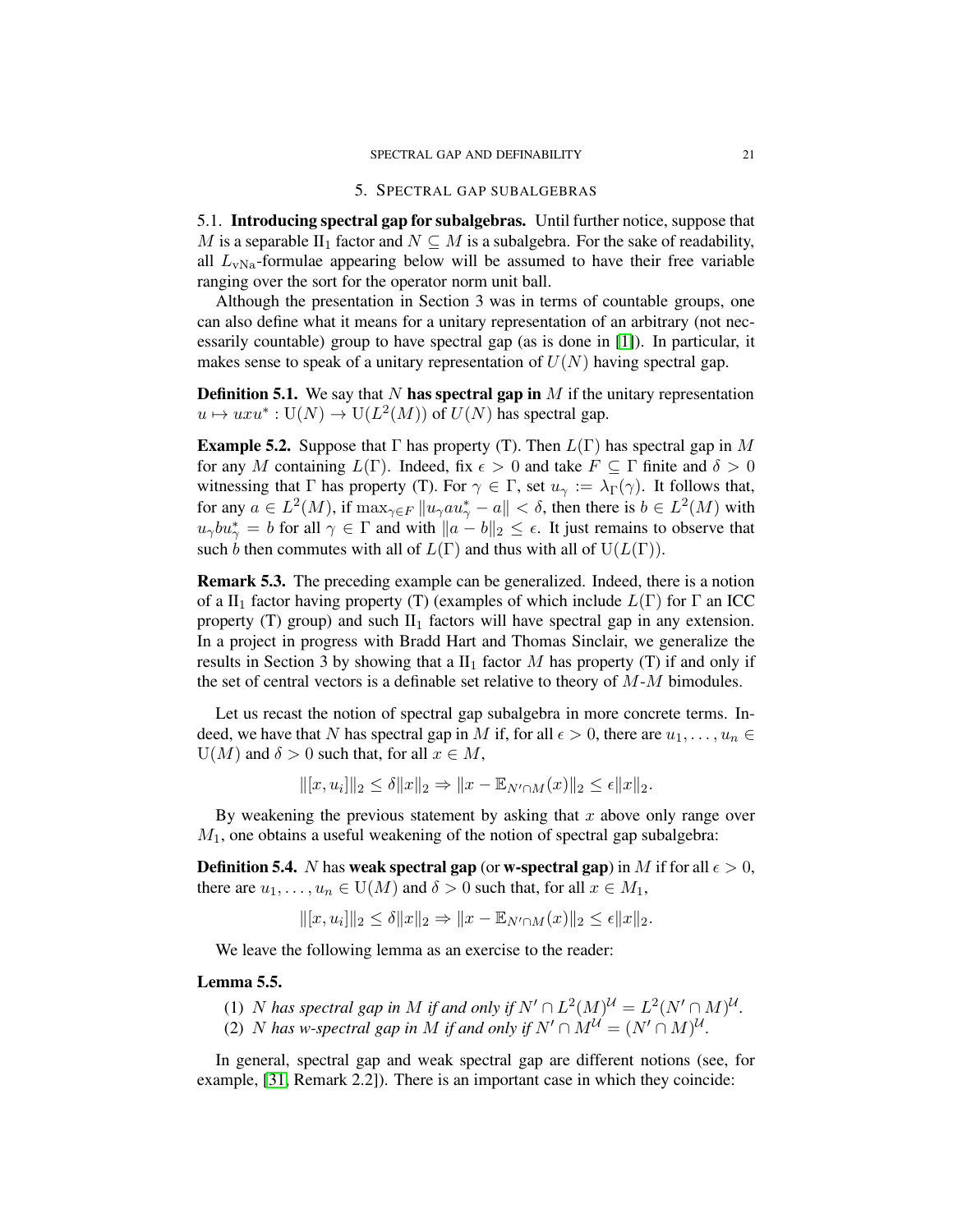<span id="page-21-3"></span>Fact 5.6 (Connes [\[8\]](#page-28-8)). *Suppose that* N *is a II*<sup>1</sup> *factor. Then the following are equivalent:*

- (1) N *has spectral gap in* N*;*
- (2) *N* has *w*-spectral gap in *N* (i.e.  $N' \cap N^{\mathcal{U}} = \mathbb{C} \cdot 1$ );
- (3) N *does not have property Gamma.*

*Moreover, if these equivalent conditions hold, then* N *has spectral gap in* N⊗S *for any tracial von Neumann algebra* S*.*

**Remark 5.7.** As a corollary of the previous fact, if N is a  $II_1$  factor with spectral gap in some extension  $M$ , then  $N$  does not have property Gamma.

<span id="page-21-2"></span>**Remark 5.8.** In her paper [\[27\]](#page-29-10), McDuff shows that a separable  $II_1$  factor M is McDuff if and only if  $M' \cap M^{\mathcal{U}}$  is not abelian. Combined with Fact [5.6,](#page-21-3) we see that McDuff implies property Gamma.

<span id="page-21-0"></span>5.2. Spectral gap and definability. Let  $\{u_n\}$  be an enumeration of a countable dense subset of  $U(N)$  and let  $\varphi_N(x) := \sum_n 2^{-n} ||[x, u_n]||_2$ , a formula in M over N. Note that  $Z(\varphi_N) = N' \cap M_1$ . The following theorem is almost immediate from the definition:

<span id="page-21-5"></span>**Theorem 5.9.** N has w-spectral gap in M if and only if  $N' \cap M_1$  is a  $\varphi_N$ -definable *subset of*  $M_1$ *.* 

<span id="page-21-1"></span>Remark 5.10. As in the case of spectral gap for unitary representations, once again we cannot replace " $\varphi_N$ -definable" with "definable" in the previous theorem. For instance, if  $\overline{N} = M$ , then  $M' \cap M_1 = \mathbb{S}^1$ , which is a definable subset of M (as it is compact), but as we just saw in the last subsection,  $M$  has w-spectral in itself if and only if M does not have property Gamma.

For the sake of sanity, let us say that a subalgebra Q of M is definable if  $Q \cap M_1$ is a definable subset of  $M_1$ .

Naïvely speaking, it seems that  $N' \cap M$  should always be a definable subalgebra of M. Indeed,  $N' \cap M_1$  is the zeroset of  $\sup_{y \in N_1} ||[x, y]||_2$ . There are two issues with this train of thought. First, the aforementioned expression is only a formula in  $M$  if N is a definable subalgebra of  $M$ . Secondly, zerosets need not be definable sets. It turns out that the second issue is not really an issue at all.

<span id="page-21-6"></span>**Fact 5.11** (See Lemma 3.6.5(ii) in [\[35\]](#page-29-13)). *For any*  $x \in M_1$ *, we have* 

$$
d(x, N_1) \leq \sup_{y \in N_1} ||[x, y]||_2.
$$

Theorem [2.17](#page-9-0) and the previous fact immediately imply the following:

<span id="page-21-4"></span>**Corollary 5.12.** *Suppose that* N *is a definable subalgebra of* M. Then  $N' \cap M$  *is a definable subalgebra of* M*.*

**Example 5.13.** Suppose that N is a non-Gamma  $II_1$  factor and S is any tracial von Neumann algebra. Then by Fact [5.6,](#page-21-3) N has w-spectral gap in  $N\overline{\otimes}S$ , whence  $S = N' \cap (N \overline{\otimes} S)$  is a definable subalgebra of  $N \overline{\otimes} S$ . Moreover, by Corollary [5.12,](#page-21-4) we have that  $N = S' \cap (N \overline{\otimes} S)$  is also a definable subalgebra of  $N \otimes S$ .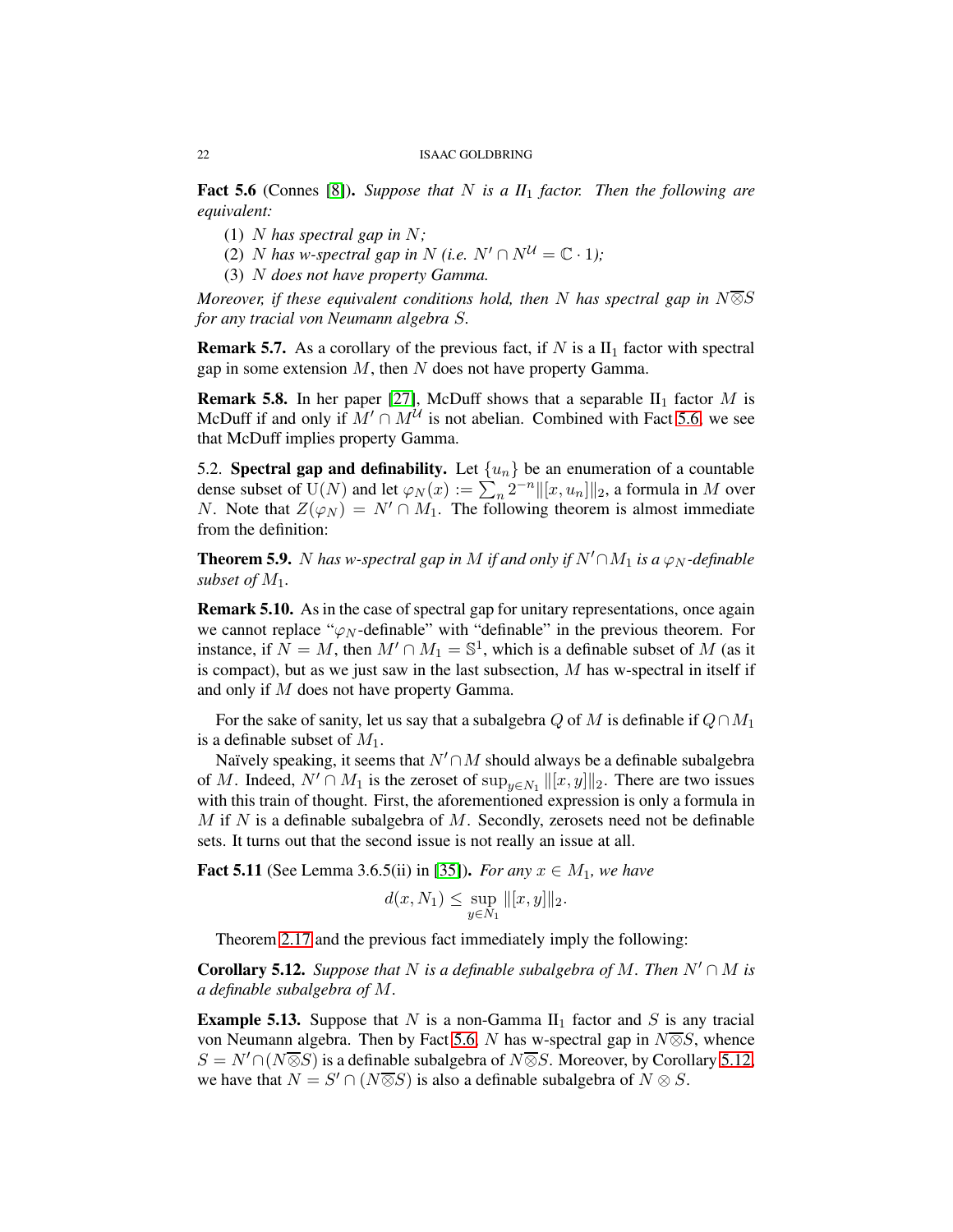Combining Theorem [5.9](#page-21-5) with Corollary [5.12](#page-21-4) yields:

<span id="page-22-4"></span>**Corollary 5.14.** *Suppose that* N *has w-spectral gap in* M. Then  $(N' \cap M)' \cap M$ *is a definable subalgebra of* M*.*

<span id="page-22-0"></span>5.3. Relative bicommutants and e.c.  $\mathbf{II}_1$  factors. Recalling von Neumann's double commutant theorem, one might see the above relative bicommutant and guess that  $(N' \cap M)' \cap M$  should always coincide with N. However, this is often not the case. Indeed, given a  $II_1$  factor M, one can always find a proper *irreducible* subfactor N in the sense that  $N' \cap M = \mathbb{C} \cdot 1$ , in which case  $(N' \cap M)' \cap M = M$ . (For  $M \neq \mathcal{R}$ , this is due to Popa [\[29,](#page-29-14) Corollary 4.1]<sup>[10](#page-22-1)</sup>; for  $M = \mathcal{R}$ , this follows from the work of Jones in [\[23\]](#page-29-15).)

In connection with the above discussion, the following exercise in Hodges' book *Building Models by Games* [\[21,](#page-29-16) Exercise 3.3.2(b)] proved inspiring to the current discussion:

**Fact 5.15.** Suppose that G is an existentially closed group and  $a \in G$ . Then  $C_G(C_G(a)) = \langle a \rangle^{11}$  $C_G(C_G(a)) = \langle a \rangle^{11}$  $C_G(C_G(a)) = \langle a \rangle^{11}$ 

As we just pointed out, the naïve von Neumann analog of the previous fact is not true. However, the von Neumann analog does hold with a spectral gap hypothesis:

<span id="page-22-5"></span>Proposition 5.16. *Suppose that* M *is an e.c. II*<sup>1</sup> *factor and* N *is a w-spectral gap subalgebra of* M*. Then* N *satisfies the bicommutant condition*

$$
(N' \cap M)' \cap M = N.
$$

*Proof.* Suppose, towards a contradiction, that  $b \in (N' \cap M)' \cap M$  but  $b \notin N$ . Let  $Q := M *_{N} (N \overline{\otimes} L(\mathbb{Z}))$ . Since  $M \subseteq Q$  and M is e.c., there is an embedding  $i: Q \to M^{\mathcal{U}}$  such that i restricts to the diagonal embedding on M. Let  $c \in Q$  be the canonical unitary of  $L(\mathbb{Z})$ . Then  $i(c) \in N' \cap M^{\mathcal{U}} = (N' \cap M)^{\mathcal{U}}$ , so we can write  $i(c) = (c_n)$ <sup>•</sup> with each  $c_n \in N' \cap M$ . By choice of b, we have  $[b, c_n] = 0$ for all n, whence  $[i(b), i(c)] = 0$  and hence  $[b, c] = 0$ , contradicting the fact that  $b \notin N$ .

Corollary 5.17. *Suppose that* M *is an e.c. II*<sup>1</sup> *factor and* N *has w-spectral gap in* M*. Then* N *is a definable subalgebra of* M*.*

**Corollary 5.18.** Suppose that M is an e.c.  $II_1$  factor and N is a property (T) *subfactor.*[12](#page-22-3) *Then* N *is a definable subalgebra of* M*.*

The above discussion can be used to give a new proof of the following, fact previously established by the author, Bradd Hart, and Thomas Sinclair in [\[19\]](#page-29-4).

Corollary 5.19. *The theory of II*<sup>1</sup> *factors does not have a model companion.*

<span id="page-22-1"></span> $10$ We thank Stefaan Vaes for pointing us to this reference.

<sup>&</sup>lt;sup>11</sup>Here, for  $X \subseteq G$ ,  $C_G(X) := \{b \in G : ab = ba$  for all  $a \in X\}$ ,  $C_G(a) := C_G(\{a\})$ , and  $\langle a \rangle$  denotes the subgroup of G generated by a.

<span id="page-22-3"></span><span id="page-22-2"></span> $12$ Refer back to Remark [5.3](#page-20-2) for a discussion on property (T) factors.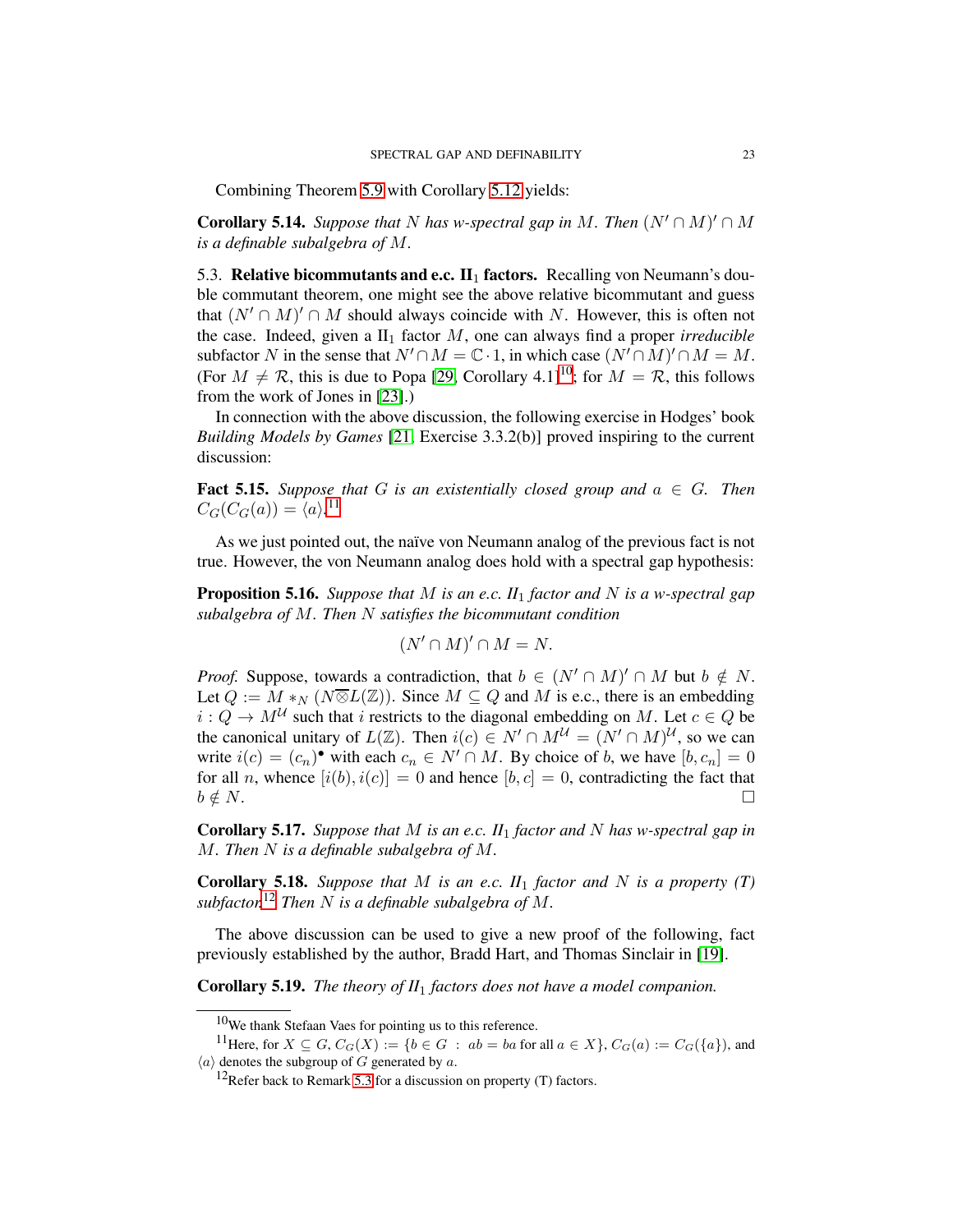*Proof.* Let  $\Gamma$  be an infinite, ICC group with property (T) (e.g.  $\Gamma := SL_3(\mathbb{Z})$ ) and set  $N := L(\Gamma)$ . Let M be an e.c.  $\Pi_1$  factor containing N. We seek to find an elementary extension  $\tilde{M}$  of  $M$  that is not e.c.

Set  $\psi_N(x) := \sup_{y \in N' \cap M} ||[x, y]||_2$ , so  $N = (N' \cap M)' \cap M$  is  $\psi_N$ -definable. Since  $N$  is infinite-dimensional, by compactness there is an elementary extension  $\tilde{M}$  of  $M$  such that  $Z(\psi_N^{\tilde{M}})$  is a proper extension of N. Now note that  $\psi_N^{\tilde{M}}$  defines  $(N' \cap \tilde{M})' \cap \tilde{M}$ . It follows that  $(N' \cap \tilde{M})' \cap \tilde{M} \neq N$ , whence  $\tilde{M}$  is not e.c.  $\square$ 

It is worth pointing out that the previous proof uses far less "technology" than the original proof from [\[19\]](#page-29-4). Indeed, the above proof simply uses the existence of infinite ICC groups with property (T) while the proof from [\[19\]](#page-29-4) uses some deep results of Bekka [\[2\]](#page-28-12) and Brown [\[6\]](#page-28-13).

<span id="page-23-0"></span>5.4. Open questions. We end this section by mentioning some open problems where spectral gap might play a role:

## Question 5.20. *Are any two e.c. II*<sup>1</sup> *factors elementarily equivalent?*

Here is a quick explanation for why the ideas presented in this section might be relevant to the previous question. For simplicity, suppose that  $R$  is e.c. (As mentioned in [\[10\]](#page-28-14), R is e.c. if and only if the famous *Connes Embedding Problem* has a positive solution.) Let N be a property  $(T)$  factor (so, in particular, does not have property Gamma). Let  $M$  be an e.c. factor containing  $N$ . The hope would be to show that this M could not be elementarily equivalent to  $\mathcal{R}$ . Indeed,  $N$  is a definable subfactor of  $M$  and the idea would be to see if one could use the assumption that  $M \equiv \mathcal{R}$  to show that  $\mathcal{R}$  must also have a definable, non-Gamma subfactor, yielding a contradiction (as all subfactors of  $R$  are hyperfinite).

If the strategy described in the previous paragraph worked, it could probably also be used to yield a positive answer to the following:

## **Question 5.21.** *If* M *is a strongly McDuff II*<sub>1</sub> *factor, is it true that*  $M \neq \mathcal{R}$ *?*

A related question:

## Question 5.22. *Can an e.c. II*<sup>1</sup> *factor ever be strongly McDuff?*

Temporarily, call a non-Gamma factor  $N$  bc-good if it contains a w-spectral gap subfactor  $\tilde{N}$  such that  $(\tilde{N}' \cap N)' \cap N \neq \tilde{N}$ . Corollary [5.14](#page-22-4) immediately implies:

Lemma 5.23. *Suppose that* N *is a non-Gamma II*<sup>1</sup> *factor with a w-spectral gap subfactor* N˜ *that is not definable. Then* N *is bc-good.*

Here is the relevance of bc-good factors in connection with the last question:

**Corollary 5.24.** *If* N *is a bc-good non-Gamma factor, then*  $N\overline{\otimes}R$  *is* not *e.c.* 

*Proof.* Let  $\tilde{N}$  be as in the definition of bc-good. Then  $\tilde{N}$  has w-spectral gap in  $N\overline{\otimes}\mathcal{R}$  (see [\[22,](#page-29-17) Corollary in the Appendix]) but

 $(\tilde{N}' \cap (N \overline{\otimes} R))' \cap (N \overline{\otimes} R) = (\tilde{N}' \cap N)' \cap N \neq \tilde{N},$ 

whence, by Proposition [5.16,](#page-22-5)  $N\overline{\otimes}R$  is not e.c.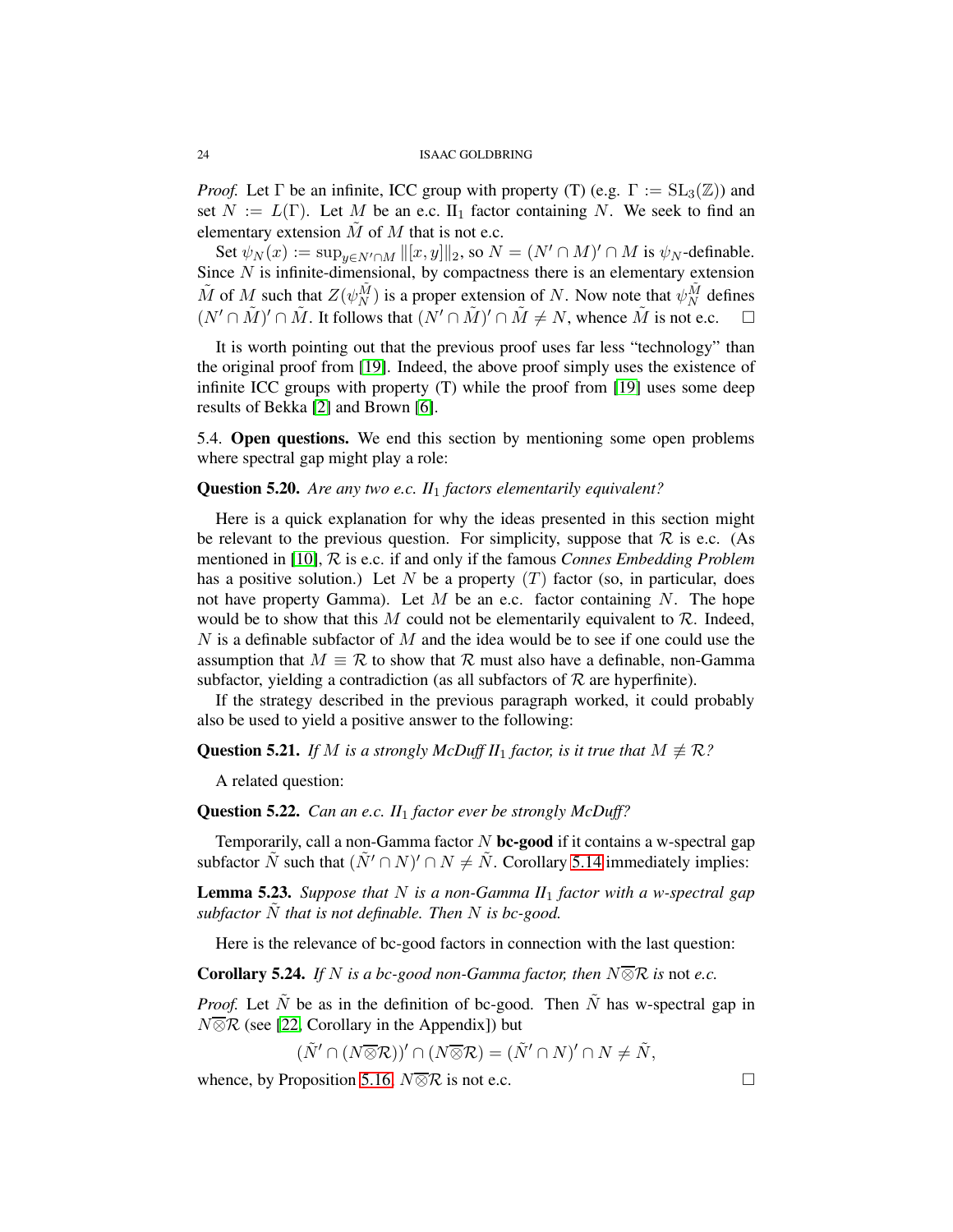<span id="page-24-0"></span>Consequently, it is of interest to investigate whether or not all non-Gamma factors are bc-good.

## 6. CONTINUUM MANY THEORIES OF  $II<sub>1</sub>$  FACTORS

<span id="page-24-1"></span>6.1. The history and the main theorem. The progress in exhibiting many nonisomorphic separable  $II_1$  factors was very slow. As mentioned earlier, the first example of two nonisomorphic separable  $II_1$  factors was given by Murray and von Neumann, where they used property Gamma to distinguish  $\mathcal R$  from  $L(\mathbb F_2)$ . The third isomorphim class was given by Dixmier and Lance, where they found an example of a separable  $II_1$  factor that had property Gamma but was not McDuff.

Slowly, more isomorphism classes were discovered but it remained until Mc-Duff's seminal works in [\[25\]](#page-29-18) and [\[26\]](#page-29-19) to exhibit infinitely many isomorphism classes. The latter work exhibited a family  $(M_{\alpha})_{\alpha \in 2^{\omega}}$  of pairwise nonisomorphic separable  $II_1$  factors. We will explain the construction of this family below.

The progress in exhibiting non-elementarily equivalent  $II_1$  factors was equally as slow. As mentioned earlier, property Gamma and the McDuff property were shown to be elementary properties in [\[13\]](#page-28-10), so the first three pairwise nonisomorphic separable  $II_1$  factors are also pairwise non-elementarily equivalent. A fourth class was discovered by the current author and Bradd Hart in 2015 (but was not published until [\[18\]](#page-29-20)) and it remained open to show that there were infinitely many elementary equivalence classes until the appearance of [\[5\]](#page-28-3), where the following was shown:

**Fact 6.1.** *Let*  $(M_{\alpha})_{\alpha \in 2^{\omega}}$  *be McDuff's family of pairwise nonisomorphic separable II*<sub>1</sub> *factors. Then for any*  $\alpha \neq \beta$  *and ultrafilters* U *and* V *on any sets, we have that*  $M_{\alpha}^{\mathcal{U}} \not\cong M_{\beta}^{\mathcal{V}}.$ 

Using either the continuous version of the Keisler-Shelah theorem or a Continuum Hypothesis/absoluteness argument, the following model-theoretic corollary is immediate:

<span id="page-24-2"></span>**Corollary 6.2.** *Under the assumptions of the previous fact, we have that*  $M_{\alpha} \neq$  $M$ *β*.

The previous corollary notwithstanding, it at first proved difficult to find explicit sentences distinguishing the McDuff examples. In [\[18\]](#page-29-20), with Bradd Hart we used Ehrenfeucht-Fraïsse games together with a careful reading of [\[5\]](#page-28-3) to at least give an upper bound to the quantifier-complexity of sentences distinguishing the McDuff examples. Refining the ideas in [\[18\]](#page-29-20), together with Hart and Henry Towsner, we were finally able to provide explicit sentences distinguishing the McDuff examples in [\[20\]](#page-29-5). It is the goal of this section to give a rough overview of the ideas involved in this latter work and to highlight the role of spectral gap and definability.

Before stating the main theorem, let us introduce some notation. Let Γ be a countable group. For  $i \geq 1$ , let  $\Gamma_i$  denote an isomorphic copy of  $\Gamma$  and let  $\Lambda_i$ denote an isomorphic copy of Z. Let  $\tilde{\Gamma} := \bigoplus_{i \geq 1} \Gamma_i$ . If  $S_{\infty}$  denotes the group of permutations of N with finite support, then there is a natural action of  $S_{\infty}$  on  $\Gamma$ (given by permutation of indices), whence we may consider the semidirect product  $\Gamma \rtimes S_{\infty}$ . Given these conventions, we can now define two new groups: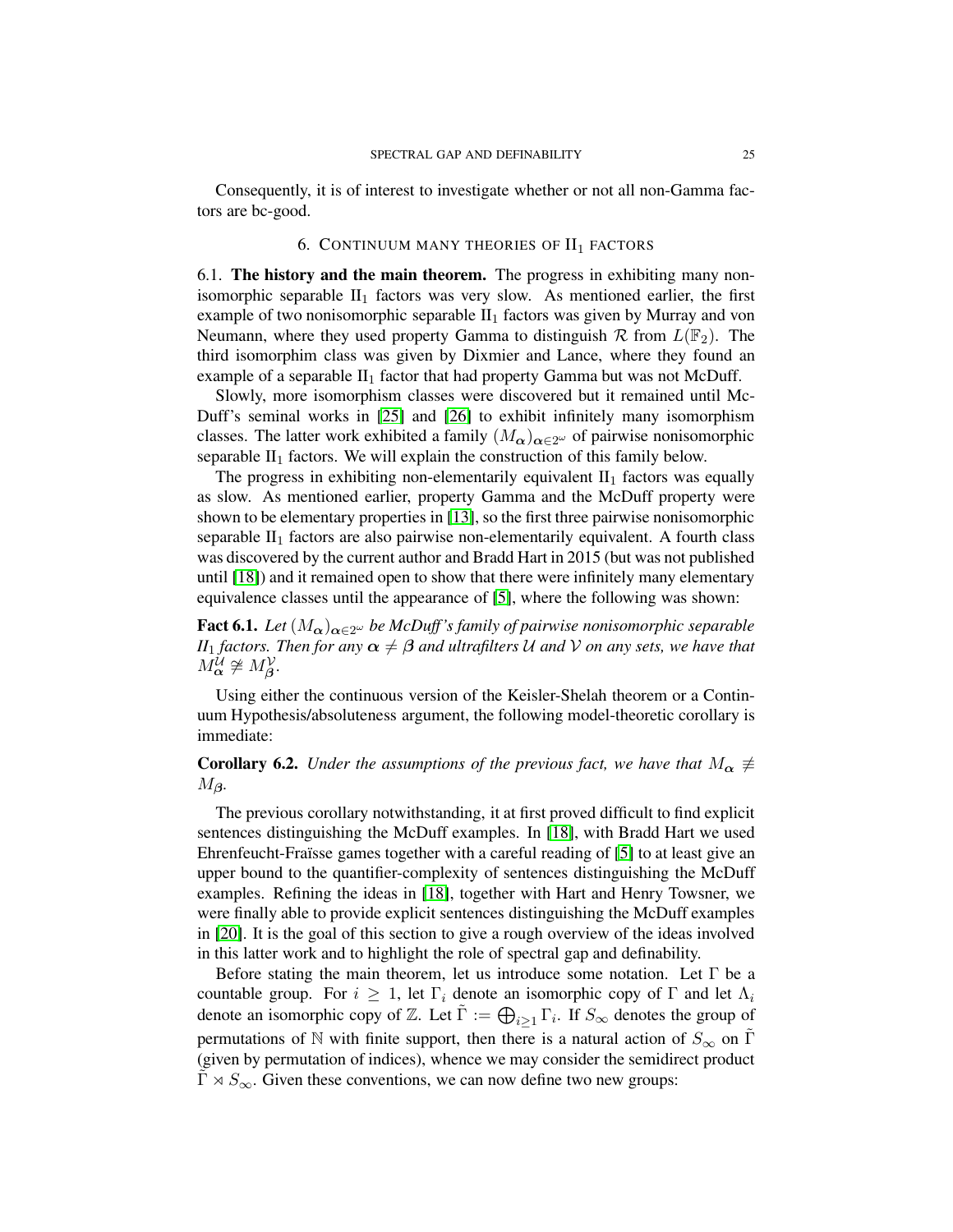$$
T_0(\Gamma) := \langle \tilde{\Gamma}, (\Lambda_i)_{i \ge 1} | [\Gamma_i, \Lambda_j] = 0 \text{ for } i \ge j \rangle
$$

and

$$
T_1(\Gamma) := \langle \tilde{\Gamma} \rtimes S_{\infty}, (\Lambda_i)_{i \ge 1} | [\Gamma_i, \Lambda_j] = 0 \text{ for } i \ge j \rangle.
$$

Note that if  $\Delta$  is a subgroup of  $\Gamma$  and  $\alpha \in \{0,1\}$ , then  $T_{\alpha}(\Delta)$  is a subgroup of  $T_{\alpha}(\Gamma)$ . Given a sequence  $\alpha \in 2^{\leq \omega}$ , we define a group  $K_{\alpha}(\Gamma)$  as follows:

- (1)  $K_{\alpha}(\Gamma) := \Gamma$  if  $\alpha = \emptyset$ ;
- (2)  $K_{\alpha}(\Gamma) := (T_{\alpha_0} \circ T_{\alpha_1} \circ \cdots T_{\alpha_{n-1}})(\Gamma)$  if  $\alpha \in 2^n$ ;
- (3)  $K_{\alpha}$  is the inductive limit of  $(K_{\alpha|n})_n$  if  $\alpha \in 2^{\omega}$ .

We then set  $M_{\alpha}(\Gamma) := L(T_{\alpha}(\Gamma));$  if  $\alpha = (0)$  or (1), we simply write  $M_0(\Gamma)$ or  $M_1(\Gamma)$ . We also set  $M_{\alpha} := M_{\alpha}(\mathbb{F}_2)$ ; these are the McDuff examples referred to above.

Here is the main theorem from [\[20\]](#page-29-5):

<span id="page-25-1"></span>Theorem 6.3. *For each nonamenable ICC group* Γ*, there is an integer* m(Γ) *and a sequence*  $(c_n(\Gamma))$  *of positive real numbers such that, for any*  $n, t \in \mathbb{N}$  *with*  $t \geq 1$ and any  $\alpha \in 2^n$ , we have:

$$
\theta_{m,n}^{L(T_{\alpha}(\Gamma))^{\overline{\otimes}t}} = 0 \text{ for all } m \ge 1 \quad \text{ if } \alpha(n-1) = 1;\\ \theta_{m(\Gamma),n}^{L(T_{\alpha}(\Gamma))^{\overline{\otimes}t}} \ge c_n(\Gamma) \quad \text{ if } \alpha(n-1) = 0.
$$

We then have the following precise form of Corollary [6.2:](#page-24-2)

**Corollary 6.4.** *Suppose that*  $\alpha, \beta \in 2^{\omega}$  *are such that*  $\alpha |n-1 = \beta |n-1, \alpha(n) = 1$ ,  $\beta(n) = 0$ *. Write*  $\beta = (\beta | n + 1) \hat{\beta}^*$ *. Set*  $m := m(T_{\beta^*}(\mathbb{F}_2))$  *and*  $c := c(T_{\beta^*}(\mathbb{F}_2))$ *. Then*  $\theta_{m,n}^{M_{\boldsymbol{\alpha}}} = 0$  *and*  $\theta_{m,n}^{M_{\boldsymbol{\beta}}} \geq c$ *.* 

In the rest of this section, we explain the main ideas behind the proof of Theorem [6.3.](#page-25-1)

<span id="page-25-0"></span>6.2. The base case. We start by describing how to find  $\theta_{m,0}$ . First, we will need the following fact:

**Fact 6.5.** *Let*  $\varphi$ <sub>unitary</sub>(*U*) *be the formula* max( $||UU^* - 1||_2$ ,  $||U^*U - 1||_2$ )*. Then*  $Z(\varphi_{\text{unitary}})$  *is a*  $T_{\text{vNa}}$ -definable set.

In light of the previous fact, in the sequel, we may consider quantifiers over unitaries. When doing so, we will use the letters  $U$  and  $V$  (perhaps with subscripts) to denote variables ranging only over unitaries.

We now define the following formulae:

- $\chi(X, U_1, U_2) := 100(||[X, U_1]||_2 + ||[X, U_2]||_2).$
- For  $m \geq 1$ , set  $\psi_m(V_1, V_2)$  to be

$$
\sup_{\vec{X},\vec{Y}} \left( \left( \inf_{U} \max_{1 \leq i,j \leq m} \| [UX_iU^*,Y_j] \|_2 \right. \left. \left. \left. \right. \right. \left. - 2 \max_{1 \leq i \leq m} \sqrt{\chi(X_i,V_1,V_2)} \right) \right).
$$

• Set  $\theta_{m,0} := \inf_{V_1, V_2} \psi_m$ .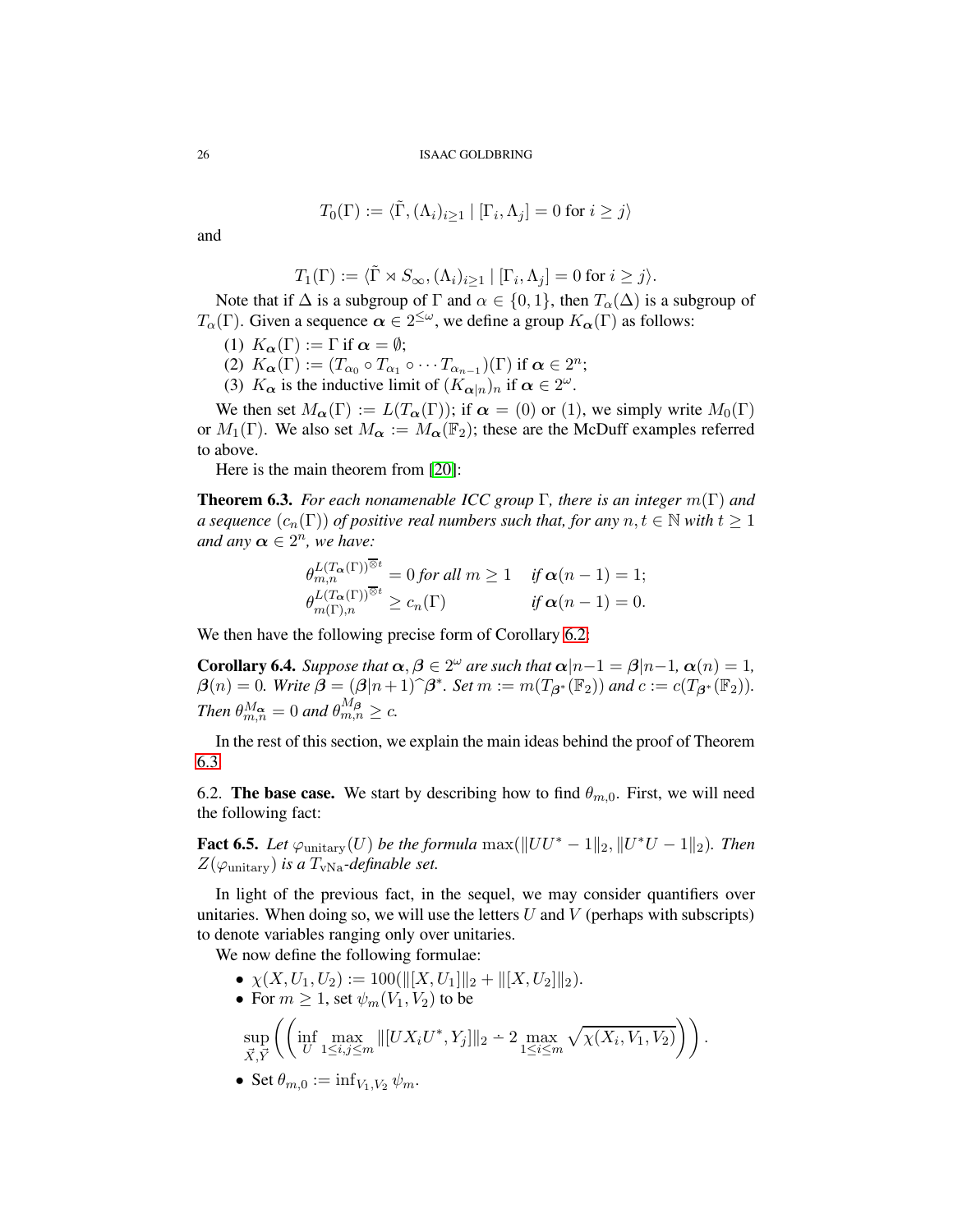We can now distinguish the base case. First, using lemmas from [\[5\]](#page-28-3), one establishes:

**Fact 6.6.** *Suppose that*  $m, t \geq 1$ *. Then*  $\theta_{m,0}^{M_1(\Gamma)^{\overline{\otimes}t}} = 0$ *.* 

Spectral gap comes into play in the following:

<span id="page-26-1"></span>**Fact 6.7.** *Suppose that*  $\Gamma$  *is not amenable. Then there is*  $m = m(\Gamma)$  *and*  $c = c(\Gamma)$ *such that, for any von Neumann algebra*  $Q$  *and any*  $M_0(\Gamma) \subseteq M \subseteq M_0(\Gamma) \overline{\otimes} Q$ , *we have*  $\theta_{m,0}^M \ge c$ .

While the proof of this is quite technical, we mention that the key fact underlying the proof is the statement from Example [3.6,](#page-11-3) namely that  $\Gamma$  is non-amenable if and only if  $\lambda_{\Gamma}$  has spectral gap. Thus, the m and the c come from Proposition [3.3\(](#page-11-1)1).

<span id="page-26-0"></span>6.3. A digression on good unitaries and generalized McDuff factors. Before explaining how the inductive step works, we need to introduce some key definitions. First, some:

**Notation 6.8.** Let M be a von Neumann algebra and  $\vec{a}$ ,  $\vec{b}$  be sequences from M.

- We write  $C_M(\vec{a}) := \{b \in M : [b, a_i] = 0 \text{ for all } i\}$ . We usually just write  $C(\vec{a})$  if M is clear from context.
- We write  $\vec{a} \leq \vec{b}$  to mean  $C(\vec{b}) \subseteq C(\vec{a})$ .

**Definition 6.9.** Suppose that M is a  $II_1$  factor. A pair  $(u_1, u_2) \in U(M)^2$  is called a **pair of good unitaries** if, for all  $a \in M$ , we have  $d(a, C(u_1, u_2)) \le$  $\sqrt{\chi(a, u_1, u_2)}$ .

In other words, a pair of unitaries  $(u_1, u_2)$  is good if  $C(u, v)$  is a  $\sqrt{\chi}$ -definable subset of  $M$  with "modulus of continuity" the identity function. This is also equivalent to saying that the algebra generated by u and v has spectral gap in M in a precise numerical way. The following two lemmas are clear:

**Lemma 6.10.** *There is a formula*  $\varphi_{\text{good}}(\vec{U})$  *such that, in*  $\omega$ -saturated *II*<sub>1</sub> *factors* (e.g. ultraproducts)  $M$ ,  $Z(\varphi_{\rm good}^M)$  is the set of pairs of good unitaries in  $M.$ 

**Lemma 6.11.** *There is a formula*  $\psi(\vec{X}, \vec{U})$  *such that, for all II*<sub>1</sub> *factors* M, all  $\vec{a} \in M$ , and all pairs of good unitaries  $\vec{u}$  from M, we have  $\vec{a} \leq \vec{u}$  if and only if  $\psi(\vec{a}, \vec{u})^M = 0.$ 

We come to our other key definition.

**Definition 6.12.** A generalized McDuff ultraproduct for  $\Gamma$  and  $\alpha$  is one of the form

$$
\prod_{\mathcal{U}} M_{\boldsymbol{\alpha}}(\Gamma)^{\overline{\otimes} t_s}.
$$

The following fact explains the importance of generalized McDuff ultraproducts: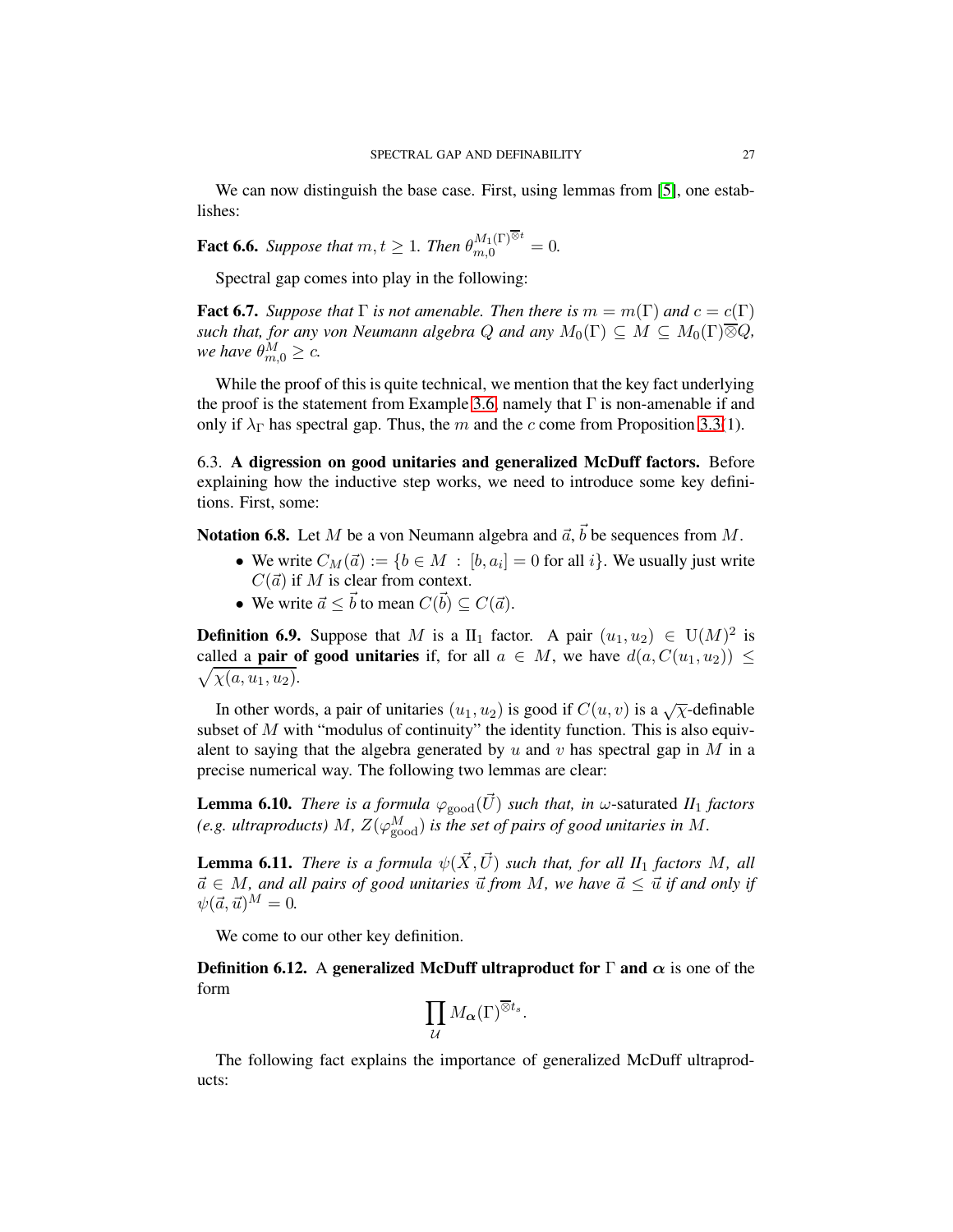Fact 6.13 ([\[20\]](#page-29-5) elaborating on results from [\[5\]](#page-28-3)). *Suppose that* Γ *is an ICC group,*  $\alpha \in 2^{<\omega}$  *and* M *is a generalized McDuff ultraproduct for*  $\Gamma$  *and*  $\alpha$ *. Write*  $\alpha =$  $\alpha_0 \alpha^{\#}$ . Then for any pair of good unitaries  $\vec{u}$  and any countable sequence  $\vec{a}$  from *M*, there is a pair of good unitaries  $\vec{v}$  from M such that  $\vec{v} > (\vec{a}, \vec{u})$  and  $C(\vec{v})' \cap$  $C(\vec{u})$  *is a generalized McDuff ultraproduct corresponding to*  $\Gamma$  *and*  $\alpha^{\#}$ *.* 

<span id="page-27-0"></span>6.4. The inductive step. The preceding fact illustrates how we should proceed to find  $\theta_{m,1}$ . Indeed, suppose that  $\alpha = (\alpha_0, 1)$ . Fix  $t \ge 1$  and let  $M := \prod_{\mathcal{U}} M_{\alpha}^{\overline{\otimes} t}$ . Let  $\vec{u}$  be a nontrivial pair of good unitaries in M. Given any  $a \in M$ , there is  $\vec{v} > (a, \vec{u})$ . Since  $C(\vec{v})' \cap C(\vec{u})$  is generalized McDuff for  $\Gamma$  and (0), Fact [6.7](#page-26-1) (and the Łos theorem) implies that  $\theta_{m,0}^{C(\vec{v})' \cap C(\vec{u})} = 0$ . In order to extract a genuine sentence witnessing this phenomenon, we need:

Fact 6.14 ([\[20\]](#page-29-5)). *For any sentence* θ *in prenex normal form, there is a formula*  $\tilde{\theta}(\vec{U}, \vec{V})$  *such that, for any II*<sub>1</sub> *factor* M *and pairs of good unitaries*  $\vec{u}$  *and*  $\vec{v}$  *from M* with  $C(\vec{v}) \subseteq C(\vec{u})$ , we have

$$
\tilde{\theta}(\vec{u}, \vec{v})^M = \theta^{C(\vec{v})' \cap C(\vec{u})}.
$$

*Proof Sketch.* We sketch a softer proof here than the one given in [\[20\]](#page-29-5). First let  $L_1$ denote the extension of the language of tracial von Neumann algebras obtained by adding two new constants  $c_{u_1}$  and  $c_{u_2}$ . We let  $T_1$  denote the  $L_1$ -theory extending the theory of tracial von Neumann algebras stating that the interpretations of  $c_{u_1}$ and  $c_{u_2}$  are good unitaries. It is then clear that the  $T_1$ -functor mapping a model  $(M, u_1, u_2)$  of  $T_1$  to  $C(u_1, u_2)$  is a  $T_1$ -definable set and the witnessing  $T_1$ -formula is a simple  $L_1$ -formula.

Next, let  $L_2$  denote the extension of  $L_1$  obtained by adding two further constant symbols  $c_{v_1}$  and  $c_{v_2}$ . Let  $T_2$  be the  $L_2$ -theory obtained by adding to  $T_1$  axioms stating that the interpretations of  $c_{v_1}$  and  $c_{v_2}$  are also good unitaries and that  $C(v_1, v_2)$  is contained in  $C(u_1, u_2)$ . (To do this, one needs the result from the previous paragraph, namely that  $C(v_1, v_2)$  is a definable set.) Observe now that the T<sub>2</sub>-functor mapping a model  $(M, u_1, u_2, v_1, v_2)$  of T<sub>2</sub> to  $C(v_1, v_2)' \cap C(u_1, u_2)$ is a  $T_2$ -definable set with witnessing formula a simple  $L_2$ -formula. Indeed, let  $\varphi(x) := \max(d(x, C(u_1, u_2)), \sup_{y \in C(v_1, v_2)} ||[x, y||_2)$ . If  $\varphi(x)$  is small, then by the first paragraph, x is near  $x' \in C(u_1, u_2)$  for which  $\sup_{y \in C(v_1, v_2)} ||[x', y]||_2$  is still small. But then by Fact [5.11](#page-21-6) (applied to  $C(u_1, u_2)$ ), we see that x' is near  $x'' \in C(v_1, v_2)' \cap C(u_1, v_1).$ 

Now given any sentnence  $\theta$  (in the original language of von Neumann algebras) that is in prenex normal form, it is straightforward to construct an  $L_2$ -sentence  $\theta'$ such that, in models  $(M, u_1, u_2, v_1, v_2)$  of  $T_2$ , we have  $(\theta')^M = \theta^{C(v_1, v_2)'\cap C(u_1, u_2)}$ . The desired formula  $\theta$  is obtained by replacing the new constants by free variables.

 $\Box$ 

Given the previous fact, we can consider the sentence  $\theta_{m,1}$  given by

$$
\inf_{\vec{U}} \max(\varphi_{\text{good}}(\vec{U}), \sup_{A} \inf_{\vec{V}} \max(\varphi_{\text{good}}(\vec{V}), \psi(A, \vec{U}, \vec{V}), \tilde{\theta}_{m,0}(\vec{U}, \vec{V}))).
$$

Our above discussion shows the following: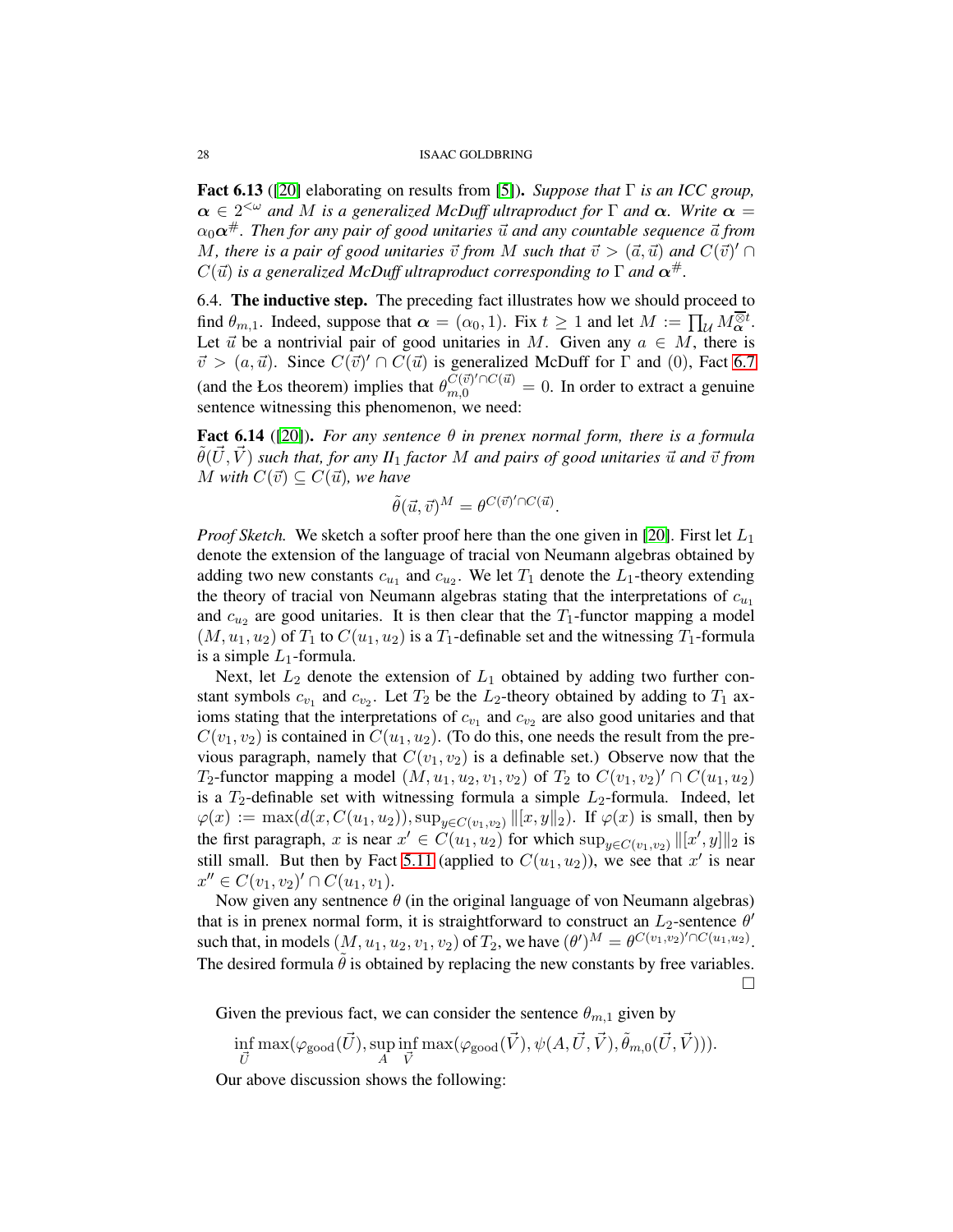**Proposition 6.15.** *Suppose that*  $\Gamma$  *is any ICC group and*  $\alpha = (\alpha_0, 1)$ *. Then for any*  $t \geq 1$ *, we have*  $\theta_{m,1}^{M_{\boldsymbol{\alpha}}(\Gamma)^{\overline{\otimes}t}} = 0$ *.* 

Contrast this with the following:

Proposition 6.16. *Suppose that* Γ *is a non-amenable ICC group. Then there is a constant*  $c_1(\Gamma)$  *such that, for any*  $t \geq 1$  *and any*  $\beta \in 2^1$  *with*  $\beta(1) = 0$ *, we have*  $\theta_{m,1}^{M_{\boldsymbol{\beta}}(\Gamma)^{\overline{\otimes}t}} \geq c_1(\Gamma).$ 

*Proof.* Suppose, towards a contradiction, that no such  $c_1(\Gamma)$  exists. Then there is  $\beta \in 2^1$  such that, for any n, there is  $t_n \geq 1$  such that  $\theta_{m,1}^{M_{\beta}(\Gamma)^{\overline{\otimes} t_n}} < \frac{1}{n}$ . Let  $M := \prod_{\mathcal{U}} M_{\beta}(\Gamma)^{\overline{\otimes} t_n}$ , a generalized McDuff factor corresponding to  $\Gamma$  and  $\beta$ . Let  $\vec{u}$  be a pair of good unitaries in  $M$  witnessing the outermost infimum. Take  $a > \vec{u}$  and take good unitaries  $\vec{v} > (a, \vec{u})$  witnessing the next infimum, that is, such that  $\widetilde{\theta_{m,0}}(\vec{u}, \vec{v}) = 0$ . In other words,  $\theta_{m,0}^{C(v_1, v_2)' \cap C(\bar{u}_1, u_2)} = 0$ . But  $C(v_1, v_2)' \cap C(\bar{u}_1, v_2)$  $C(u_1, u_2)$  is a generalized McDuff factor corresponding to  $\Gamma$  and  $(0)$ , contradicting Fact [6.7.](#page-26-1)  $\Box$ 

One proves Theorem [6.3](#page-25-1) by iterating the above procedure.

#### <span id="page-28-0"></span>**REFERENCES**

- <span id="page-28-7"></span>[1] C. Anantharaman S. Popa, *An introduction to II*<sup>1</sup> *factors*, book in preparation. Available at http://www.math.ucla.edu/ popa/Books/IIun-v13.pdf
- <span id="page-28-12"></span><span id="page-28-6"></span>[2] B. Bekka, *Operator-algebraic superridigity for*  $SL_n(\mathbb{Z})$ ,  $n \geq 3$ , Invent. Math. **169** (2007), 401-425.
- [3] B. Bekka, P. de la Harpe, and A. Valette, *Kazhdan's property (T)*, New Mathematical Monographs 11. Cambridge University Press, Cambridge, 2008.
- <span id="page-28-5"></span>[4] I. Ben Yaacov, A. Berenstein, C.W. Henson, and A. Usvyatsov, *Model Theory for Metric Structures*. in Model Theory with Applications to Algebra and Analysis, vol. 2, London Math. Society Lecture Note Series, 350 (2008), 315-427.
- <span id="page-28-3"></span>[5] R. Boutonnet, I. Chifan, and A. Ioana, *II*<sup>1</sup> *factors with non-isomorphic ultrapowers*, Duke Math. J. 166 (2017), 2023-2051.
- <span id="page-28-13"></span><span id="page-28-4"></span>[6] N. Brown, *Topological dynamical systems associated to II*<sup>1</sup> *factors*, Adv. Math. 227 (2011), 1665-1699.
- [7] K. Carlson, E. Cheung, I. Farah, A. Gerhardt-Bourke, B. Hart, L. Mezuman, N. Sequeira, and A. Sherman, *Omitting types and AF algebras*, Archive for Mathematical Logic 53 (2014), 157-169.
- <span id="page-28-8"></span>[8] A. Connes, *Classification of injective factors. Cases*  $II_1$ *,*  $II_\infty$ *,*  $II_\lambda$ *,*  $\lambda \neq 1$ *, Ann. of Math. 104* (1976), 73-115.
- <span id="page-28-14"></span><span id="page-28-11"></span>[9] J. Dixmier and E. C. Lance, *Deux nouveaux facteurs de type II*1, Invent. Math. 7 (1969) 226-234.
- [10] I. Farah, I. Goldbring, B. Hart, and D. Sherman, *Existentially closed II*<sup>1</sup> *factors*, Fundamenta Mathematicae 233 (2016), 173-196.
- <span id="page-28-2"></span>[11] I. Farah, B. Hart, M. Lupini, L. Robert, A.P. Tikuisis, A. Vignati, and W. Winter, *Model theory of C*<sup>∗</sup> *-algebras*, arXiv 1602.08072.
- <span id="page-28-9"></span>[12] I. Farah, B. Hart, and D. Sherman, *Model theory of operator algebras II: model theory*, Israel Journal of Mathematics 201 (2014), 477-505.
- <span id="page-28-10"></span>[13] , *Model theory of operator algebras III: elementary equivalence and II*<sup>1</sup> *factors*, Bulletin of the London Mathematical Society 46 (2014), 609-628.
- <span id="page-28-1"></span>[14] I. Goldbring, *Definable functions in Urysohn's metric space*, Illinois Journal of Mathematics 55 (2011), 1423-1435.